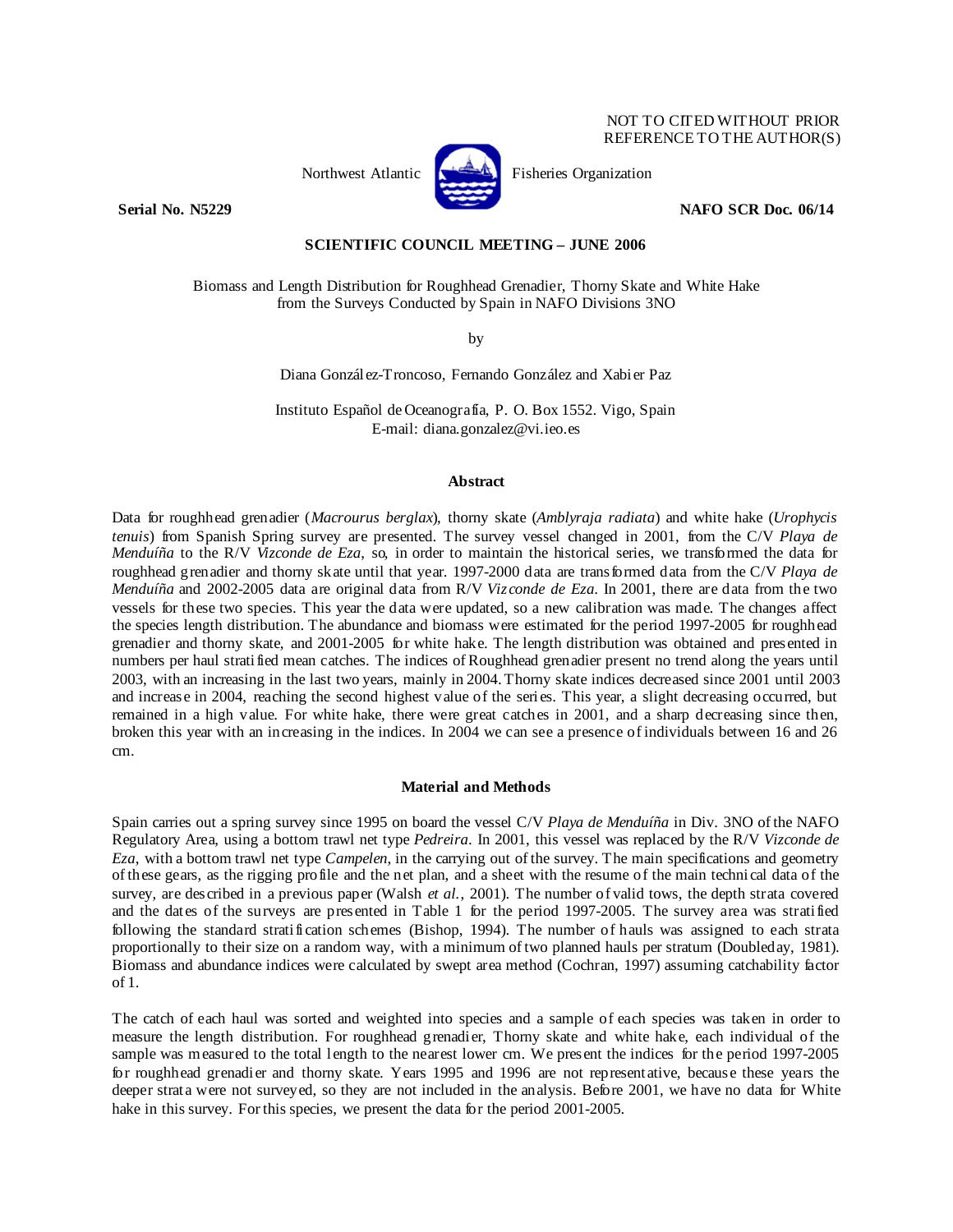This year, errors in the length distribution data process tools were found. The changes affect both the numbers and the shape of the length distribution. A new calibration factors for the length distribution were calculated for each species following identical method employed in previous years, fitting the ratios of the number of the two vessels length by length. There is a length range in which the ratios of the data are scattered, so it seems to be better not to apply the fit to the entire length range but to cut in an appropriate point. A residual analysis was made in order to choose the best length to make the cut, or if it was better to cut or not. The new transformation factors and their graph are presented for Roughhead grenadier and Thorny skate. The changes do not affect the mean catches and the biomass, so these indices are the same than last years. For details about the transformation of these species, see González Troncoso *et al.*, 2005 and González Troncoso, 2004. For white hake, it was no necessary to perform the calibration (González Troncoso and Paz, 2004)

For each species, the haul mean catch, with its variance, and the stratified mean catches by stratum and year, with the annual variance, are presented, transformed until 2000 and no-transformed in the period 2002-2005. In the year 2001, there are data transformed from the former vessel with original data from the new vessel. Besides this, the biomass per stratum and year, with the annual variance, are presented, as the length distribution in number per haul stratified mean catch. To more information about the calculation of these indices, see González Troncoso *et al.*, 2005.

#### **Results**

### *Roughhead Grenadier*

## **Introduction**

There is no directed fishery for roughhead grenadier and most of the catches are taken as by-catches in the Greenland halibut fishery in Subareas 2 and 3. At the beginning of the Greenland halibut fishery in Subarea 3 of the Regulatory Area in 1988, the grenadier catches were systematically misreported as roundnose grenadier. Since 1997 the roughhead catches have been correctly reported, but the mis-reporting problem is not still solved in the statistics prior 1996. The level of catches remains uncertain in Subareas 2 and 3 before the start of the Greenland halibut fishery in the Regulatory Area (NAFO, 2005).

# **Mean Catches and Biomass**

The roughhead grenadier haul mean catches by stratum are presented in Table 2, included swept area, number of hauls and SD. Roughhead grenadier stratified haul mean catches by stratum and year and their SD are presented in Table 3.

The entire time series (1997-2005) of biomass and their SD estimates for roughhead grenadier are presented in Table 4. Estimated parameters values of length-weight relationship *a* and *b* are presented in Table 5.

The indices of roughhead grenadier present no trend along the years until 2003, with an increasing in 2004 followed with a slight decreasing in 2005, but the indices remain over the 1997-2003 values (Fig. 1 and 2).

## **Length Distribution**

The result of the model proposed by Warren for roughhead grenadier was the following:

$$
In(ratio) = \exp(0.9757 - 0.0115l - 0.9002\ln(l))
$$

Figure 3 shows the ratios and their fit. In this figure, we observed that, although the data is a bit dispersed, in general the adjust is very good. So, for this species, this adjust was taken for all the length range.

Table 6 and Fig. 4 and 5 show the length distribution per haul stratified mean catches and year, besides the sampled size and its catch, for the period 1997-2005. The data have been grouped two by two**,** so we present the data every two cm. We can follow easily a cohort since 1999. This last years it can be seen a quite good recruitment.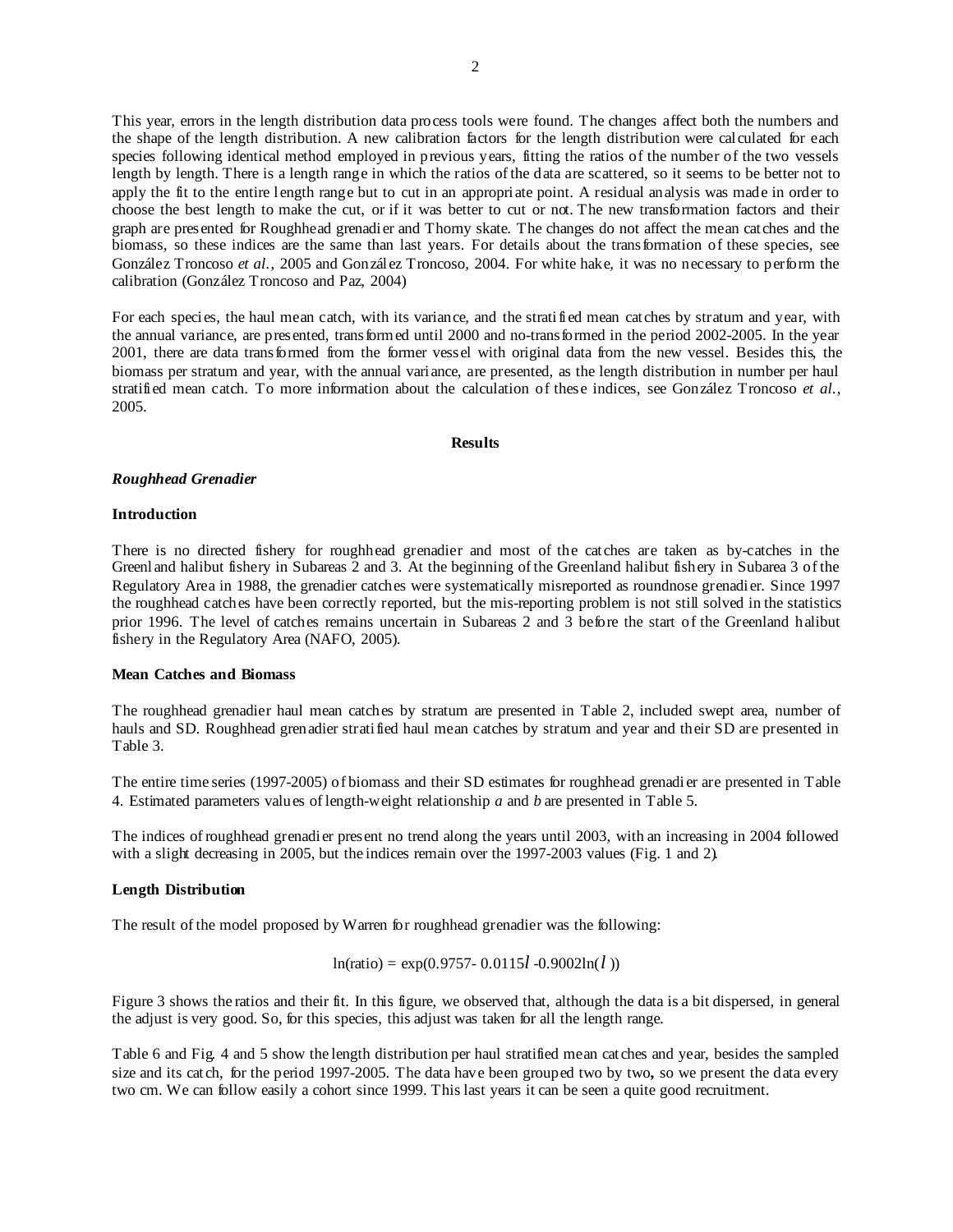## *Thorny Skate*

#### **Introduction**

Thorny skate catches comprises the most of the skate catches during the Spanish spring survey and the Canadian surveys. This species is under TAC since 2004. Nominal catches increased in the mid-1980s with the commencement of a directed fishery for thorny skate. The catches reached their lowest value in the period 1993- 1995. There are substantial uncertainties in the catch levels prior to 1996 (NAFO, 2005).

## **Mean Catches and Biomass**

In Table 7 we present the thorny skate haul mean catches by stratum, included swept area, number of hauls and SD. Their stratified haul mean catches by stratum and year, next to their SD, are presented in Table 8.

The entire time series (1997-2005) of biomass and their SD estimates of thorny skate are presented in Table 9. The estimated parameters values of length-weight relationship *a* and *b* are presented in Table 10.

The indices of the Thorny skate present a decreasing since the year 2001, but in 2004 an increasing in the biomass occurs, reaching the second highest value of the series. In 2005, it was a slight decreasing, but the value of that year is the third highest of the series (Fig. 6 and 7).

### **Length Distribution**

The result of the model proposed by Warren for thorny skate was the following:

$$
ln(ratio) = exp(-19.5997 - 0.0663l + 5.3608ln(l))
$$

Figure 8 shows the ratios and their fit. In this figure, we observed that, above the length 29, the data are very scattered, so, for these values, the mean of the ratios factor is applied, and two length classes are formed as follow:

For 
$$
l \le 28
$$
 : cf = 0.6359  
For  $l \ge 29$  : cf = exp(-19.5997- 0.0663l +5.3608ln(l))

The length distribution per haul stratified mean catches by sex and year are presented in Table 11 and Fig. 9 and 10, besides the sampled size and its catch, for the period 1997-2005, in two-cm groups. In 1997, we have a modal value that can be followed until 2005. In 1998 there is another modal value at small lengths that can be more or less followed along the years, reaching a maximum in 2002. In 2002, too, there was a quite good recruitment, but we can no follow this peak in the following years. This year the trend is the same as last years.

# *White Hake*

#### **Introduction**

Catches of white hake in Div. 3NO peaked in 1987, then declined from 1988 to 1994. With the restriction of fishing by other countries to areas outside Canada's 200-mile limit in 1992, non-Canadian landings fell to zero. Average catch was at its lowest in 1995-2001; then increased in 2002 to decrease slightly in 2003. Total catch decreased a lot in 2004 (NAFO, 2005)

#### **Mean Catches and Biomass**

Table 12 presents the mean catches per stratum, besides the standard deviation, the surveyed area and the number of hauls. In table 13 and in Fig. 11, the stratified mean catches per stratum and year, as well as the annual variance, are presented. And in table 14 and Figure 12 we present the biomass per stratum and year, and the correspondent annual variance.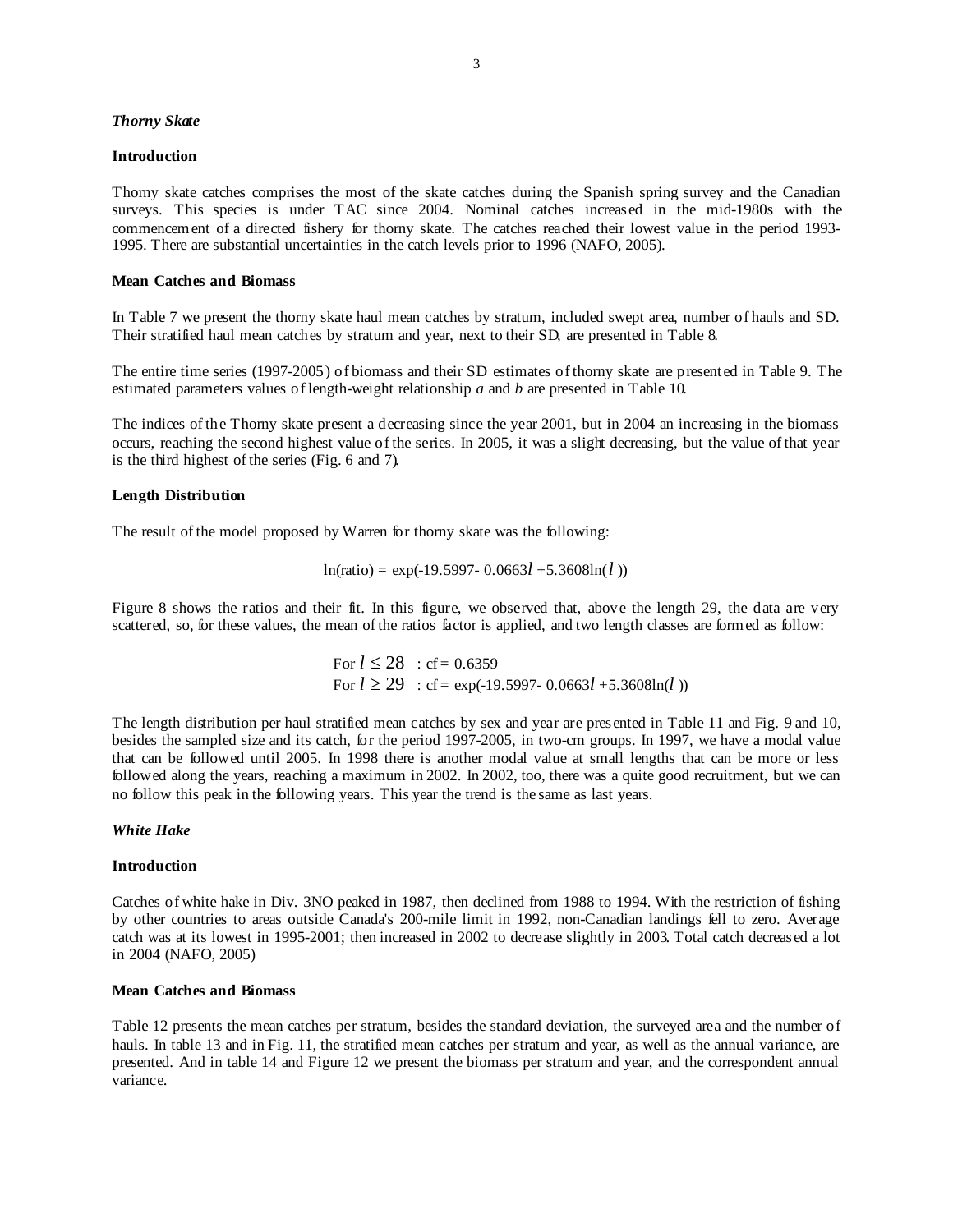Table 15 presents the length weight relationship parameters for white hake for the period 2002-2005. In 2001, we have no sufficient data to calculate the parameters, so we used the parameters of the year 2002.

The indices of the white hake show a great presence in 2001, with a peak in the biomass that is more than the double of the 2002 biomass. In 2003 and 2004 the biomass decreased respect to the two previous years, and in 2005 an increasing occurs, reaching the second highest value in the series.

#### **Length Distribution**

Table 16 presents the length distribution per haul stratified mean catches, by sex and year, as the number of samples, the number of sampled individuals, the sampled catch, the sampled range, the total catch and the total numbers of hauls, and in Fig. 13 and 14 it we can be seeing the distribution along the years.

In 2001, we can see a great presence of individuals, that decreasing in the later years. In 2002 and 2003, it is no presence of juveniles, although in 2004 there is a quite good presence of individuals between 16 and 26 cm. In Fig. 12, we can follow a cohort since 2001 until 2004. Until 2004, no presence of new cohort was seen. In 2005, the length distribution decreased although the biomass increased. We can see the presence of individuals between 52 cm and 70 cm and a quite good presence of individuals between 14 and 38 cm.

### **References**

- BISHOP, C A. 1994. Revisions and additions to stratification schemes used during research vessel surveys in NAFO Subareas 2 and 3*. NAFO SCR Doc*., No. 43, Serial No. N2413, 23 p.
- COCHRAN, W. G. 1997. Sampling techniques. Ed. J. Wiley and Sons, N.Y., 428 p.
- DOUBLEDAY, W. G. 1981. Manual on groundfish surveys in the Northwest Atlantic. *NAFO Sci. Coun. Studies*, 2, 55 p.
- GONZÁLEZ TRONCOSO, D. 2004. Thorny skate indices from the Spanish surveys conducted in the NAFO Regulatory Area of Divisions 3NO, 1995-2003. *NAFO SCR Doc*., No. 24, Serial No. N4972, 18 p.
- GONZÁLEZ TRONCOSO, D., and X. PAZ. 2005. Biomass and length distribution for Atlantic cod, Thorny skate and White hake from the surveys conducted by Spain NAFO Divisions 3NO. *NAFO SCR Doc*., No. 26, Serial No. N5112, 29 p.
- GONZÁLEZ TRONCOSO, D., X. PAZ, and F. GONZÁLEZ. 2005. Results for the Roughhead grenadier from the Spanish surveys conducted in the NAFO Regulatory Area of Divisions 3NO, 1997-2004. *NAFO SCR Doc*., No. 28, Serial No. N5114, 18 p.
- NAFO. 2005. Report of Scientific Council Meeting, 2-16 June 2006
- WALSH, J. S., X. PAZ, and P. DURÁN. 2001. A preliminary investigation of the efficiency of Canadian and Spanish Survey bottom trawls on the Southern Bank. *NAFO SCR Doc*., No. 74, Serial No. N4453, 18 p.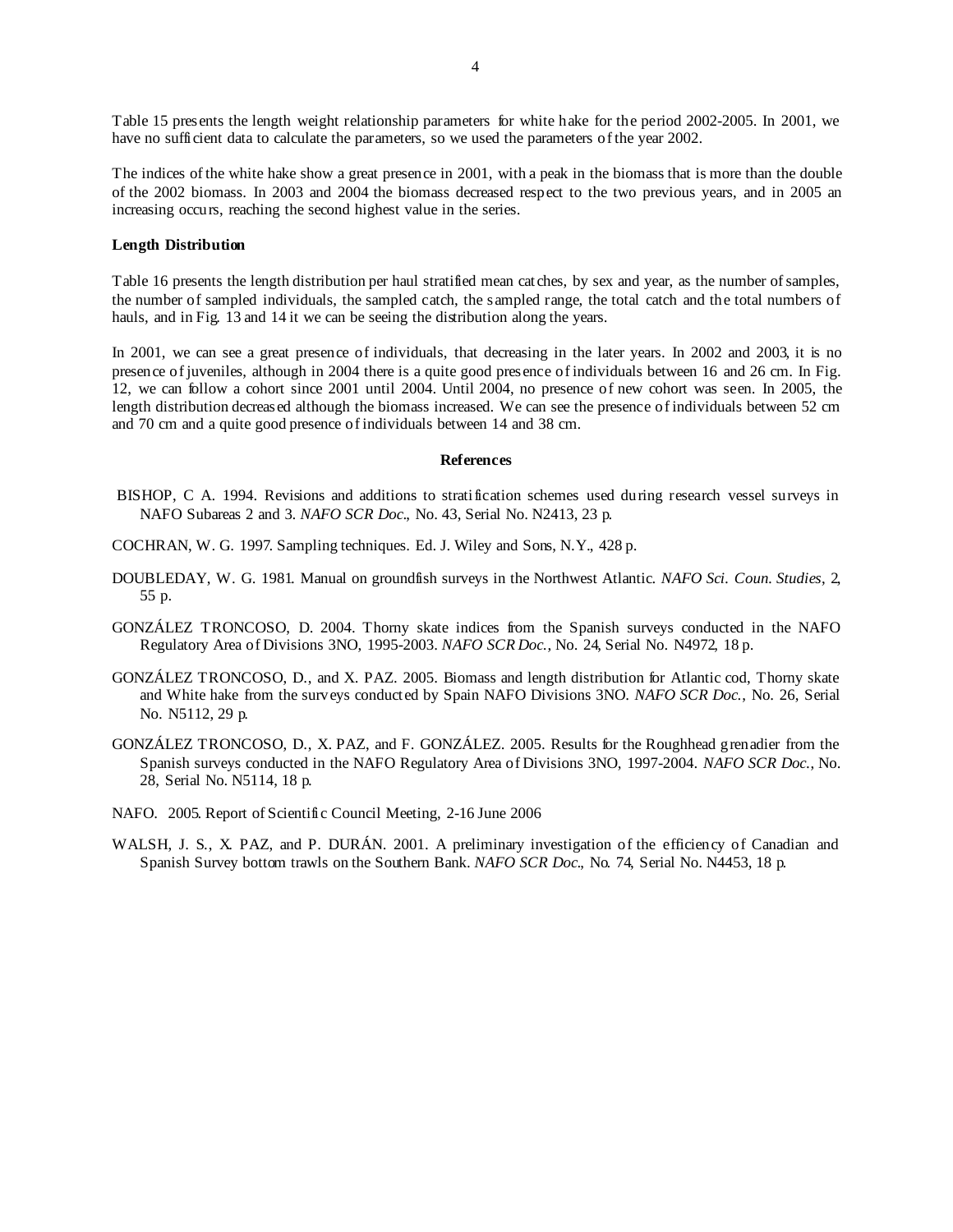| Year         | Vessel                | Valid tows | Depth strata covered (m) | Dates                   |
|--------------|-----------------------|------------|--------------------------|-------------------------|
| 1997         | C/V Playa de Menduíña | 128        | 56-1280                  | April 26-May 18         |
| 1998         | C/V Playa de Menduíña | 124        | 56-1464                  | May 06-May 26           |
| 1999         | C/V Playa de Menduíña | 114        | 56-1464                  | May 07-May 26           |
| 2000         | C/V Playa de Menduíña | 118        | 56-1464                  | May 07-May 28           |
| $2001^{(*)}$ | $R/V$ Vizconde de Eza | 83         | 56-1116                  | May 03-May 24           |
|              | C/V Playa de Menduíña | 121        | 56-1464                  | May 05-May 23           |
| 2002         | $R/V$ Vizconde de Eza | 125        | 56-1464                  | April 29-May 19         |
| 2003         | $R/V$ Vizconde de Eza | 118        | 56-1464                  | May $11$ -Jun $02$      |
| 2004         | $R/V$ Vizconde de Eza | 120        | 56-1464                  | $\ln n$ 06 – $\ln n$ 24 |
| 2005         | R/V Vizconde de Eza   | 119        | 56-1464                  | $Jun 10 - Jun 29$       |

TABLE 1. Spanish spring bottom trawl surveys on NAFO Div. 3NO: 1997-2005.

(\*) We took, for the calculation of the series, 83 hauls from the R/V *Vizconde de Eza* and 40 hauls from the C/V *Playa de Menduíña* (123 hauls in total).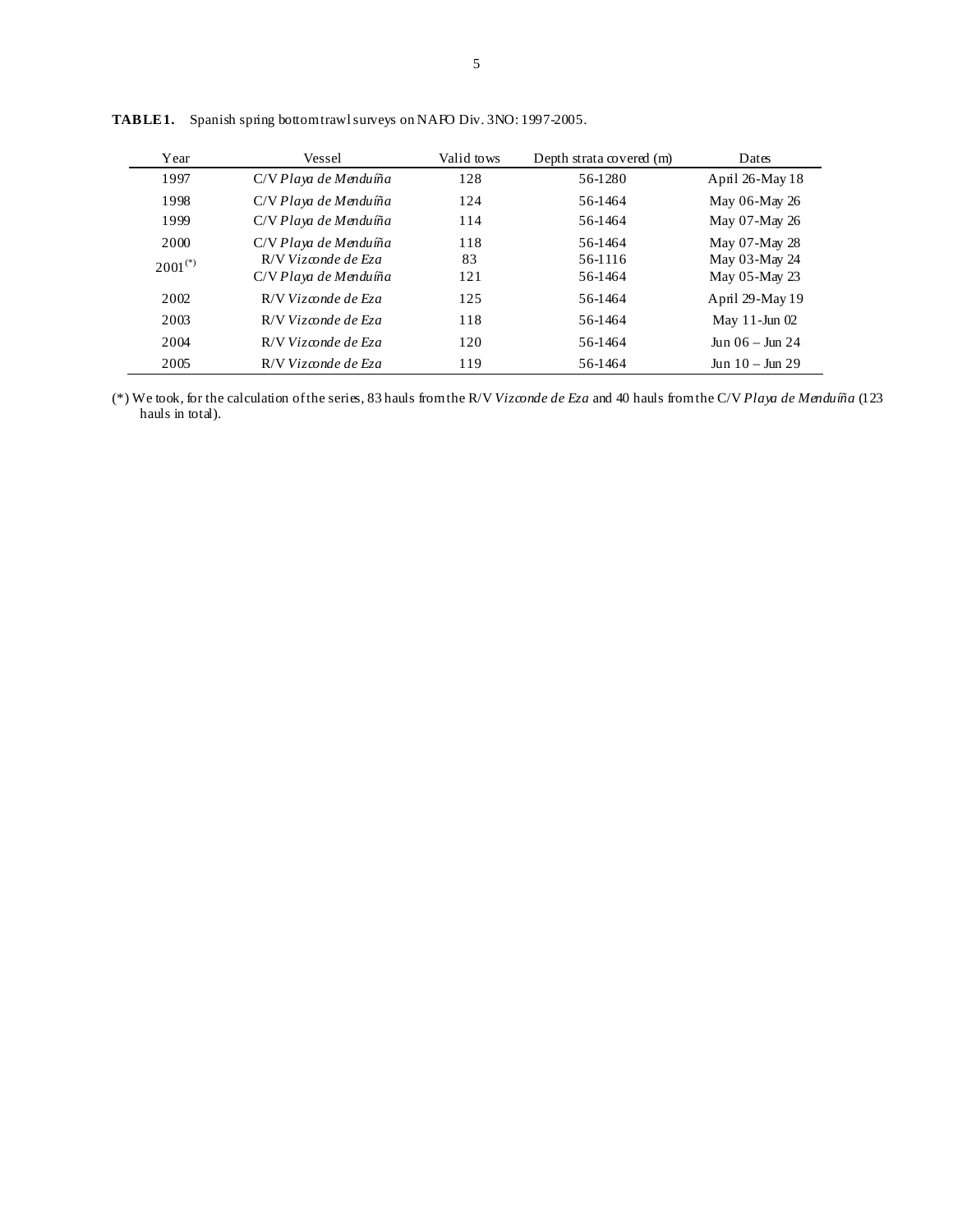**TABLE 2.** Swept area, number of hauls and Roughhead grenadier mean catch (kg) and SD (\*\*) by stratum. Spanish Spring Survey s on NAFO Div. 3NO: 1997-2005. Swept area in square miles. n.s. means stratum not survey ed. 1997-2000 data are transformed C/V *Playa de Menduíña* data, and 2002-2005 data are original from R/V *Vizconde de Eza*. In 2001, there are data from the two vessels.

|         |        | 1997           |              |              |        |                | 1998         |              |        |                  | 1999       |                           |
|---------|--------|----------------|--------------|--------------|--------|----------------|--------------|--------------|--------|------------------|------------|---------------------------|
| Stratum | Swept  | Tow            | R. grenadier | R. grenadier | Swept  | Tow            | R. grenadier | R. grenadier | Swept  | Tow              |            | R. grenadier R. grenadier |
|         | area   | number         | Mean catch   | $\rm SD$     | area   | number         | Mean catch   | <b>SD</b>    | area   | number           | Mean catch | <b>SD</b>                 |
| 353     | 0.0480 | $\overline{4}$ | 0.000        | 0.000        | 0.0465 | $\overline{4}$ | 0.000        | 0.000        | 0.0360 | 3                | 0.000      | 0.000                     |
| 354     | 0.0233 | $\sqrt{2}$     | 0.000        | 0.000        | 0.0356 | 3              | 0.000        | 0.000        | 0.0218 | $\overline{c}$   | 0.000      | 0.000                     |
| 355     | 0.0233 | $\sqrt{2}$     | 0.000        | 0.000        | 0.0221 | $\sqrt{2}$     | 0.000        | 0.000        | 0.0229 | $\mathbf{2}$     | 0.000      | 0.000                     |
| 356     | 0.0225 | $\mathbf{2}$   | 0.000        | 0.000        | 0.0221 | $\overline{2}$ | 0.426        | 0.602        | 0.0229 | $\mathbf{2}$     | 0.019      | 0.026                     |
| 357     | 0.0443 | $\overline{4}$ | 0.101        | 0.202        | 0.0240 | $\mathbf{2}$   | 0.000        | 0.000        | 0.0236 | $\mathbf{2}$     | 0.216      | 0.152                     |
| 358     | 0.0563 | 5              | 0.000        | 0.000        | 0.0236 | 3              | 0.000        | 0.000        | 0.0349 | 3                | 0.233      | 0.403                     |
| 359     | 0.0690 | 6              | 0.000        | 0.000        | 0.0698 | 6              | 0.000        | 0.000        | 0.0364 | 3                | 0.000      | 0.000                     |
| 360     | 0.3754 | 32             | 0.000        | 0.000        | 0.2561 | 25             | 0.000        | 0.000        | 0.2325 | 19               | 0.000      | 0.000                     |
| 374     | 0.0353 | 3              | 0.000        | 0.000        | 0.0353 | 3              | 0.000        | 0.000        | 0.0244 | $\sqrt{2}$       | 0.000      | 0.000                     |
| 375     | 0.0116 | 1              | 0.000        |              | 0.0345 | 3              | 0.000        | 0.000        | 0.0236 | $\overline{c}$   | 0.000      | 0.000                     |
| 376     | 0.1583 | 14             | 0.000        | 0.000        | 0.0930 | 10             | 0.000        | 0.000        | 0.1219 | 10               | 0.000      | 0.000                     |
| 377     | 0.0116 | $\mathbf{1}$   | 0.000        |              | 0.0229 | $\overline{c}$ | 0.000        | 0.000        | 0.0240 | $\sqrt{2}$       | 0.000      | 0.000                     |
| 378     | 0.0210 | $\sqrt{2}$     | 0.447        | 0.632        | 0.0120 | $\overline{2}$ | 0.000        | 0.000        | 0.0229 | $\boldsymbol{2}$ | 0.298      | 0.421                     |
| 379     | 0.0206 | $\sqrt{2}$     | 0.000        | 0.000        | 0.0356 | 3              | 0.011        | 0.020        | 0.0236 | $\mathbf{2}$     | 0.024      | 0.034                     |
| 380     | 0.0210 | $\sqrt{2}$     | 0.219        | 0.309        | 0.0113 | $\sqrt{2}$     | 0.000        | 0.000        | 0.0236 | $\mathbf{2}$     | 0.003      | 0.005                     |
| 381     | 0.0221 | $\mathbf{2}$   | 0.000        | 0.000        | 0.0229 | $\overline{2}$ | 0.000        | 0.000        | 0.0229 | $\mathbf{2}$     | 0.000      | 0.000                     |
| 382     | 0.0461 | $\overline{4}$ | 0.000        | 0.000        | 0.0229 | $\overline{3}$ | 0.000        | 0.000        | 0.0484 | $\overline{4}$   | 0.000      | 0.000                     |
| 721     | 0.0221 | $\mathbf{2}$   | 0.000        | 0.000        | 0.0203 | $\mathbf{2}$   | 0.758        | 0.253        | 0.0244 | $\overline{c}$   | 2.443      | 0.132                     |
| 722     | 0.0214 | $\sqrt{2}$     | 0.026        | 0.036        | 0.0101 | $\sqrt{2}$     | 3.950        | 0.385        | 0.0229 | $\mathbf{2}$     | 3.865      | 3.202                     |
| 723     | 0.0210 | $\sqrt{2}$     | 0.000        | 0.000        | 0.0233 | $\overline{2}$ | 0.255        | 0.361        | 0.0229 | $\mathbf{2}$     | 2.367      | 2.528                     |
| 724     | 0.0225 | $\sqrt{2}$     | 0.562        | 0.048        | 0.0206 | $\overline{2}$ | 1.064        | 0.349        | 0.0225 | $\mathbf{2}$     | 3.678      | 0.217                     |
| 725     | 0.0206 | $\overline{c}$ | 0.000        | 0.000        | 0.0086 | 1              | 0.077        |              | 0.0229 | $\mathbf{2}$     | 3.718      | 3.790                     |
| 726     | n.s.   | n.s.           | n.s.         | n.s.         | 0.0094 | $\sqrt{2}$     | 2.213        | 2.336        | 0.0225 | $\mathbf{2}$     | 7.296      | 0.205                     |
| 727     | 0.0094 | -1             | 0.358        |              | 0.0233 | $\overline{2}$ | 0.196        | 0.181        | 0.0236 | $\mathbf{2}$     | 0.661      | 0.236                     |
| 728     | 0.0214 | $\sqrt{2}$     | 0.835        | 0.167        | 0.0206 | $\sqrt{2}$     | 0.919        | 0.457        | 0.0233 | $\boldsymbol{2}$ | 17.996     | 15217                     |
| 752     | 0.0218 | $\mathbf{2}$   | 8.836        | 3.973        | 0.0229 | $\overline{2}$ | 8.172        | 6.983        | 0.0233 | $\overline{c}$   | 9.032      | 3.744                     |
| 753     | 0.0214 | $\sqrt{2}$     | 15528        | 7.705        | 0.0218 | $\overline{c}$ | 35.635       | 9.342        | 0.0229 | $\mathbf{2}$     | 28.442     | 30.760                    |
| 754     | 0.0330 | 3              | 70.193       | 8.839        | 0.0210 | $\sqrt{2}$     | 60.723       | 3.985        | 0.0206 | $\boldsymbol{2}$ | 26373      | 8.716                     |
| 755     | n.s.   | n.s.           | n.s.         | n.s.         | 0.0206 | $\overline{2}$ | 42.088       | 3.130        | 0.0311 | 3                | 23.467     | 7.041                     |
| 756     | 0.0109 | -1             | 3.252        |              | 0.0225 | $\overline{2}$ | 6.895        | 5.707        | 0.0225 | $\mathbf{2}$     | 29.642     | 5.995                     |
| 757     | 0.0304 | 3              | 20.873       | 17.870       | 0.0206 | $\sqrt{2}$     | 39313        | 39.079       | 0.0233 | $\boldsymbol{2}$ | 8.896      | 5.646                     |
| 758     | 0.0214 | $\overline{c}$ | 46.823       | 8.232        | 0.0105 | $\overline{2}$ | 77.034       | 32.807       | 0.0214 | $\overline{c}$   | 46.200     | 23.151                    |
| 759     | n.s.   | n.s.           | n.s.         | n.s.         | 0.0214 | $\overline{c}$ | 66392        | 41956        | 0.0218 | $\mathbf{2}$     | 22.491     | 13.002                    |
| 760     | 0.0105 | 1              | 3.916        |              | 0.0214 | $\overline{2}$ | 8.862        | 1.890        | 0.0225 | $\mathbf{2}$     | 4.010      | 1.409                     |
| 761     | 0.0315 | 3              | 19.198       | 3.744        | 0.0206 | $\overline{2}$ | 25.190       | 8.102        | 0.0210 | $\overline{c}$   | 16592      | 10.125                    |
| 762     | 0.0308 | 3              | 24.278       | 18.462       | 0.0094 | $\overline{2}$ | 30.068       | 18564        | 0.0210 | $\overline{c}$   | 17354      | 9.397                     |
| 763     | n.s.   | n.s.           | n.s.         | n.s.         | 0.0218 | 2              | 10.820       | 5.285        | 0.0311 | 3                | 11.447     | 3.789                     |
| 764     | 0.0206 | $\mathbf{2}$   | 6.393        | 4.081        | 0.0218 | $\mathbf{2}$   | 4.827        | 2.059        | 0.0225 | $\mathbf{2}$     | 4.044      | 1.240                     |
| 765     | 0.0206 | 2              | 11.752       | 5.592        | 0.0098 | 2              | 6.734        | 3.431        | 0.0221 | $\mathbf{2}$     | 6.197      | 1.421                     |
| 766     | 0.0308 | 3              | 7.741        | 2.498        | 0.0191 | 2              | 6.895        | 1.902        | 0.0218 | $\overline{c}$   | 5.516      | 3.371                     |
| 767     | n.s.   | n.s.           | n.s.         | n.s.         | 0.0109 | 2              | 6.529        | 2.950        | 0.0214 | $\overline{c}$   | 4.844      | 0.277                     |

$$
(**)SD = \frac{\sum (x_i - \overline{x})^2}{n-1}
$$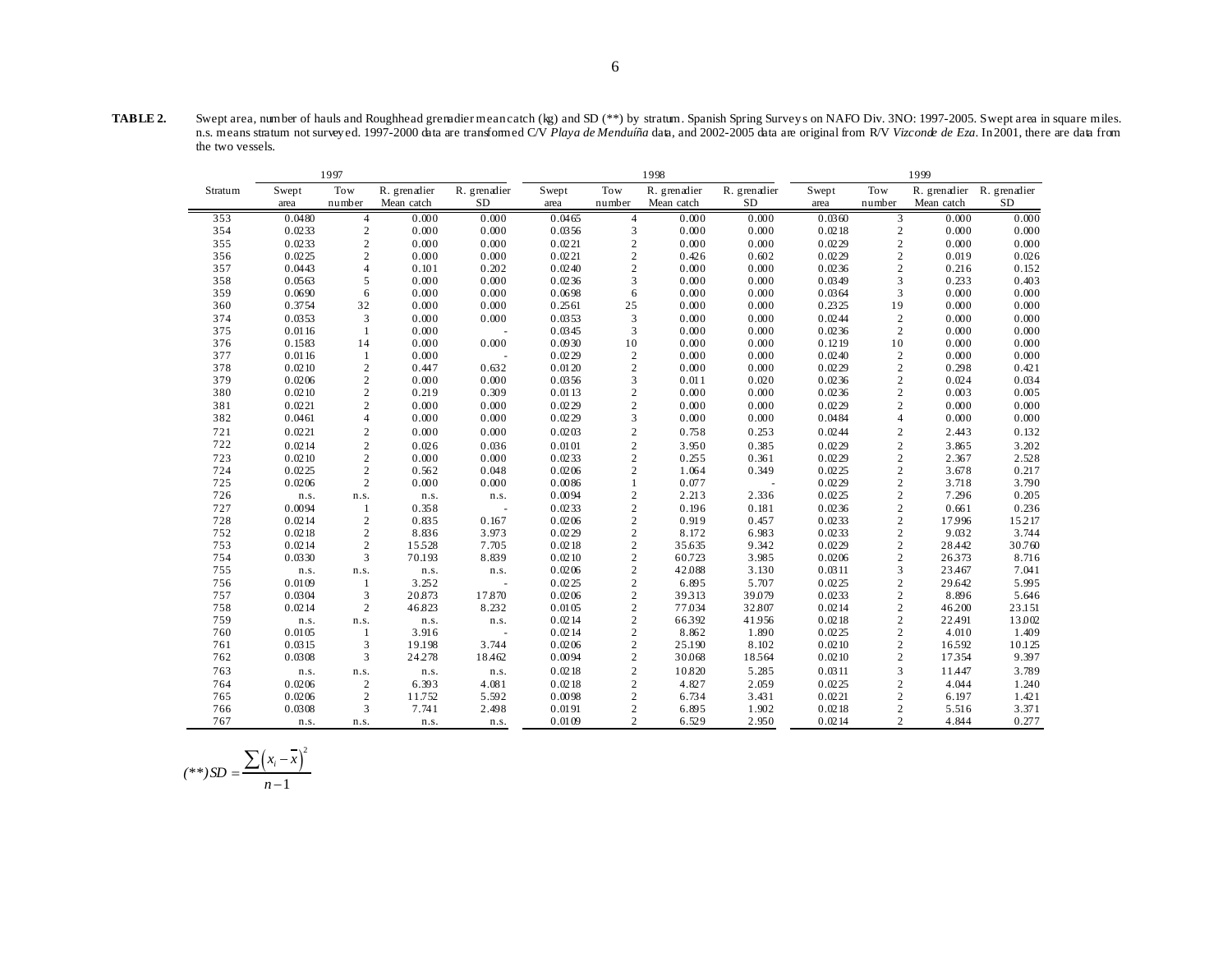**TABLE 2 (cont.).** Swept area, number of hauls and Roughhead grenadier mean catch (kg) and SD (\*\*) by stratum. Spanish Spring Survey s on NAFO Div. 3NO: 1997-2005. Swept area in square miles. n.s. means stratum not surveyed. 1997-2000 data are transformed C/V *Playa de Menduíña* data, and 2002-2005 data are original from R/V *Vizconde de Eza*. In 2001, there are data from the two vessels.

|         |                | 2000             |              |              |        |                | 2001         |              |        |                | 2002         |              |
|---------|----------------|------------------|--------------|--------------|--------|----------------|--------------|--------------|--------|----------------|--------------|--------------|
| Stratum | Swept          | Tow              | R. grenadier | R. grenadier | Swept  | Tow            | R. grenadier | R. grenadier | Swept  | Tow            | R. grenadier | R. grenadier |
|         | area           | number           | Mean catch   | $\rm SD$     | area   | number         | Mean catch   | $\rm SD$     | area   | number         | Mean catch   | $\rm SD$     |
| 353     | 0.0356         | 3                | 0.002        | 0.004        | 0.0341 | 3              | 0.000        | 0.000        | 0.0476 | $\overline{4}$ | 0.000        | 0.000        |
| 354     | 0.0356         | 3                | 0.000        | 0.000        | 0.0338 | 3              | 0.000        | 0.000        | 0.0356 | 3              | 0.000        | 0.000        |
| 355     | 0.0233         | $\sqrt{2}$       | 0.083        | 0.117        | 0.0240 | $\mathbf{2}$   | 0.000        | 0.000        | 0.0236 | $\mathbf{2}$   | 0.000        | 0.000        |
| 356     | 0.0225         | $\mathbf{2}$     | 0.084        | 0.016        | 0.0240 | $\overline{c}$ | 0.000        | 0.000        | 0.0233 | $\overline{c}$ | 0.000        | 0.000        |
| 357     | 0.0124         | 1                | 0.473        |              | 0.0244 | $\overline{c}$ | 0.170        | 0.240        | 0.0240 | $\mathbf{2}$   | 1.050        | 1.061        |
| 358     | 0.0341         | 3                | 0.000        | 0.000        | 0.0345 | $\overline{3}$ | 0.000        | 0.000        | 0.0345 | 3              | 0.500        | 0.700        |
| 359     | 0.0469         | $\overline{4}$   | 0.000        | 0.000        | 0.0803 | $\overline{7}$ | 0.000        | 0.000        | 0.0686 | 6              | 0.041        | 0.100        |
| 360     | 0.2396         | 20               | 0.000        | 0.000        | 0.2423 | $20\,$         | 0.390        | 1.744        | 0.2865 | 25             | 0.000        | 0.000        |
| 374     | 0.0240         | $\sqrt{2}$       | 0.000        | 0.000        | 0.0240 | 2              | 0.000        | 0.000        | 0.0345 | 3              | 0.000        | 0.000        |
| 375     | 0.0244         | $\overline{2}$   | 0.000        | 0.000        | 0.0338 | 3              | 0.000        | 0.000        | 0.0353 | 3              | 0.000        | 0.000        |
| 376     | 0.1200         | 10               | 0.000        | 0.000        | 0.1155 | 10             | 0.000        | 0.000        | 0.1140 | $10$           | 0.000        | 0.000        |
| 377     | 0.0229         | $\overline{2}$   | 0.000        | 0.000        | 0.0229 | 2              | 0.000        | 0.000        | 0.0229 | $\mathbf{2}$   | 0.273        | 0.386        |
| 378     | 0.0233         | $\sqrt{2}$       | 0.149        | 0.211        | 0.0236 | $\mathbf{2}$   | 0.000        | 0.000        | 0.0233 | $\overline{c}$ | 0.008        | 0.011        |
| 379     | 0.0225         | $\mathfrak 2$    | 0.511        | 0.722        | 0.0229 | $\sqrt{2}$     | 0.430        | 0.580        | 0.0229 | $\overline{c}$ | 0.265        | 0.375        |
| 380     | 0.0236         | $\sqrt{2}$       | 0.157        | 0.220        | 0.0206 | $\sqrt{2}$     | 0.03         | 0.048        | 0.0225 | $\overline{c}$ | 0.008        | 0.011        |
| 381     | 0.0236         | $\mathbf{2}$     | 0.074        | 0.100        | 0.0236 | $\overline{c}$ | 0.00         | 0.00         | 0.0229 | $\overline{c}$ | 0.000        | 0.000        |
| 382     | 0.0499         | $\overline{4}$   | 0.004        | 0.009        | 0.0469 | $\overline{4}$ | 0.00         | 0.00         | 0.0341 | 3              | 0.002        | 0.004        |
| 721     | 0.0236         | $\overline{c}$   | 0.812        | 0.778        | 0.0248 | $\overline{c}$ | 0.220        | 0.085        | 0.0233 | $\overline{c}$ | 1.250        | 1.768        |
| 722     | 0.0218         | $\mathfrak 2$    | 4.767        | 1.204        | 0.0233 | $\sqrt{2}$     | 2.465        | 2.878        | 0.0236 | $\overline{c}$ | 10.930       | 14213        |
| 723     | 0.0248         | $\boldsymbol{2}$ | 2.859        | 1.554        | 0.0240 | $\overline{c}$ | 1.705        | 0.304        | 0.0233 | $\mathbf{2}$   | 0.700        | 0.283        |
| 724     | 0.0233         | $\sqrt{2}$       | 4.130        | 1.074        | 0.0353 | 3              | 7.507        | 3.835        | 0.0225 | $\mathbf{2}$   | 10.000       | 4.384        |
| 725     | 0.0210         | $\overline{c}$   | 12.646       | 17511        | 0.0116 | $\overline{c}$ | 1.415        | 1.832        | 0.0225 | $\overline{c}$ | 2.650        | 1.344        |
| 726     | 0.0221         | $\sqrt{2}$       | 14.727       | 0.120        | 0.0116 | $\overline{c}$ | 4.304        | 5.509        | 0.0214 | $\mathbf{2}$   | 2.650        | 1.909        |
| 727     | 0.0210         | $\overline{c}$   | 2.499        | 2.726        | 0.0225 | $\mathbf{2}$   | 0.21         | 0.132        | 0.0233 | $\overline{c}$ | 0.570        | 0.806        |
| 728     | 0.0210         | $\sqrt{2}$       | 7.249        | 6.640        | 0.0229 | $\sqrt{2}$     | 1.00         | 0.241        | 0.0229 | $\overline{c}$ | 0.620        | 0.876        |
| 752     | 0.0206         | $\sqrt{2}$       | 26.663       | 9.968        | 0.0210 | $\sqrt{2}$     | 6.04         | 3.455        | 0.0116 | $\mathbf{1}$   | 1.950        | 2.758        |
| 753     | 0.0218         | $\overline{c}$   | 49.154       | 1.830        | 0.0214 | $\overline{c}$ | 3157         | 21.165       | 0.0229 | $\mathbf{2}$   | 5.400        | 7.637        |
| 754     | 0.0195         | $\overline{c}$   | 66.801       | 41.403       | 0.0195 | $\overline{c}$ | 75.61        | 17.890       | 0.0341 | 3              | 98.450       | 82.237       |
| 755     | 0.0431         | $\overline{4}$   | 28.192       | 7.595        | 0.0416 | $\overline{4}$ | 24.29        | 19579        | 0.0338 | 3              | 1.460        | 1.307        |
| 756     | 0.0203         | $\sqrt{2}$       | 17.852       | 0.205        | 0.0113 | $\overline{2}$ | 12.796       | 11520        | 0.0229 | $\mathbf{2}$   | 11.750       | 10.819       |
| 757     | 0.0214         | $\sqrt{2}$       | 88.705       | 79940        | 0.0233 | $\overline{c}$ | 20.43        | 16.686       | 0.0225 | $\overline{c}$ | 16.250       | 16.193       |
| 758     | 0.0210         | $\mathbf{2}$     | 55334        | 32.746       | 0.0218 | $\sqrt{2}$     | 69.10        | 46.916       | 0.0225 | $\mathbf{2}$   | 141.550      | 101.470      |
| 759     | 0.0210         | $\overline{c}$   | 32.826       | 6.694        | 0.0221 | $\overline{2}$ | 59.11        | 50.035       | 0.0225 | $\overline{c}$ | 69.250       | 97.934       |
| 760     | 0.0210         | $\mathbf{2}$     | 17.758       | 2.817        | 0.0229 | $\overline{c}$ | 7.195        | 9.468        | 0.0229 | $\mathbf{2}$   | 11.950       | 4.172        |
| 761     | 0.0221         | $\mathfrak 2$    | 11535        | 5.093        | 0.0225 | $\sqrt{2}$     | 15515        | 2.524        | 0.0225 | $\mathbf{2}$   | 5.350        | 5.445        |
| 762     | 0.0203         | $\overline{c}$   | 18.990       | 4.928        | 0.0116 | $\overline{c}$ | 2.839        | 3.040        | 0.0225 | $\overline{c}$ | 0.325        | 0.460        |
| 763     | 0.0416         | $\overline{4}$   | 14523        | 15.110       | 0.0330 | $\overline{3}$ | 1535         | 12.271       | 0.0225 | $\mathbf{2}$   | 1.225        | 1.732        |
| 764     | 0.0218         | $\sqrt{2}$       | 4.427        | 2.047        | 0.0240 | $\overline{c}$ | 5.550        | 3.323        | 0.0236 | $\overline{c}$ | 20.050       | 11526        |
| 765     | 0.0203         | $\mathbf{2}$     | 7.755        | 4.467        | 0.0113 | $\mathbf{2}$   | 4.385        | 0.685        | 0.0236 | $\mathbf{2}$   | 2.700        | 2.404        |
| 766     | 0.0214         | $\overline{c}$   | 3.184        | 1.156        | 0.0203 | $\mathbf{2}$   | 2.65         | 1.233        | 0.0233 | $\mathbf{2}$   | 9.125        | 9.016        |
| 767     | 0.0210         | $\overline{2}$   | 2.537        | 0.506        | 0.0218 | $\overline{2}$ | 3.09         | 1.673        | 0.0225 | $\overline{c}$ | 9.150        | 12.940       |
|         | $\overline{a}$ |                  |              |              |        |                |              |              |        |                |              |              |

$$
(**)SD = \frac{\sum (x_i - \overline{x})^2}{n-1}
$$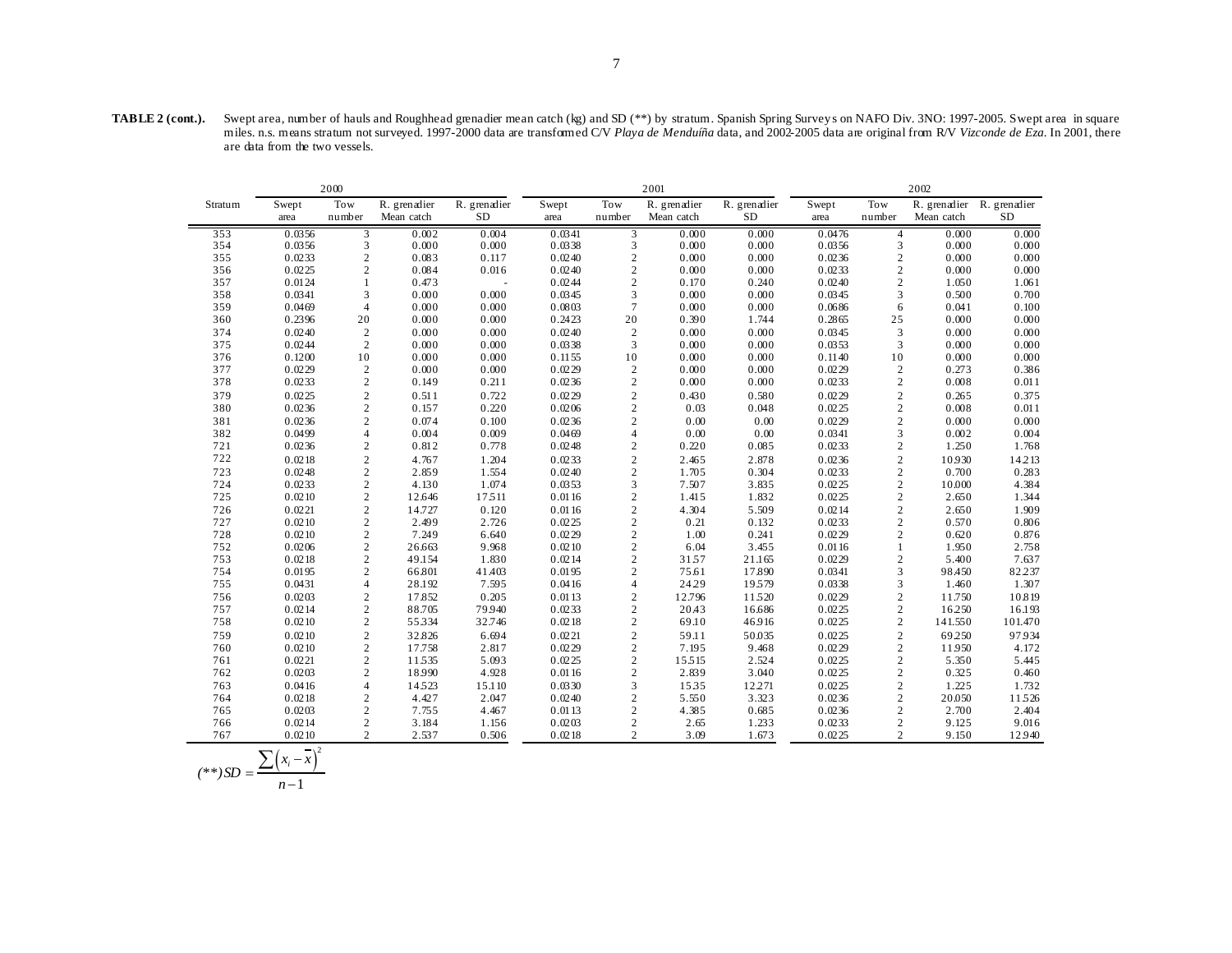| TABLE 2 (cont.). | Swept area, number of hauls and Roughhead grenadier mean catch (kg) and SD (**) by stratum. Spanish Spring Surveys on NAFO Div. 3NO: 1997-2005. Swept area in square        |
|------------------|-----------------------------------------------------------------------------------------------------------------------------------------------------------------------------|
|                  | miles, n.s. means stratum not surveved, 1997-2000 data are transformed C/V Playa de Menduíña data, and 2002-2005 data are original from R/V Vizconde de Eza. In 2001, there |
|                  | are data from the two vessels.                                                                                                                                              |

|         |        |                | 2003         |                          |          |                  | 2004          |                           | 2005<br>Tow<br>R. grenadier R. grenadier<br>Swept<br>Mean catch<br>number<br>area<br>0.0353<br>3<br>0.000<br>0.0353<br>3<br>0.000<br>2<br>0.0225<br>0.000<br>$\sqrt{2}$<br>0.0233<br>0.260<br>$\sqrt{2}$<br>0.0233<br>15.785<br>3<br>0.0349<br>0.000<br>$\tau$<br>0.0814<br>0.103<br>20<br>0.2325<br>0.000<br>2<br>0.0229<br>0.000<br>3<br>0.0349<br>0.000<br>0.1174<br>10<br>0.000<br>$\sqrt{2}$<br>0.0233<br>0.000<br>0.0225<br>$\overline{c}$<br>0.620<br>$\sqrt{2}$<br>0.0236<br>26.975 |                |         |           |
|---------|--------|----------------|--------------|--------------------------|----------|------------------|---------------|---------------------------|---------------------------------------------------------------------------------------------------------------------------------------------------------------------------------------------------------------------------------------------------------------------------------------------------------------------------------------------------------------------------------------------------------------------------------------------------------------------------------------------|----------------|---------|-----------|
| Stratum | Swept  | Tow            | R. grenadier | R. grenadier             | Swept    | Tow              |               | R. grenadier R. grenadier |                                                                                                                                                                                                                                                                                                                                                                                                                                                                                             |                |         |           |
|         | area   | number         | Mean catch   | <b>SD</b>                | area     | number           | Mean catch SD |                           |                                                                                                                                                                                                                                                                                                                                                                                                                                                                                             |                |         | <b>SD</b> |
| 353     | 0.0334 | 3              | 0.000        | 0.000                    | 0.033750 | 3                | 0.000         | 0.000                     |                                                                                                                                                                                                                                                                                                                                                                                                                                                                                             |                |         | 0.000     |
| 354     | 0.0338 | 3              | 0.000        | 0.000                    | 0.034500 | 3                | 0.000         | 0.000                     |                                                                                                                                                                                                                                                                                                                                                                                                                                                                                             |                |         | 0.000     |
| 355     | 0.0229 | $\mathbf{2}$   | 0.000        | 0.000                    | 0.022875 | $\mathbf{2}$     | 0.000         | 0.000                     |                                                                                                                                                                                                                                                                                                                                                                                                                                                                                             |                |         | 0.000     |
| 356     | 0.0225 | $\sqrt{2}$     | 0.115        | 0.163                    | 0.022125 | $\mathbf{2}$     | 1.225         | 1.732                     |                                                                                                                                                                                                                                                                                                                                                                                                                                                                                             |                |         | 0.368     |
| 357     | 0.0229 | $\overline{c}$ | 1.385        | 1.959                    | 0.022875 | $\overline{c}$   | 0.027         | 0.037                     |                                                                                                                                                                                                                                                                                                                                                                                                                                                                                             |                |         | 3.090     |
| 358     | 0.0338 | 3              | 0.000        | 0.000                    | 0.033000 | 3                | 0.007         | 0.012                     |                                                                                                                                                                                                                                                                                                                                                                                                                                                                                             |                |         | 0.000     |
| 359     | 0.0791 | $\tau$         | 0.000        | 0.000                    | 0.079125 | $\tau$           | 0.479         | 1.267                     |                                                                                                                                                                                                                                                                                                                                                                                                                                                                                             |                |         | 0.217     |
| 360     | 0.2254 | 20             | 0.000        | 0.000                    | 0.231000 | 20               | 0.000         | 0.000                     |                                                                                                                                                                                                                                                                                                                                                                                                                                                                                             |                |         | 0.000     |
| 374     | 0.0225 | $\overline{c}$ | 0.000        | 0.000                    | 0.023250 | $\sqrt{2}$       | 0.000         | 0.000                     |                                                                                                                                                                                                                                                                                                                                                                                                                                                                                             |                |         | 0.000     |
| 375     | 0.0330 | 3              | 0.000        | 0.000                    | 0.033750 | 3                | 0.000         | 0.000                     |                                                                                                                                                                                                                                                                                                                                                                                                                                                                                             |                |         | 0.000     |
| 376     | 0.1125 | 10             | 0.000        | 0.000                    | 0.116625 | 10               | 0.000         | 0.000                     |                                                                                                                                                                                                                                                                                                                                                                                                                                                                                             |                |         | 0.000     |
| 377     | 0.0225 | $\overline{c}$ | 0.000        | 0.000                    | 0.021750 | $\mathbf{2}$     | 0.000         | 0.000                     |                                                                                                                                                                                                                                                                                                                                                                                                                                                                                             |                |         | 0.000     |
| 378     | 0.0225 | $\overline{c}$ | 0.000        | 0.000                    | 0.022500 | $\mathbf{2}$     | 0.000         | 0.000                     |                                                                                                                                                                                                                                                                                                                                                                                                                                                                                             |                |         | 0.877     |
| 379     | 0.0229 | $\overline{c}$ | 0.124        | 0.175                    | 0.012375 | $\mathbf{1}$     | 3.960         |                           |                                                                                                                                                                                                                                                                                                                                                                                                                                                                                             |                |         | 17.006    |
| 380     | 0.0229 | $\mathbf{2}$   | 0.085        | 0.120                    | 0.022125 | $\overline{c}$   | 278.650       | 209.516                   | 0.0229                                                                                                                                                                                                                                                                                                                                                                                                                                                                                      | $\overline{c}$ | 194.750 | 113.491   |
| 381     | 0.0229 | $\overline{c}$ | 0.000        | 0.000                    | 0.022500 | $\overline{c}$   | 4.145         | 5.169                     | 0.0233                                                                                                                                                                                                                                                                                                                                                                                                                                                                                      | 2              | 17.450  | 11384     |
| 382     | 0.0454 | $\overline{4}$ | 0.000        | 0.000                    | 0.046125 | $\overline{4}$   | 0.080         | 0.160                     | 0.0458                                                                                                                                                                                                                                                                                                                                                                                                                                                                                      | $\overline{4}$ | 0.235   | 0.286     |
| 721     | 0.0225 | $\mathbf{2}$   | 0.000        | 0.000                    | 0.022125 | $\overline{c}$   | 3.473         | 0.449                     | 0.0229                                                                                                                                                                                                                                                                                                                                                                                                                                                                                      | 2              | 1.173   | 1.609     |
| 722     | 0.0221 | $\overline{c}$ | 4.315        | 4.547                    | 0.021750 | $\mathbf{2}$     | 4.530         | 2.676                     | 0.0233                                                                                                                                                                                                                                                                                                                                                                                                                                                                                      | $\sqrt{2}$     | 5.415   | 4.985     |
| 723     | 0.0229 | $\mathbf{2}$   | 8.370        | 3.253                    | 0.022875 | $\mathbf{2}$     | 10.053        | 4.938                     | 0.0233                                                                                                                                                                                                                                                                                                                                                                                                                                                                                      | $\overline{c}$ | 21528   | 23.869    |
| 724     | 0.0225 | $\sqrt{2}$     | 4.980        | 1.669                    | 0.021375 | $\mathbf{2}$     | 10.746        | 0.701                     | 0.0225                                                                                                                                                                                                                                                                                                                                                                                                                                                                                      | $\sqrt{2}$     | 9.500   | 8.514     |
| 725     | 0.0229 | $\mathbf{2}$   | 0.377        | 0.532                    | 0.022500 | $\mathbf{2}$     | 92.415        | 82.046                    | 0.0236                                                                                                                                                                                                                                                                                                                                                                                                                                                                                      | 2              | 104.420 | 135.072   |
| 726     | 0.0225 | $\overline{c}$ | 0.000        | 0.000                    | 0.022500 | $\mathbf{2}$     | 59.865        | 19.608                    | 0.0113                                                                                                                                                                                                                                                                                                                                                                                                                                                                                      | $\mathbf{1}$   | 34.900  |           |
| 727     | 0.0218 | $\overline{c}$ | 21900        | 24.607                   | 0.023250 | $\mathbf{2}$     | 16.700        | 1.697                     | 0.0229                                                                                                                                                                                                                                                                                                                                                                                                                                                                                      | 2              | 18.650  | 12.657    |
| 728     | 0.0225 | $\overline{2}$ | 32.650       | 3.748                    | 0.018000 | $\sqrt{2}$       | 15.650        | 9.687                     | 0.0109                                                                                                                                                                                                                                                                                                                                                                                                                                                                                      | 1              | 35.400  |           |
| 752     | 0.0229 | $\overline{c}$ | 77.900       | 100.268                  | 0.021375 | $\mathbf{2}$     | 94.610        | 95.162                    | 0.0236                                                                                                                                                                                                                                                                                                                                                                                                                                                                                      | $\overline{c}$ | 21590   | 3.677     |
| 753     | 0.0229 | $\sqrt{2}$     | 57.050       | 55.791                   | 0.021750 | $\mathbf{2}$     | 63.835        | 45912                     | 0.0225                                                                                                                                                                                                                                                                                                                                                                                                                                                                                      | $\sqrt{2}$     | 63320   | 12.629    |
| 754     | 0.0218 | $\overline{2}$ | 65.600       | 40.729                   | 0.021375 | $\mathbf{2}$     | 33355         | 11377                     | 0.0225                                                                                                                                                                                                                                                                                                                                                                                                                                                                                      | 2              | 13.957  | 14.981    |
| 755     | 0.0221 | $\overline{c}$ | 18200        | 25597                    | 0.031875 | 3                | 14.658        | 21304                     | 0.0450                                                                                                                                                                                                                                                                                                                                                                                                                                                                                      | $\overline{4}$ | 34.228  | 9.637     |
| 756     | 0.0221 | $\sqrt{2}$     | 7.160        | 9.051                    | 0.021750 | $\mathbf{2}$     | 9.772         | 3.778                     | 0.0233                                                                                                                                                                                                                                                                                                                                                                                                                                                                                      | $\overline{c}$ | 23.675  | 12.693    |
| 757     | 0.0221 | $\overline{2}$ | 8.575        | 2.765                    | 0.021750 | $\sqrt{2}$       | 12.890        | 8.330                     | 0.0225                                                                                                                                                                                                                                                                                                                                                                                                                                                                                      | 2              | 17.758  | 8.403     |
| 758     | 0.0221 | $\sqrt{2}$     | 41.050       | 58.053                   | 0.021375 | $\mathbf{2}$     | 32.955        | 10.260                    | 0.0225                                                                                                                                                                                                                                                                                                                                                                                                                                                                                      | $\overline{c}$ | 34.043  | 1.042     |
| 759     | 0.0113 | 1              | 78.080       | $\overline{\phantom{a}}$ | 0.021375 | $\boldsymbol{2}$ | 39.980        | 4.921                     | 0.0229                                                                                                                                                                                                                                                                                                                                                                                                                                                                                      | $\sqrt{2}$     | 46.825  | 37512     |
| 760     | 0.0218 | $\overline{2}$ | 40.650       | 3.465                    | 0.022125 | $\overline{c}$   | 76.475        | 94.293                    | 0.0229                                                                                                                                                                                                                                                                                                                                                                                                                                                                                      | 2              | 57.790  | 20.492    |
| 761     | 0.0225 | $\overline{c}$ | 12.750       | 9.263                    | 0.022125 | $\mathbf{2}$     | 25.610        | 28.055                    | 0.0221                                                                                                                                                                                                                                                                                                                                                                                                                                                                                      | $\overline{c}$ | 37553   | 18.438    |
| 762     | 0.0225 | $\sqrt{2}$     | 14.650       | 3.861                    | 0.023250 | $\mathbf{2}$     | 15.729        | 4.594                     | 0.0225                                                                                                                                                                                                                                                                                                                                                                                                                                                                                      | $\sqrt{2}$     | 11938   | 8.432     |
| 763     | 0.0311 | 3              | 2.717        | 4.705                    | 0.032625 | 3                | 28.000        | 21.696                    | 0.0334                                                                                                                                                                                                                                                                                                                                                                                                                                                                                      | 3              | 13.424  | 3.205     |
| 764     | 0.0221 | 2              | 19.420       | 19.771                   | 0.022875 | $\overline{c}$   | 40.790        | 41.988                    | 0.0233                                                                                                                                                                                                                                                                                                                                                                                                                                                                                      | 2              | 1.161   | 1.642     |
| 765     | 0.0113 | 1              | 10.400       | ÷.                       | 0.022500 | $\mathbf{2}$     | 5.347         | 2.710                     | 0.0229                                                                                                                                                                                                                                                                                                                                                                                                                                                                                      | 2              | 7.252   | 2.647     |
| 766     | 0.0225 | $\overline{c}$ | 5.690        | 6.548                    | 0.022500 | $\mathbf{2}$     | 7.214         | 1.582                     | 0.0229                                                                                                                                                                                                                                                                                                                                                                                                                                                                                      | 2              | 6.355   | 4.794     |
| 767     | 0.0229 | $\overline{2}$ | 3.130        | 2.461                    | 0.021750 | $\overline{c}$   | 3.667         | 0.401                     | 0.0113                                                                                                                                                                                                                                                                                                                                                                                                                                                                                      |                | 4.646   |           |
|         |        |                |              |                          |          |                  |               |                           |                                                                                                                                                                                                                                                                                                                                                                                                                                                                                             |                |         |           |

$$
(**)SD = \frac{\sum (x_i - \overline{x})^2}{n-1}
$$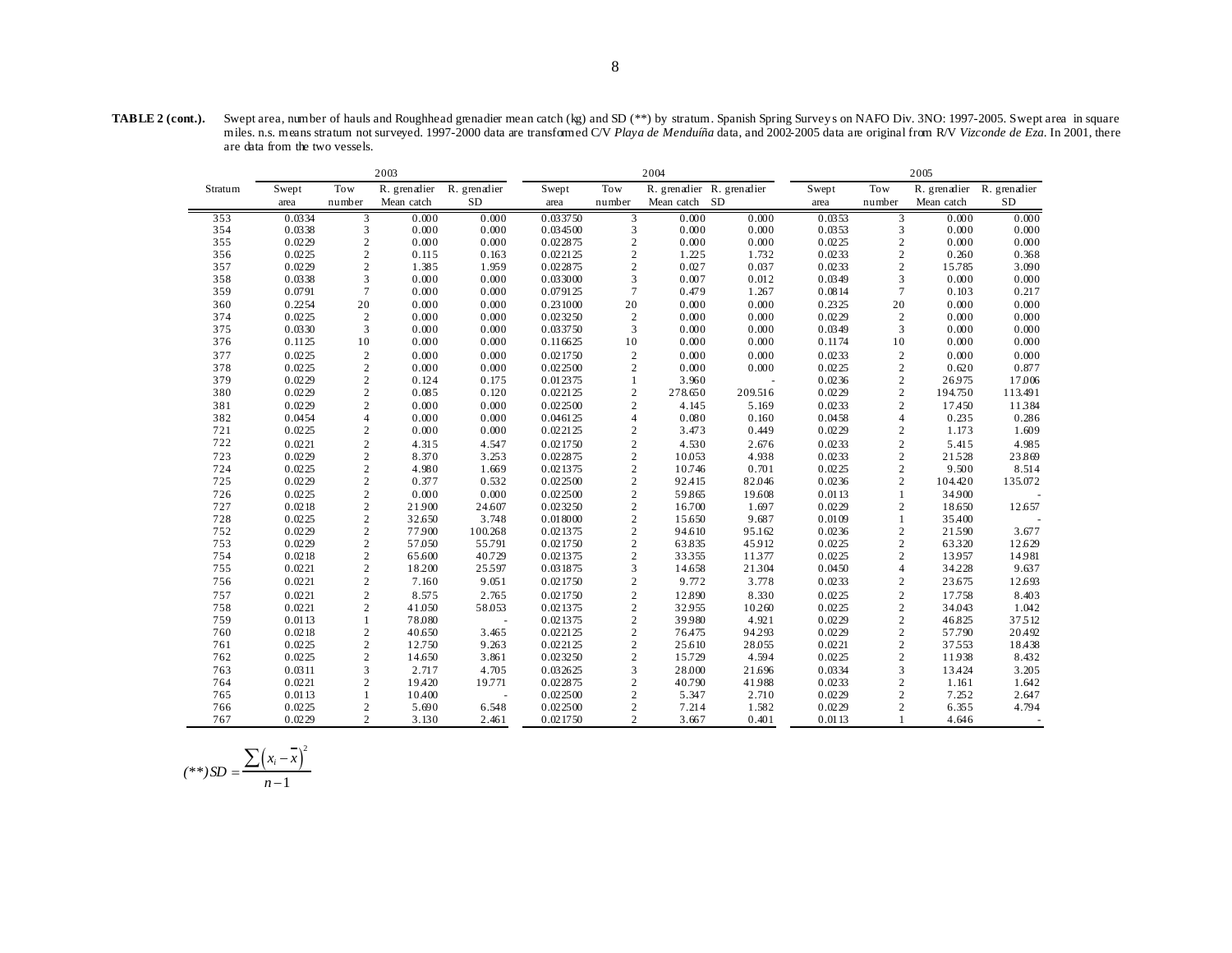**TABLE 3.** Stratified mean catches (Kg) by stratum and year and SD by year of Roughhead grenadier (1997-2005). n.s. means stratum not survey ed. 1997-2000 data are transformed C/V *Playa de Menduíña* data. 2002-2005 data are original from R/V *Vizconde de Eza*. In 2001, there are data from the two vessels.

| Strata       | 1997              | 1998               | 1999              | 2000               | 2001               | 2002                | 2003               | 2004               | 2005               |
|--------------|-------------------|--------------------|-------------------|--------------------|--------------------|---------------------|--------------------|--------------------|--------------------|
| 353          | 0.00              | 0.00               | 0.00              | 0.61               | 0.00               | 0.00                | 0.00               | 0.00               | 0.00               |
| 354          | 0.00              | 0.00               | 0.00              | 0.00               | 0.00               | 0.00                | 0.00               | 0.00               | 0.00               |
| 355          | 0.00              | 0.00               | 0.00              | 6.11               | 0.00               | 0.00                | 0.00               | $0.00\,$           | $0.00\,$           |
| 356          | 0.00              | 20.01              | 0.88              | 3.96               | 0.00               | 0.00                | 5.41               | 5758               | 12.22              |
| 357          | 16.54             | 0.00               | 35.46             | 77.62              | 27.88              | 172.20              | 227.14             | 4.35               | 2588.74            |
| 358          | 0.00              | 0.00               | 5235              | 0.00               | 0.00               | 112.50              | 0.00               | 1.50               | $0.00\,$           |
| 359          | $0.00\,$          | 0.00               | 0.00              | 0.00               | 0.00               | 17.19               | 0.00               | 201.66             | 4330               |
| 360          | 0.00              | 0.00               | 0.00              | 0.00               | 108537             | 0.00                | 0.00               | 0.00               | 0.00               |
| 374          | 0.00              | 0.00               | 0.00              | 0.00               | 0.00               | 0.00                | 0.00               | 0.00               | 0.00               |
| 375          | 0.00              | 0.00               | 0.00              | 0.00               | 0.00               | 0.00                | 0.00               | 0.00               | $0.00\,$           |
| 376          | 0.00              | 0.00               | 0.00              | 0.00               | 0.00               | 0.00                | 0.00               | 0.00               | $0.00\,$           |
| 377          | 0.00              | 0.00               | 0.00              | 0.00               | 0.00               | 2730                | 0.00               | 0.00               | 0.00               |
| 378          | 62.12             | 0.00               | 41.42             | 20.71              | 0.00               | 1.04                | 0.00               | 0.00               | 86.18              |
| 379          | 0.00              | 1.20               | 2.53              | 54.14              | 4558               | 28.09               | 13.14              | 419.76             | 285935             |
| 380          | 21.00             | 0.00               | 0.33              | 15.12              | 3.27               | 0.72                | 8.16               | 26750.40           | 18696.00           |
| 381          | 0.00              | 0.00               | 0.00              | 10.67              | 0.00               | 0.00                | 0.00               | 596.88             | 2512.80            |
| 382          | 0.00              | 0.00               | 0.00              | 1.46               | 0.00               | 0.80                | 0.00               | 27.44              | 80.61              |
| 721          | 0.00              | 49.25              | 158.81            | 52.79              | 1430               | 81.25               | 0.00               | 225.71             | 76.21              |
| 722          | 2.15              | 331.80             | 324.65            | 400.45             | 207.06             | 918.12              | 362.46             | 380.48             | 454.86             |
| 723          | 0.00              | 3959               | 366.82            | 443.22             | 264.28             | 108.50              | 129735             | 1558.14            | 3336.84            |
| 724          | 69.67             | 131.95             | 456.02            | 512.18             | 930.83             | 1240.00             | 617.52             | 1332.50            | 1178.00            |
| 725<br>726   | 0.00              | 8.04               | 390.44            | 1327.83            | 148.53             | 278.25              | 3953               | 970358             | 10964.10           |
| 727          | n.s.              | 159.36             | 525.28            | 106037             | 309.91             | 190.80              | 0.00               | 4310.28            | 2512.80            |
| 728          | 34.32             | 18.80              | 63.42             | 239.94             | 20.43              | 54.72               | 2102.40            | 1603.20            | 1790.40            |
| 752          | 65.14             | 71.71              | 1403.72           | 565.40             | 7835               | 4832                | 2546.70            | 1220.70            | 2761.20            |
| 753          | 1157.57           | 1070.59            | 1183.22           | 3492.80            | 790.67             | 255.45              | 10204.90           | 12393.91           | 2828.29            |
| 754          | 2142.81           | 4917.66            | 3924.96           | 6783.22            | 4356.11            | 745.20              | 7872.90            | 8809.23            | 8738.16            |
| 755          | 12634.78          | 10930.12           | 4747.16           | 12024.20           | 13610.16           | 17721.00            | 11808.00           | 6003.90            | 2512.26            |
| 756          | n.s.              | 16203.89           | 9034.94           | 10853.88           | 9350.67            | 562.10              | 7007.00            | 5643.46            | 13177.59           |
| 757          | 328.45            | 696.44             | 2993.85           | 1803.02            | 1292.39            | 1186.75             | 723.16             | 986.92             | 2391.18            |
| 758          | 2129.06           | 4009.91            | 907.40            | 9047.90            | 2083.97            | 1657.50             | 874.65             | 1314.78            | 181132             |
| 759          | 4635.47           | 762633             | 4573.78           | 5478.08            | 6840.86            | 14013.45<br>8794.75 | 4063.95            | 3262.55            | 337026             |
| 760          | n.s.              | 8431.85            | 285638            | 4168.89            | 7507.47            |                     | 9916.16<br>6260.10 | 5077.46            | 5946.78            |
| 761          | 603.06<br>3282.93 | 1364.74<br>4307.46 | 617.48<br>2837.19 | 2734.73<br>1972.49 | 1108.03<br>2653.07 | 1840.30<br>914.85   | 218025             | 11777.15<br>437931 | 8899.66<br>6421.48 |
| 762          | 5147.01           | 637436             | 3678.97           | 4025.85            | 601.93             | 68.90               | 3105.80            | 3334.44            | 2530.75            |
| 763          | n.s.              | 2824.01            | 2987.69           | 379053             | 400531             | 319.73              | 709.05             | 7307.91            | 350358             |
| 764          | 639.32            | 482.68             | 404.37            | 442.67             | 555.00             | 2005.00             | 1942.00            | 4079.00            | 116.10             |
| 765          | 1457.26           | 834.98             | 768.48            | 961.66             | 543.70             | 334.80              | 1289.60            | 662.97             | 899.19             |
| 766          | 1114.72           | 992.95             | 794.36            | 458.47             | 381.98             | 1314.00             | 819.36             | 1038.74            | 915.12             |
| 767          | n.s.              | 1031.65            | 765.33            | 400.82             | 488.25             | 1445.70             | 494.54             | 579.31             | 734.07             |
|              |                   |                    |                   |                    |                    |                     |                    |                    |                    |
| <b>TOTAL</b> | 35543.40          | 72931.33           | 46897.68          | 73231.81           | 59305.36           | 56459.28            | 76491.23           | 125045.18          | 11474937           |
| $\bar{Y}$    | 3.81              | 7.05               | 4.53              | 7.08               | 5.73               | 5.46                | 7.40               | 12.09              | 11.10              |
|              |                   |                    |                   |                    |                    |                     |                    |                    |                    |
| S.D.         | 0.31              | 0.61               | 0.45              | 0.85               | 0.77               | 1.51                | 1.42               | 2.17               | 1.38               |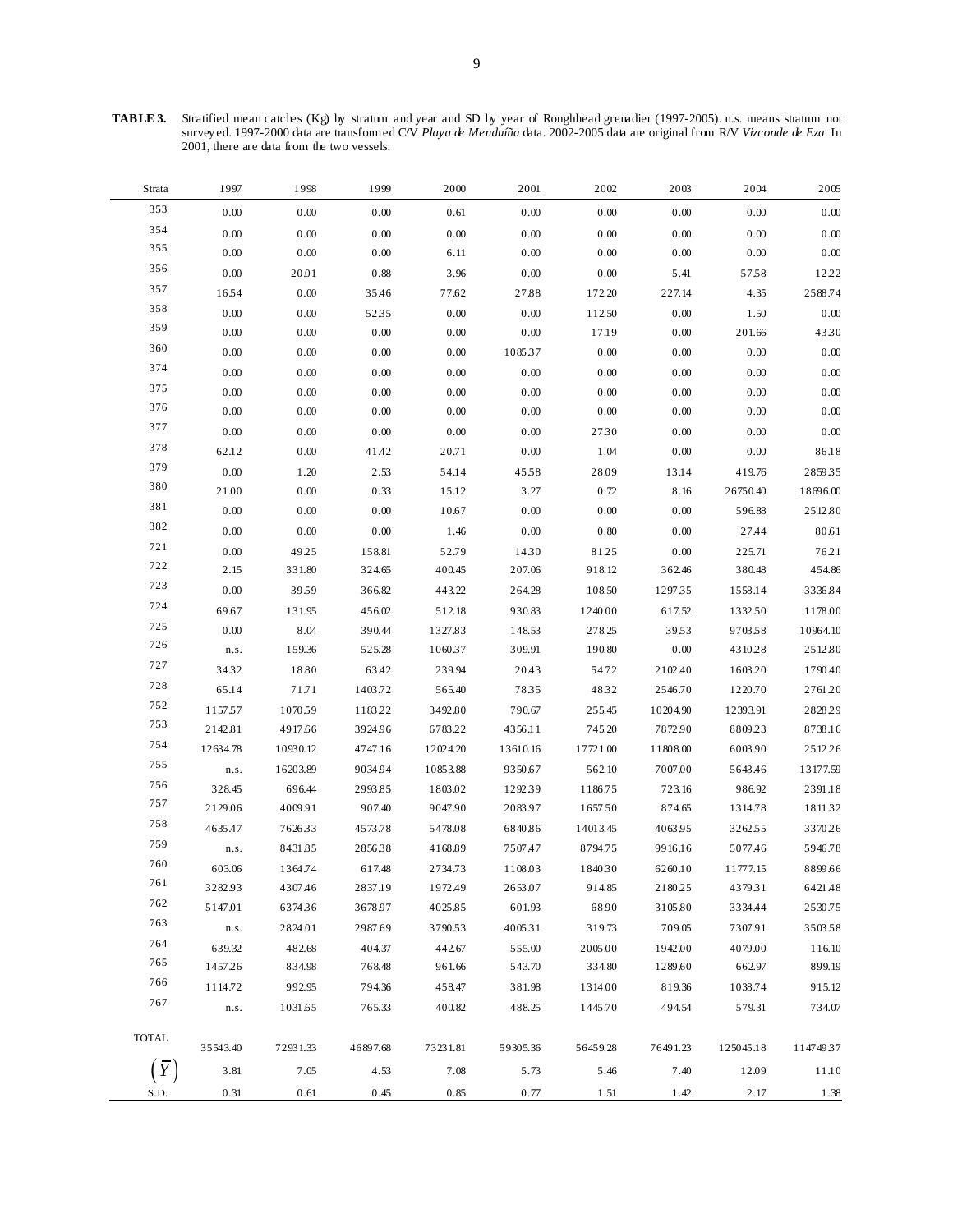| TABLE4. | Survey estimates (by the swept area method) of Roughhead grenadier biomass (t) and SD by stratum and year on     |
|---------|------------------------------------------------------------------------------------------------------------------|
|         | NAFO Div. 3NO. ns. means stratum not surveyed. 1997-2000 data are transformed C/V Playa de Menduíña data.        |
|         | 2002-2005 data are original from R/V Vizconde de Eza. In 2001, there are data from the two vessels. The last row |
|         | presents the biomass obtained from the length distribution.                                                      |

| Strata | 1997             | 1998             | 1999             | 2000             | 2001             | 2002             | 2003             | 2004             | 2005             |
|--------|------------------|------------------|------------------|------------------|------------------|------------------|------------------|------------------|------------------|
| 353    | $\boldsymbol{0}$ | $\boldsymbol{0}$ | $\boldsymbol{0}$ | $\boldsymbol{0}$ | $\boldsymbol{0}$ | $\boldsymbol{0}$ | $\boldsymbol{0}$ | $\boldsymbol{0}$ | $\boldsymbol{0}$ |
| 354    | $\boldsymbol{0}$ | $\boldsymbol{0}$ | $\boldsymbol{0}$ | $\boldsymbol{0}$ | $\boldsymbol{0}$ | $\boldsymbol{0}$ | $\boldsymbol{0}$ | $\boldsymbol{0}$ | $\boldsymbol{0}$ |
| 355    | $\boldsymbol{0}$ | $\boldsymbol{0}$ | $\boldsymbol{0}$ | $1\,$            | $\boldsymbol{0}$ | $\boldsymbol{0}$ | $\boldsymbol{0}$ | $\boldsymbol{0}$ | $\boldsymbol{0}$ |
| 356    | $\boldsymbol{0}$ | $\sqrt{2}$       | $\boldsymbol{0}$ | $\boldsymbol{0}$ | $\boldsymbol{0}$ | $\boldsymbol{0}$ | $\boldsymbol{0}$ | 5                | $\mathbf{1}$     |
| 357    | $\,1$            | $\mathbf{0}$     | 3                | 6                | $\sqrt{2}$       | 14               | $20\,$           | $\mathbf{0}$     | 223              |
| 358    | $\boldsymbol{0}$ | $\boldsymbol{0}$ | 5                | $\boldsymbol{0}$ | $\boldsymbol{0}$ | $10\,$           | $\boldsymbol{0}$ | $\boldsymbol{0}$ | $\boldsymbol{0}$ |
| 359    | $\boldsymbol{0}$ | $\boldsymbol{0}$ | $\overline{0}$   | $\boldsymbol{0}$ | $\boldsymbol{0}$ | $\sqrt{2}$       | $\boldsymbol{0}$ | 18               | $\sqrt{4}$       |
| 360    | $\boldsymbol{0}$ | $\mathbf{0}$     | $\boldsymbol{0}$ | $\boldsymbol{0}$ | 90               | $\boldsymbol{0}$ | $\boldsymbol{0}$ | $\boldsymbol{0}$ | $\boldsymbol{0}$ |
| 374    | $\boldsymbol{0}$ | $\boldsymbol{0}$ | $\boldsymbol{0}$ | $\boldsymbol{0}$ | $\boldsymbol{0}$ | $\boldsymbol{0}$ | $\boldsymbol{0}$ | $\boldsymbol{0}$ | $\boldsymbol{0}$ |
| 375    | $\boldsymbol{0}$ | $\boldsymbol{0}$ | $\overline{0}$   | $\boldsymbol{0}$ | $\boldsymbol{0}$ | $\boldsymbol{0}$ | $\boldsymbol{0}$ | $\mathbf{0}$     | $\boldsymbol{0}$ |
| 376    | $\boldsymbol{0}$ | $\mathbf{0}$     | $\boldsymbol{0}$ | $\boldsymbol{0}$ | $\boldsymbol{0}$ | $\boldsymbol{0}$ | $\boldsymbol{0}$ | $\mathbf{0}$     | $\boldsymbol{0}$ |
| 377    | $\boldsymbol{0}$ | $\boldsymbol{0}$ | $\boldsymbol{0}$ | $\boldsymbol{0}$ | $\boldsymbol{0}$ | $\mathbf{2}$     | $\boldsymbol{0}$ | $\boldsymbol{0}$ | $\boldsymbol{0}$ |
| 378    | 6                | $\boldsymbol{0}$ | $\overline{4}$   | $\sqrt{2}$       | $\boldsymbol{0}$ | $\boldsymbol{0}$ | $\boldsymbol{0}$ | $\mathbf{0}$     | $\,$ 8 $\,$      |
| 379    | $\boldsymbol{0}$ | $\boldsymbol{0}$ | $\mathbf{0}$     | $\sqrt{5}$       | $\overline{4}$   | $\mathbf{2}$     | $\mathbf{1}$     | 34               | 242              |
| 380    | $\mathbf{2}$     | $\boldsymbol{0}$ | $\boldsymbol{0}$ | $\,1$            | $\boldsymbol{0}$ | $\boldsymbol{0}$ | $\,1$            | 2418             | 1635             |
| 381    | $\boldsymbol{0}$ | $\boldsymbol{0}$ | $\boldsymbol{0}$ | $\,1$            | $\boldsymbol{0}$ | $\boldsymbol{0}$ | $\boldsymbol{0}$ | 53               | 216              |
| 382    | $\boldsymbol{0}$ | $\boldsymbol{0}$ | $\boldsymbol{0}$ | $\boldsymbol{0}$ | $\boldsymbol{0}$ | $\boldsymbol{0}$ | $\boldsymbol{0}$ | $\overline{c}$   | $\boldsymbol{7}$ |
| 721    | $\boldsymbol{0}$ | $\sqrt{5}$       | 13               | $\sqrt{4}$       | $\,1\,$          | $\tau$           | $\boldsymbol{0}$ | $20\,$           | $\boldsymbol{7}$ |
| 722    | $\boldsymbol{0}$ | 31               | 28               | 37               | 18               | 78               | 33               | 35               | 39               |
| 723    | $\mathbf{0}$     | $\sqrt{3}$       | 32               | 36               | 22               | 9                | 113              | 136              | 287              |
| 724    | 6                | $1\,3$           | 41               | 44               | 79               | 110              | 55               | 125              | 105              |
| 725    | $\boldsymbol{0}$ | $\,1\,$          | 34               | 126              | 13               | 25               | $\mathfrak z$    | 863              | 928              |
| 726    | $\boldsymbol{0}$ | 15               | 47               | 96               | 25               | $1\,8$           | $\boldsymbol{0}$ | 383              | 223              |
| 727    | $\overline{4}$   | $\sqrt{2}$       | $\sqrt{5}$       | 23               | $\sqrt{2}$       | $\mathfrak s$    | 193              | 138              | 157              |
| 728    | $\sqrt{6}$       | $\boldsymbol{7}$ | 121              | 54               | $\boldsymbol{7}$ | $\overline{4}$   | 226              | 136              | 254              |
| 752    | 106              | 94               | 102              | 339              | 75               | $2\sqrt{2}$      | 892              | $1\,1\,60$       | 239              |
| 753    | 200              | 452              | 343              | 624              | 407              | 65               | 688              | 810              | 777              |
| 754    | 1149             | 1041             | 460              | 1233             | 1395             | 1549             | 1086             | 562              | 223              |
| 755    | n.s.             | 1571             | 871              | 1007             | 899              | $50\,$           | 633              | 531              | 1171             |
| 756    | $30\,$           | 62               | 266              | 178              | 113              | 104              | 65               | 91               | 206              |
| 757    | 210              | 389              | $7\,8$           | 847              | 179              | 147              | 79               | 121              | 161              |
| 758    | 434              | 701              | 428              | 522              | 629              | 1246             | 367              | 305              | 300              |
| 759    | n.s.             | 789              | 263              | 397              | 679              | 782              | 881              | 475              | 520              |
| 760    | 57               | 128              | 55               | 260              | 97               | 161              | 576              | 1065             | 778              |
| 761    | 313              | 418              | 270              | 178              | 236              | $8\sqrt{1}$      | 194              | 396              | 580              |
| 762    | 502              | 618              | 350              | 398              | 54               | $\sqrt{6}$       | 276              | 287              | 225              |
| 763    | n.s.             | 260              | 288              | 364              | 364              | $2\sqrt{8}$      | 68               | 672              | 315              |
| 764    | 62               | 44               | 36               | 41               | 46               | 170              | 176              | 357              | $10\,$           |
| 765    | 141              | 80               | 69               | 95               | 49               | $2\sqrt{8}$      | 115              | 59               | 79               |
| 766    | 109              | 104              | 73               | 43               | 38               | 113              | 73               | 92               | $80\,$           |
| 767    | n.s.             | 93               | 72               | 38               | 45               | 129              | 43               | 53               | 65               |
|        |                  |                  |                  |                  |                  |                  |                  |                  |                  |
| TOTAL  | 3340             | 6922             | 4357             | 7000             | 5568             | 4968             | 6860             | 11402            | 10064            |
| S.D.   | 290              | 644              | 431              | 807              | 700              | 1365             | 1316             | 2043             | 1236             |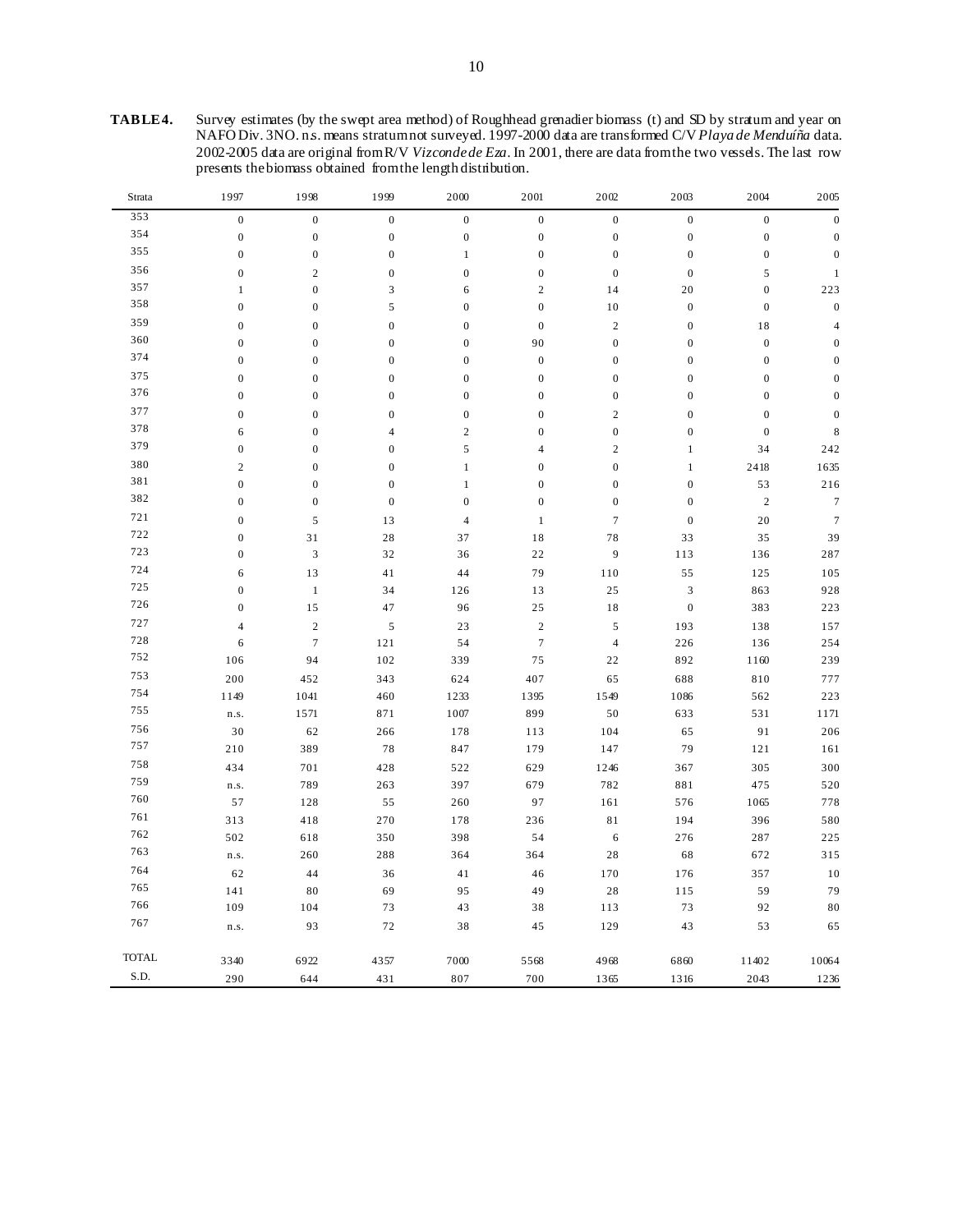$Weight = a(l + 0.25)^{b}$ 

| <b>TABLE5.</b> | Length weight relationships in the calculation of Roughead grenadier biomass. The equation is<br>$\cdots$ $\cdots$ $\cdots$ $\cdots$               |
|----------------|----------------------------------------------------------------------------------------------------------------------------------------------------|
|                | Spanish Spring Surveys on NAFO Div. 3NO: 1997-2005. To calculate the parameters for the indeterminate individuals, we used the total data (males + |
|                | $f$ emales + indeterminate individuals)                                                                                                            |

|         |              | 1997             | 1998              | 1999             | 2000             | 2001             | 2002             | 2003             | 2004             | 2005             |
|---------|--------------|------------------|-------------------|------------------|------------------|------------------|------------------|------------------|------------------|------------------|
| Males   | a            | 0.0686563        | 0.1094310         | 0.0649997        | 0.0554275        | 0.1095131        | 0.0881514        | 0.1141263        | 0.0903821        | 0.0599653        |
|         |              | $Error = 0.3814$ | $Error = 0.0983$  | $Error = 0.1812$ | $Error = 0.1403$ | $Error = 0.0689$ | $Error = 0.0485$ | $Error = 0.0628$ | $Error = 0.0792$ | $Error = 0.1014$ |
|         | b            | 3.0452545        | 2.8929179         | 3.1084774        | 3.1410878        | 2.8905752        | 2.9672036        | 2.8805354        | 2.9517438        | 3.1089685        |
|         |              | $Error = 0.1340$ | $Error = 0.09370$ | $Error = 0.0728$ | $Error = 0.0547$ | $Error = 0.0279$ | $Error = 0.0200$ | $Error = 0.0262$ | $Error = 0.0311$ | $Error = 0.0389$ |
|         |              | $R2 = 0.979$     | $R2 = 0.995$      | $R2 = 0.984$     | $R2 = 0.989$     | $R2 = 0.997$     | $R2 = 0.998$     | $R2 = 0.997$     | $R2 = 0.995$     | $R2 = 0.994$     |
|         |              | $N = 26$         | $N = 201$         | $N = 102$        | $N = 269$        | $N = 116$        | $N = 292$        | $N = 496$        | $N = 525$        | $N = 411$        |
| Females | a            | 0.0937428        | 0.0673134         | 0.1184983        | 0.0789802        | 0.2842789        | 0.0855960        | 0.1131568        | 0.0804420        | 0.0801587        |
|         |              | $Error = 0.1618$ | $Error = 0.0938$  | $Error = 0.1245$ | $Error = 0.0608$ | $Error = 0.3519$ | $Error = 0.0950$ | $Error = 0.0441$ | $Error = 0.0351$ | $Error = 0.0499$ |
|         | <sub>b</sub> | 2.9394836        | 3.0550714         | 2.8738821        | 3.0192313        | 2.5396540        | 2.9736202        | 2.8864205        | 2.9918664        | 2.995023         |
|         |              | $Error = 0.0531$ | $Error = 0.0315$  | $Error = 0.0422$ | $Error = 0.0209$ | $Error = 0.1311$ | $Error = 0.0336$ | $Error = 0.0156$ | $Error = 0.0123$ | $Error = 0.0175$ |
|         |              | $R2 = 0.993$     | $R2 = 0.993$      | $R2 = 0.987$     | $R2 = 0.997$     | $R2 = 0.901$     | $R2 = 0.992$     | $R2 = 0.998$     | $R2 = 0.999$     | $R2 = 0.998$     |
|         |              | $N = 41$         | $N = 450$         | $N = 233$        | $N = 548$        | $N = 168$        | $N = 477$        | $N = 788$        | $N = 806$        | $N = 626$        |
| Indet.  | a            | 0.0908568        | 0.0907145         | 0.1184514        | 0.0736017        | 0.1862139        | 0.1039522        | 0.1104181        | 0.0924286        | 0.0832725        |
|         |              | $Error = 0.1433$ | $Error = 0.0484$  | $Error = 0.1043$ | $Error = 0.0625$ | $Error = 0.1546$ | $Error = 0.0542$ | $Error = 0.0425$ | $Error = 0.0578$ | $Error = 0.0451$ |
|         | b            | 2.9493921        | 2.9631140         | 2.8772707        | 3.0408785        | 2.6892207        | 2.9096048        | 2.8948522        | 2.9466412        | 2.9831567        |
|         |              | $Error = 0.0475$ | $Error = 0.0164$  | $Error = 0.0357$ | $Error = 0.0218$ | $Error = 0.0603$ | $Error = 0.0196$ | $Error = 0.0151$ | $Error = 0.0207$ | $Error = 0.0161$ |
|         |              | $R2 = 0.994$     | $R2 = 0.998$      | $R2 = 0.990$     | $R2 = 0.997$     | $R2 = 0.977$     | $R2 = 0.997$     | $R2 = 0.998$     | $R2 = 0.997$     | $R2 = 0.998$     |
|         |              | $N = 67$         | $N = 655$         | $N = 338$        | $N = 820$        | $N = 292$        | $N = 787$        | $N = 1288$       | $N = 1379$       | $N = 1078$       |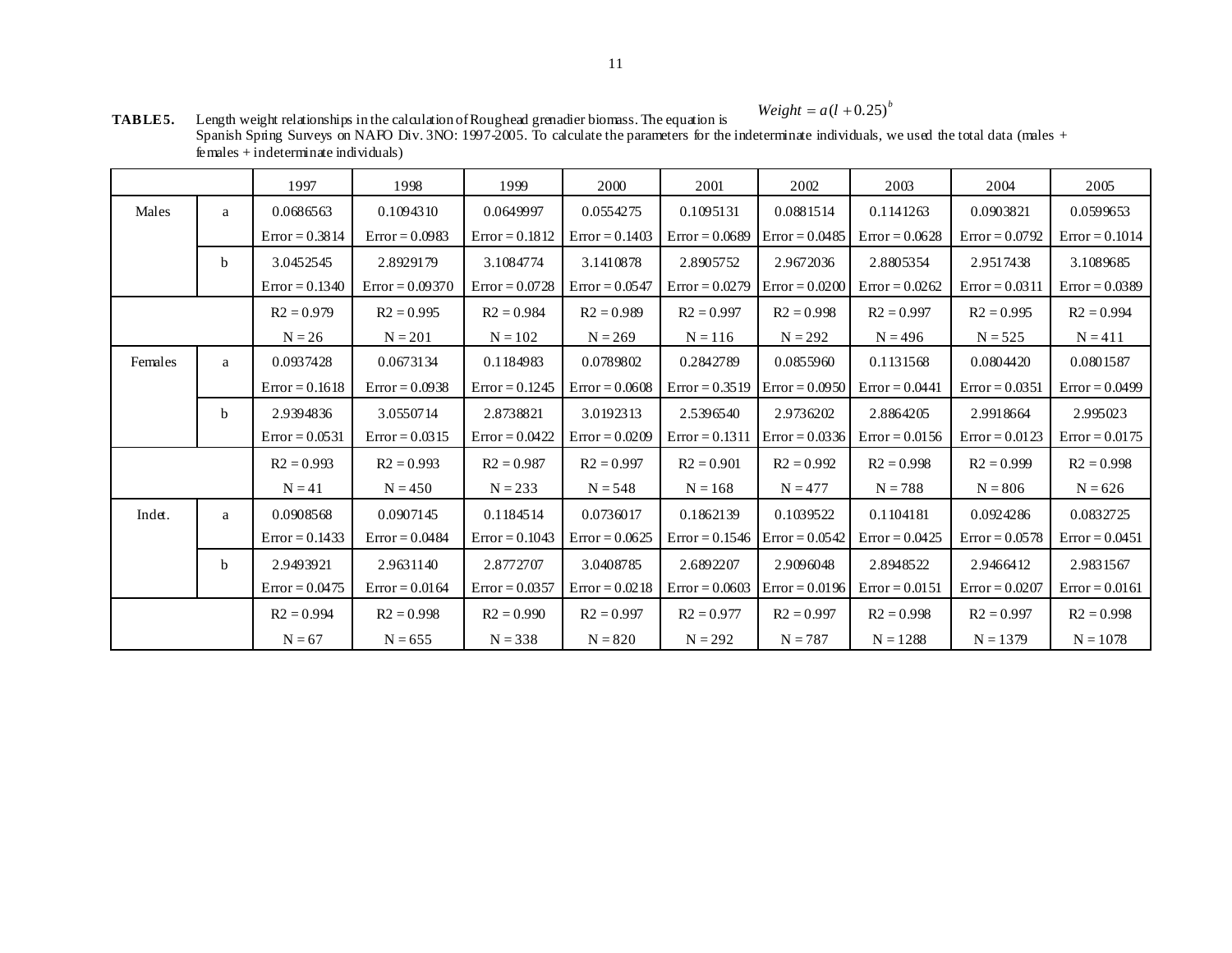**TABLE 6.** Roughhead grenadier length distribution. Estimated numbers per haul stratified mean catches. Spanish Spring Survey on NAFO 3NO: 1997-2005. Indet. means indeterminate. 1997-2000 data are transformed C/V *Playa de Menduíña*  data. 2002-2005 data are original R/V *Vizconde de Eza* data. In 2001, there are data from the two vessels. (\*) indicates untransformed data.

|                          |       | 1997    |                |            |       | 1998    |        |              |       | 1999    |        |       |  |
|--------------------------|-------|---------|----------------|------------|-------|---------|--------|--------------|-------|---------|--------|-------|--|
| Length (cm.)             | Males | Females | Indet.         | Total      | Males | Females | Indet. | Total        | Males | Females | Indet. | Total |  |
| $\overline{c}$           | 0.000 | 0.000   | 0.000          | 0.000      | 0.000 | 0.000   | 0.000  | 0.000        | 0.000 | 0.000   | 0.000  | 0.000 |  |
| 3                        | 0.000 | 0.000   | 0.000          | 0.000      | 0.000 | 0.006   | 0.000  | 0.006        | 0.000 | 0.000   | 0.000  | 0.000 |  |
| $\overline{4}$           | 0.000 | 0.000   | 0.000          | 0.000      | 0.000 | 0.000   | 0.000  | 0.000        | 0.000 | 0.061   | 0.009  | 0.070 |  |
| 5                        | 0.000 | 0.042   | 0.000          | 0.042      | 0.000 | 0.000   | 0.030  | 0.030        | 0.265 | 0.186   | 0.021  | 0.472 |  |
| 6                        | 0.000 | 0.000   | 0.000          | 0.000      | 0.005 | 0.013   | 0.007  | 0.024        | 0.105 | 0.171   | 0.003  | 0.280 |  |
| $\tau$                   | 0.000 | 0.055   | 0.000          | 0.055      | 0.061 | 0.025   | 0.002  | 0.087        | 0.213 | 0.296   | 0.000  | 0.509 |  |
| 8                        | 0.087 | 0.070   | 0.000          | 0.156      | 0.201 | 0.152   | 0.000  | 0.353        | 0.191 | 0.253   | 0.000  | 0.444 |  |
| 9                        | 0.006 | 0.054   | 0.000          | 0.060      | 0.238 | 0.208   | 0.000  | 0.446        | 0.301 | 0.331   | 0.000  | 0.631 |  |
| 10                       | 0.055 | 0.097   | 0.000          | 0.152      | 0.725 | 0.612   | 0.000  | 1.337        | 0.702 | 0.754   | 0.000  | 1.456 |  |
| 11                       | 0.095 | 0.211   | 0.000          | 0.305      | 0.537 | 0.691   | 0.000  | 1.227        | 1.232 | 1.447   | 0.000  | 2.679 |  |
| 12                       | 0.141 | 0.208   | 0.000          | 0.349      | 0.399 | 0.471   | 0.000  | 0.870        | 1.156 | 1.582   | 0.000  | 2.738 |  |
| 13                       | 0.236 | 0.332   | 0.000          | 0.568      | 0.522 | 0.484   | 0.000  | 1.006        | 0.643 | 0.889   | 0.000  | 1.532 |  |
| 14                       | 0.639 | 0.529   | 0.000          | 1.168      | 0.899 | 0.678   | 0.000  | 1.576        | 0.498 | 0.569   | 0.000  | 1.067 |  |
| 15                       | 0.699 | 0.836   | 0.000          | 1.536      | 1.242 | 1.013   | 0.000  | 2.255        | 0.728 | 0.565   | 0.000  | 1.293 |  |
| 16                       | 0.471 | 0.554   | 0.000          | 1.025      | 1.159 | 1.006   | 0.000  | 2.165        | 0.698 | 0.663   | 0.000  | 1.361 |  |
| 17                       | 0.251 | 0.374   | 0.000          | 0.625      | 0.920 | 0.943   | 0.000  | 1.862        | 0.480 | 0.561   | 0.000  | 1.041 |  |
| 18                       | 0.244 | 0.319   | 0.000          | 0.563      | 0.455 | 0.707   | 0.000  | 1.162        | 0.245 | 0.318   | 0.000  | 0.563 |  |
| 19                       | 0.263 | 0.288   | 0.000          | 0.551      | 0.380 | 0.429   | 0.000  | 0.808        | 0.151 | 0.181   | 0.000  | 0.332 |  |
| 20                       | 0.235 | 0.280   | 0.000          | 0.514      | 0.235 | 0.303   | 0.000  | 0.538        | 0.067 | 0.131   | 0.000  | 0.198 |  |
| 21                       | 0.159 | 0.198   | 0.000          | 0.358      | 0.118 | 0.359   | 0.000  | 0.476        | 0.022 | 0.116   | 0.000  | 0.138 |  |
| 22                       | 0.042 | 0.212   | 0.000          | 0.254      | 0.035 | 0.237   | 0.000  | 0.272        | 0.008 | 0.079   | 0.000  | 0.087 |  |
| 23                       | 0.022 | 0.165   | 0.000          | 0.187      | 0.025 | 0.223   | 0.000  | 0.248        | 0.002 | 0.071   | 0.000  | 0.074 |  |
| 24                       | 0.000 | 0.116   | 0.000          | 0.116      | 0.002 | 0.203   | 0.000  | 0.204        | 0.001 | 0.074   | 0.000  | 0.075 |  |
| 25                       | 0.002 | 0.082   | 0.000          | 0.084      | 0.001 | 0.187   | 0.000  | 0.188        | 0.001 | 0.058   | 0.000  | 0.059 |  |
| 26                       | 0.000 | 0.046   | 0.000          | 0.046      | 0.003 | 0.076   | 0.000  | 0.079        | 0.002 | 0.045   | 0.000  | 0.047 |  |
| 27                       | 0.000 | 0.014   | 0.000          | 0.014      | 0.009 | 0.071   | 0.000  | 0.080        | 0.000 | 0.038   | 0.000  | 0.038 |  |
| 28                       | 0.000 | 0.033   | 0.000          | 0.033      | 0.000 | 0.066   | 0.000  | 0.066        | 0.000 | 0.033   | 0.000  | 0.033 |  |
| 29                       | 0.008 | 0.022   | 0.000          | 0.030      | 0.007 | 0.051   | 0.000  | 0.057        | 0.002 | 0.033   | 0.000  | 0.035 |  |
| 30                       | 0.000 | 0.014   | 0.000          | 0.014      | 0.001 | 0.054   | 0.000  | 0.054        | 0.000 | 0.013   | 0.000  | 0.013 |  |
| 31                       | 0.000 | 0.012   | 0.000          | 0.012      | 0.000 | 0.044   | 0.000  | 0.044        | 0.000 | 0.014   | 0.000  | 0.014 |  |
| 32                       | 0.000 | 0.011   | 0.000          | 0.011      | 0.000 | 0.023   | 0.000  | 0.023        | 0.000 | 0.010   | 0.000  | 0.010 |  |
| 33                       | 0.000 | 0.008   | 0.000          | 0.008      | 0.000 | 0.016   | 0.000  | 0.016        | 0.000 | 0.013   | 0.000  | 0.013 |  |
| 34                       | 0.000 | 0.000   | 0.000          | 0.000      | 0.000 | 0.015   | 0.000  | 0.015        | 0.000 | 0.004   | 0.000  | 0.004 |  |
| 35                       | 0.000 | 0.001   | 0.000          | 0.001      | 0.000 | 0.010   | 0.000  | 0.010        | 0.000 | 0.003   | 0.000  | 0.003 |  |
| 36                       | 0.000 | 0.005   | 0.000          | 0.005      | 0.000 | 0.007   | 0.000  | 0.007        | 0.000 | 0.001   | 0.000  | 0.001 |  |
| 37                       | 0.000 | 0.003   | 0.000          | 0.003      | 0.000 | 0.003   | 0.000  | 0.003        | 0.000 | 0.001   | 0.000  | 0.001 |  |
| 38                       | 0.000 | 0.000   | 0.000          | 0.000      | 0.000 | 0.000   | 0.000  | 0.000        | 0.000 | 0.001   | 0.000  | 0.001 |  |
| 39                       | 0.000 | 0.000   | 0.000          | 0.000      | 0.000 | 0.002   | 0.000  | 0.002        | 0.000 | 0.000   | 0.000  | 0.000 |  |
| 40                       | 0.000 | 0.000   | 0.000          | 0.000      | 0.000 | 0.000   | 0.000  | 0.000        | 0.000 | 0.000   | 0.000  | 0.000 |  |
| Total                    | 3.654 | 5.191   | 0.000          | 8.845      | 8.176 | 9.385   | 0.039  | 17.600       | 7.712 | 9.565   | 0.033  | 17309 |  |
| $N^{\circ}$ samples(*):  |       |         |                | 14         |       |         |        | 47           |       |         |        | 53    |  |
| $N^{\circ}$ Ind. $(*)$ : | 416   | 609     | $\overline{c}$ | 1027       | 1647  | 2421    | 8      | 4076         | 2501  | 3512    | $\tau$ | 6020  |  |
| Sampled catch:           |       |         |                | 89         |       |         |        | 338          |       |         |        | 379   |  |
| $Range(*)$ :             |       |         |                | $5.5 - 37$ |       |         |        | $3.5 - 39.5$ |       |         |        | 4-38  |  |
| Total catch:             |       |         |                | 626        |       |         |        | 892          |       |         |        | 650   |  |
| Total hau $k(*)$ :       |       |         |                | 128        |       |         |        | 124          |       |         |        | 114   |  |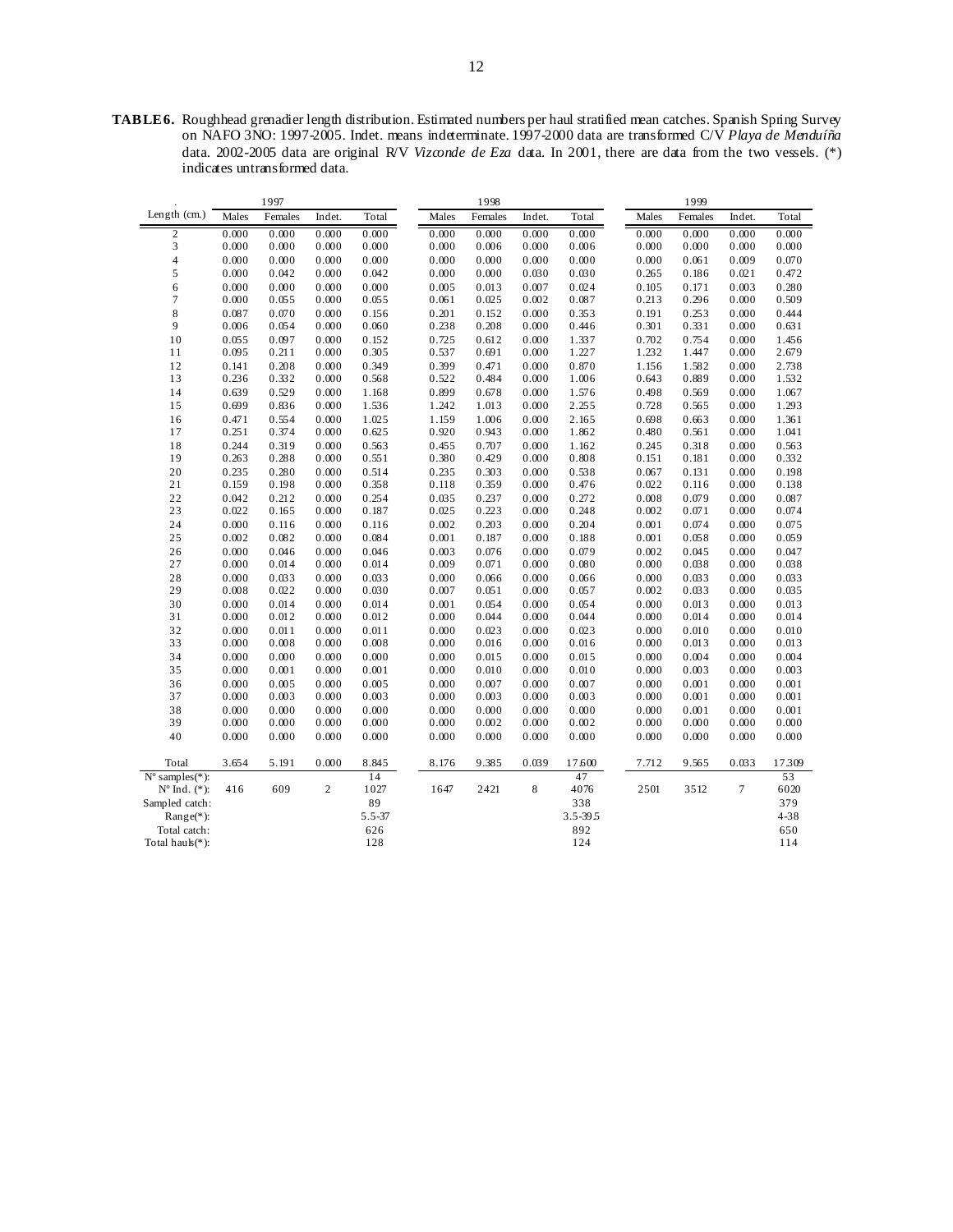**TABLE 6 (cont.).** Roughhead grenadier length distribution. Estimated numbers per haul stratified mean catches. Spanish Spring Survey on NAFO 3NO: 1997-2005. Indet. means indeterminate. 1997-2000 data are transformed C/V *Playa de Menduíña* data. 2002-2005 data are original R/V *Vizconde de Eza* data. In 2001, there are data from the two vessels. (\*) indicates untransformed data.

|                          |                | 2000           |                |                |                | 2001           |                |                | 2002           |                |                |                |
|--------------------------|----------------|----------------|----------------|----------------|----------------|----------------|----------------|----------------|----------------|----------------|----------------|----------------|
| Length (cm.)             | Males          | Females        | Indet.         | Total          | Males          | Females        | Indet.         | Total          | Males          | Females        | Indet.         | Total          |
| $\boldsymbol{2}$         | 0.000          | 0.000          | 0.000          | 0.000          | 0.000          | 0.000          | 0.036          | 0.036          | 0.031          | 0.009          | 0.012          | 0.052          |
| 3                        | 0.000          | 0.000          | 0.023          | 0.023          | 0.007          | 0.021          | 0.050          | 0.079          | 0.112          | 0.036          | 0.047          | 0.195          |
| 4                        | 0.016          | 0.063          | 0.000          | 0.079          | 0.059          | 0.013          | 0.029          | 0.102          | 0.088          | 0.039          | 0.017          | 0.144          |
| 5                        | 0.191          | 0.393          | 0.000          | 0.584          | 0.110          | 0.143          | 0.010          | 0.263          | 0.198          | 0.208          | 0.009          | 0.414          |
| 6                        | 0.153          | 0.169          | 0.027          | 0.349          | 0.074          | 0.087          | 0.000          | 0.161          | 0.058          | 0.102          | 0.005          | 0.165          |
| 7                        | 0.253          | 0.159          | 0.000          | 0.412          | 0.051          | 0.060          | 0.000          | 0.111          | 0.095          | 0.080          | 0.000          | 0.175          |
| 8                        | 0.172          | 0.174          | 0.000          | 0.346          | 0.121          | 0.134          | 0.000          | 0.254          | 0.087          | 0.149          | 0.000          | 0.235          |
| 9                        | 0.379          | 0.358          | 0.000          | 0.737          | 0.158          | 0.090          | 0.000          | 0.248          | 0.084          | 0.063          | 0.000          | 0.147          |
| 10                       | 0.420          | 0.461          | 0.000          | 0.881          | 0.189          | 0.215          | 0.000          | 0.404          | 0.110          | 0.098          | 0.000          | 0.208          |
| 11                       | 0.955          | 1.019          | 0.000          | 1.974          | 0.319          | 0.371          | 0.000          | 0.690          | 0.109          | 0.185          | 0.000          | 0.294          |
| 12                       | 1.506          | 1.653          | 0.000          | 3.159          | 0.476          | 0.550          | 0.000          | 1.026          | 0.201          | 0.243          | 0.000          | 0.444          |
| 13                       | 1.993          | 2.471          | 0.000          | 4.464          | 0.959          | 1.182          | 0.000          | 2.141          | 0.378          | 0.284          | 0.000          | 0.662          |
| 14                       | 1.107          | 1.762          | 0.000          | 2.869          | 1.521          | 1.543          | 0.000          | 3.063          | 0.603          | 0.552          | 0.000          | 1.155          |
| 15                       | 0.879          | 0.972          | 0.000          | 1.851          | 1.453          | 1.650          | 0.000          | 3.104          | 0.627          | 0.904          | 0.000          | 1.531          |
| 16                       | 0.709          | 0.771          | 0.000          | 1.480          | 0.844          | 1.158          | 0.000          | 2.003          | 0.612          | 0.928          | 0.000          | 1.540          |
| 17                       | 0.626          | 0.789          | 0.000          | 1.415          | 0.773          | 0.628          | 0.000          | 1.401          | 0.343          | 0.729          | 0.000          | 1.072          |
| 18                       | 0.427          | 0.589          | 0.000          | 1.016          | 0.646          | 0.464          | 0.000          | 1.111          | 0.244          | 0.502          | 0.000          | 0.746          |
| 19                       | 0.191          | 0.412          | 0.000          | 0.603          | 0.283          | 0.317          | 0.000          | 0.600          | 0.202          | 0.505          | 0.000          | 0.707          |
| 20                       | 0.057          | 0.250          | 0.000          | 0.308          | 0.071          | 0.361          | 0.000          | 0.432          | 0.115          | 0.387          | 0.000          | 0.502          |
| 21                       | 0.028          | 0.274          | 0.000          | 0.302          | 0.025          | 0.148          | 0.000          | 0.173          | 0.028          | 0.349          | 0.000          | 0.377          |
| 22                       | 0.007          | 0.167          | 0.000          | 0.174          | 0.001          | 0.095          | 0.000          | 0.095          | 0.017          | 0.299          | 0.000          | 0.316          |
| 23                       | 0.006          | 0.118          | 0.000          | 0.124          | 0.000          | 0.082          | 0.000          | 0.082          | 0.008          | 0.152          | 0.000          | 0.160          |
| 24                       | 0.000          | 0.143          | 0.000          | 0.143          | 0.000          | 0.061          | 0.000          | 0.061          | 0.004          | 0.102          | 0.000          | 0.106          |
| 25                       | 0.005          | 0.092          | 0.000          | 0.097          | 0.002          | 0.058          | 0.000          | 0.060          | 0.000          | 0.070          | 0.000          | 0.070          |
| 26                       | 0.002          | 0.091          | 0.000          | 0.094          | 0.004          | 0.040          | 0.000          | 0.044          | 0.000          | 0.114          | 0.000          | 0.114          |
| 27                       | 0.004          | 0.070          | 0.000          | 0.074          | 0.000          | 0.026          | 0.000          | 0.026          | 0.000          | 0.149          | 0.000          | 0.149          |
| 28                       | 0.000          | 0.057          | 0.000          | 0.057          | 0.002          | 0.040          | 0.000          | 0.041          | 0.000          | 0.086          | 0.000          | 0.086          |
| 29                       | 0.000          | 0.034          | 0.000          | 0.034          | 0.000          | 0.027          | 0.000          | 0.027          | 0.000          | 0.063          | 0.000          | 0.063          |
| 30                       | 0.000          | 0.037          | 0.000          | 0.037          | 0.000          | 0.032          | 0.000          | 0.032          | 0.000          | 0.059          | 0.000          | 0.059          |
| 31                       | 0.000          | 0.025          | 0.000          | 0.025          | 0.000          | 0.029          | 0.000          | 0.029          | 0.000          | 0.062          | 0.000          | 0.062          |
| 32<br>33                 | 0.000<br>0.000 | 0.018<br>0.004 | 0.000<br>0.000 | 0.018<br>0.004 | 0.000<br>0.000 | 0.021<br>0.008 | 0.000<br>0.000 | 0.021<br>0.008 | 0.000<br>0.000 | 0.023<br>0.034 | 0.000<br>0.000 | 0.023<br>0.034 |
|                          |                |                |                |                |                |                |                |                |                |                |                |                |
| 34<br>35                 | 0.000<br>0.000 | 0.011<br>0.002 | 0.000<br>0.000 | 0.011<br>0.002 | 0.000<br>0.000 | 0.008<br>0.008 | 0.000<br>0.000 | 0.008<br>0.008 | 0.000<br>0.000 | 0.000<br>0.041 | 0.000<br>0.000 | 0.000<br>0.041 |
|                          |                | 0.019          | 0.000          |                |                |                |                |                |                |                |                |                |
| 36<br>37                 | 0.000<br>0.000 | 0.000          | 0.000          | 0.019<br>0.000 | 0.000<br>0.000 | 0.004<br>0.003 | 0.000<br>0.000 | 0.004<br>0.003 | 0.000<br>0.000 | 0.018<br>0.000 | 0.000<br>0.000 | 0.018<br>0.000 |
| 38                       | 0.000          | 0.002          | 0.000          | 0.002          | 0.000          | 0.000          | 0.000          | 0.000          | 0.000          | 0.000          | 0.000          | 0.000          |
| 39                       | 0.000          | 0.000          | 0.000          | 0.000          | 0.000          | 0.000          | 0.000          | 0.000          | 0.000          | 0.000          | 0.000          | 0.000          |
| 40                       | 0.000          | 0.002          | 0.000          | 0.002          | 0.000          | 0.001          | 0.000          | 0.001          | 0.000          | 0.000          | 0.000          | 0.000          |
|                          |                |                |                |                |                |                |                |                |                |                |                |                |
| Total                    | 10.087         | 13.633         | 0.050          | 23.770         | 8.149          | 9.677          | 0.125          | 17.952         | 4.352          | 7.622          | 0.090          | 12.063         |
| $N^{\circ}$ samples(*):  |                |                |                | 57             |                |                |                | 22             |                |                |                | 48             |
| $N^{\circ}$ Ind. $(*)$ : | 1957           | 2967           | $\overline{4}$ | 4928           | 149            | 208            | 10             | 367            | 604            | 1018           | 18             | 1640           |
| Sampled catch:           |                |                |                | 318            |                |                |                | 107            |                |                |                | 754            |
| $Range(*)$ :             |                |                |                | $3 - 40.5$     |                |                |                | $2.5 - 29$     |                |                |                | $2 - 365$      |
| Total catch:             |                |                |                | 1080           |                |                |                | 453            |                |                |                | 877            |
| Total hau $k(*)$ :       |                |                |                | 118            |                |                |                | 123            |                |                |                | 125            |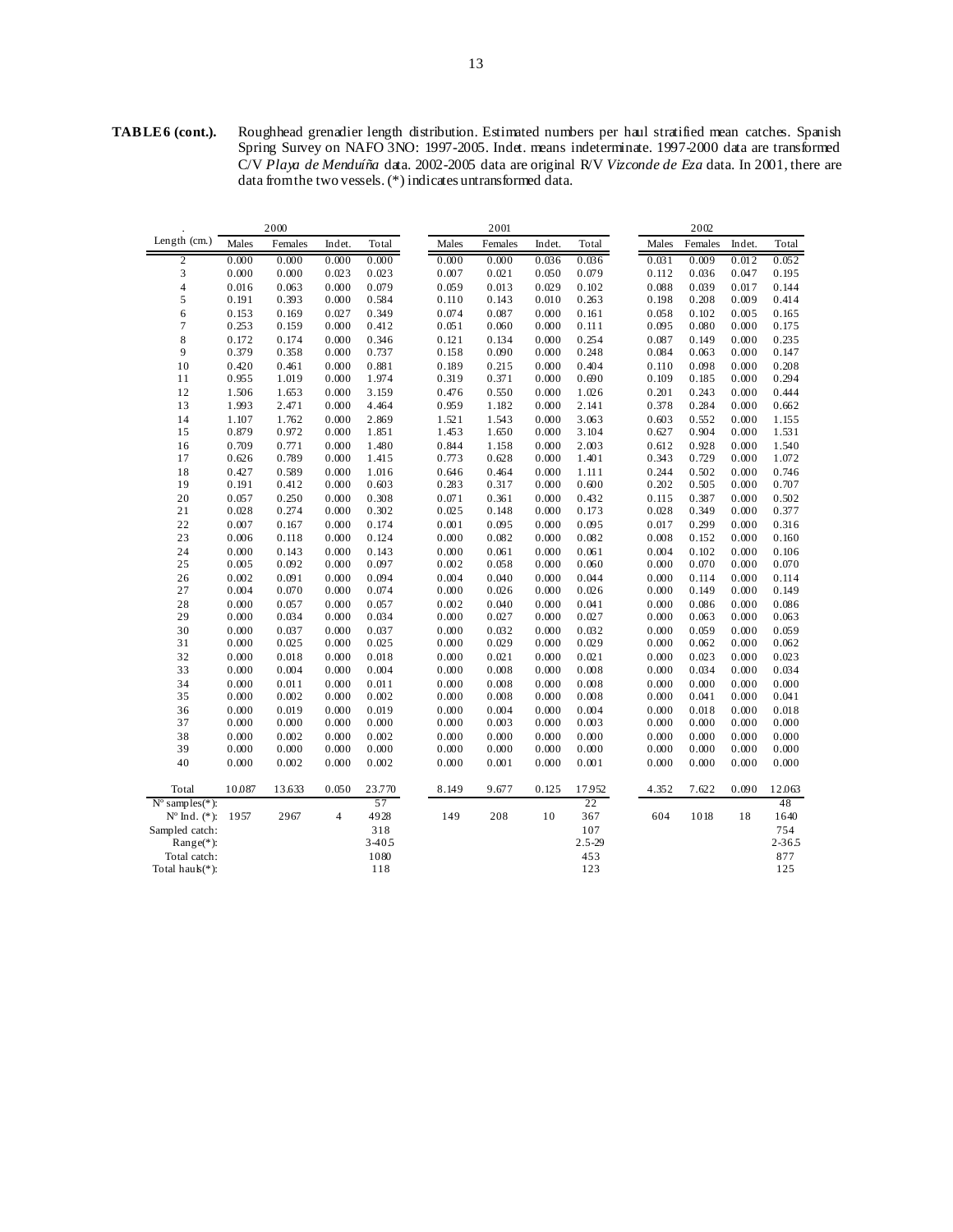**TABLE 6 (cont.).** Roughhead grenadier length distribution. Estimated numbers per haul stratified mean catches. Spanish Spring Survey on NAFO 3NO: 1997-2005. Indet. means indeterminate. 1997-2000 data are transformed C/V *Playa de Menduíña* data. 2002-2005 data are original R/V *Vizconde de Eza* data. In 2001, there are data from the two vessels. (\*) indicates untransformed data.

| Length $(cm.)$<br>Males<br>Females<br>Females<br>Indet.<br>Total<br>Females<br>Indet.<br>Total<br>Indet.<br>Total<br>Males<br>Males<br>0.016<br>0.000<br>0.019<br>0.035<br>0.000<br>0.026<br>0.026<br>0.000<br>0.000<br>0.000<br>0.000<br>$\overline{c}$<br>0.000<br>3<br>0.219<br>0.362<br>0.070<br>0.024<br>0.651<br>0.746<br>0.026<br>0.344<br>0.069<br>0.074<br>0.030<br>0.289<br>0.045<br>0.113<br>0.182<br>4<br>0.052<br>0.015<br>0.089<br>0.006<br>0.080<br>0.176<br>0.046<br>0.030<br>0.106<br>0.743<br>0.005<br>0.290<br>0.053<br>5<br>0.353<br>0.390<br>0.000<br>0.161<br>0.124<br>0.015<br>0.038<br>0.000<br>0.653<br>0.000<br>1.305<br>0.649<br>0.567<br>0.000<br>1.216<br>0.499<br>0.510<br>1.009<br>6<br>0.652<br>0.000<br>$\overline{\mathcal{I}}$<br>0.215<br>0.470<br>0.223<br>0.000<br>0.419<br>0.324<br>0.633<br>0.256<br>0.000<br>0.196<br>0.308<br>0.000<br>8<br>0.339<br>0.401<br>0.491<br>0.000<br>0.892<br>0.617<br>0.550<br>0.000<br>1.167<br>0.383<br>0.009<br>0.732<br>9<br>0.254<br>0.233<br>1.452<br>1.064<br>0.000<br>0.487<br>0.592<br>0.860<br>0.000<br>0.393<br>0.671<br>0.000<br>0.351<br>0.320<br>0.000<br>0.671<br>0.442<br>0.694<br>0.000<br>1.136<br>0.452<br>0.603<br>1.055<br>10<br>0.000<br>0.220<br>0.407<br>0.715<br>0.000<br>1.387<br>0.939<br>2.052<br>11<br>0.000<br>0.627<br>0.673<br>1.113<br>0.000<br>1.335<br>12<br>0.312<br>0.354<br>0.000<br>0.665<br>0.684<br>0.650<br>0.000<br>0.740<br>0.907<br>0.000<br>1.647<br>0.482<br>1.024<br>1.393<br>1.423<br>13<br>0.542<br>0.000<br>0.678<br>0.716<br>0.000<br>0.631<br>0.792<br>0.000<br>0.751<br>0.859<br>0.932<br>0.683<br>0.000<br>0.795<br>1.355<br>14<br>0.000<br>1.610<br>1.615<br>0.560<br>0.000<br>15<br>1.246<br>2.414<br>1.046<br>0.901<br>0.000<br>1.947<br>0.621<br>0.821<br>1.442<br>1.169<br>0.000<br>0.000<br>1.525<br>1.389<br>0.000<br>2.914<br>1.197<br>1.295<br>0.000<br>2.492<br>0.781<br>0.646<br>0.000<br>1.427<br>16<br>0.793<br>2.128<br>1.429<br>1.270<br>2.699<br>2.220<br>17<br>1.335<br>0.000<br>0.000<br>1.170<br>1.050<br>0.000<br>0.384<br>0.806<br>1.190<br>1.051<br>1.573<br>2.623<br>1.129<br>0.991<br>2.120<br>18<br>0.000<br>0.000<br>0.000<br>0.234<br>0.890<br>0.476<br>1.333<br>0.000<br>1.808<br>1.323<br>1.991<br>19<br>0.656<br>0.000<br>0.668<br>0.000<br>20<br>0.171<br>0.356<br>0.000<br>0.527<br>0.334<br>0.875<br>0.000<br>1.209<br>0.258<br>1.113<br>1.371<br>0.000<br>0.262<br>0.839<br>0.774<br>21<br>0.005<br>0.257<br>0.000<br>0.157<br>0.681<br>0.000<br>0.066<br>0.708<br>0.000<br>22<br>0.019<br>0.289<br>0.308<br>0.027<br>0.597<br>0.000<br>0.624<br>0.607<br>0.000<br>0.061<br>0.546<br>0.000<br>23<br>0.008<br>0.187<br>0.195<br>0.028<br>0.437<br>0.000<br>0.009<br>0.551<br>0.559<br>0.000<br>0.466<br>0.000<br>24<br>0.000<br>0.108<br>0.000<br>0.108<br>0.018<br>0.391<br>0.000<br>0.409<br>0.016<br>0.481<br>0.497<br>0.000<br>25<br>0.000<br>0.111<br>0.000<br>0.111<br>0.000<br>0.266<br>0.000<br>0.266<br>0.009<br>0.259<br>0.000<br>0.268<br>26<br>0.000<br>0.109<br>0.000<br>0.109<br>0.005<br>0.265<br>0.000<br>0.270<br>0.006<br>0.173<br>0.000<br>0.179<br>27<br>0.000<br>0.000<br>0.235<br>0.100<br>0.000<br>0.100<br>0.178<br>0.000<br>0.178<br>0.000<br>0.235<br>0.000<br>28<br>0.000<br>0.104<br>0.000<br>0.104<br>0.000<br>0.154<br>0.000<br>0.154<br>0.000<br>0.106<br>0.000<br>0.106<br>0.083<br>0.190<br>29<br>0.000<br>0.083<br>0.000<br>0.005<br>0.185<br>0.000<br>0.000<br>0.119<br>0.000<br>0.119<br>0.120<br>30<br>0.000<br>0.073<br>0.000<br>0.073<br>0.000<br>0.146<br>0.000<br>0.146<br>0.000<br>0.120<br>0.000 |
|-----------------------------------------------------------------------------------------------------------------------------------------------------------------------------------------------------------------------------------------------------------------------------------------------------------------------------------------------------------------------------------------------------------------------------------------------------------------------------------------------------------------------------------------------------------------------------------------------------------------------------------------------------------------------------------------------------------------------------------------------------------------------------------------------------------------------------------------------------------------------------------------------------------------------------------------------------------------------------------------------------------------------------------------------------------------------------------------------------------------------------------------------------------------------------------------------------------------------------------------------------------------------------------------------------------------------------------------------------------------------------------------------------------------------------------------------------------------------------------------------------------------------------------------------------------------------------------------------------------------------------------------------------------------------------------------------------------------------------------------------------------------------------------------------------------------------------------------------------------------------------------------------------------------------------------------------------------------------------------------------------------------------------------------------------------------------------------------------------------------------------------------------------------------------------------------------------------------------------------------------------------------------------------------------------------------------------------------------------------------------------------------------------------------------------------------------------------------------------------------------------------------------------------------------------------------------------------------------------------------------------------------------------------------------------------------------------------------------------------------------------------------------------------------------------------------------------------------------------------------------------------------------------------------------------------------------------------------------------------------------------------------------------------------------------------------------------------------------------------------------------------------------------------------------------------------------------------------------------------------------------------------------------------------------------------------------------------------------------------------------------------------------------------------------------------------------------------------------------------------------------------------------------------------------------------------------------------------------------------|
|                                                                                                                                                                                                                                                                                                                                                                                                                                                                                                                                                                                                                                                                                                                                                                                                                                                                                                                                                                                                                                                                                                                                                                                                                                                                                                                                                                                                                                                                                                                                                                                                                                                                                                                                                                                                                                                                                                                                                                                                                                                                                                                                                                                                                                                                                                                                                                                                                                                                                                                                                                                                                                                                                                                                                                                                                                                                                                                                                                                                                                                                                                                                                                                                                                                                                                                                                                                                                                                                                                                                                                                                           |
|                                                                                                                                                                                                                                                                                                                                                                                                                                                                                                                                                                                                                                                                                                                                                                                                                                                                                                                                                                                                                                                                                                                                                                                                                                                                                                                                                                                                                                                                                                                                                                                                                                                                                                                                                                                                                                                                                                                                                                                                                                                                                                                                                                                                                                                                                                                                                                                                                                                                                                                                                                                                                                                                                                                                                                                                                                                                                                                                                                                                                                                                                                                                                                                                                                                                                                                                                                                                                                                                                                                                                                                                           |
|                                                                                                                                                                                                                                                                                                                                                                                                                                                                                                                                                                                                                                                                                                                                                                                                                                                                                                                                                                                                                                                                                                                                                                                                                                                                                                                                                                                                                                                                                                                                                                                                                                                                                                                                                                                                                                                                                                                                                                                                                                                                                                                                                                                                                                                                                                                                                                                                                                                                                                                                                                                                                                                                                                                                                                                                                                                                                                                                                                                                                                                                                                                                                                                                                                                                                                                                                                                                                                                                                                                                                                                                           |
|                                                                                                                                                                                                                                                                                                                                                                                                                                                                                                                                                                                                                                                                                                                                                                                                                                                                                                                                                                                                                                                                                                                                                                                                                                                                                                                                                                                                                                                                                                                                                                                                                                                                                                                                                                                                                                                                                                                                                                                                                                                                                                                                                                                                                                                                                                                                                                                                                                                                                                                                                                                                                                                                                                                                                                                                                                                                                                                                                                                                                                                                                                                                                                                                                                                                                                                                                                                                                                                                                                                                                                                                           |
|                                                                                                                                                                                                                                                                                                                                                                                                                                                                                                                                                                                                                                                                                                                                                                                                                                                                                                                                                                                                                                                                                                                                                                                                                                                                                                                                                                                                                                                                                                                                                                                                                                                                                                                                                                                                                                                                                                                                                                                                                                                                                                                                                                                                                                                                                                                                                                                                                                                                                                                                                                                                                                                                                                                                                                                                                                                                                                                                                                                                                                                                                                                                                                                                                                                                                                                                                                                                                                                                                                                                                                                                           |
|                                                                                                                                                                                                                                                                                                                                                                                                                                                                                                                                                                                                                                                                                                                                                                                                                                                                                                                                                                                                                                                                                                                                                                                                                                                                                                                                                                                                                                                                                                                                                                                                                                                                                                                                                                                                                                                                                                                                                                                                                                                                                                                                                                                                                                                                                                                                                                                                                                                                                                                                                                                                                                                                                                                                                                                                                                                                                                                                                                                                                                                                                                                                                                                                                                                                                                                                                                                                                                                                                                                                                                                                           |
|                                                                                                                                                                                                                                                                                                                                                                                                                                                                                                                                                                                                                                                                                                                                                                                                                                                                                                                                                                                                                                                                                                                                                                                                                                                                                                                                                                                                                                                                                                                                                                                                                                                                                                                                                                                                                                                                                                                                                                                                                                                                                                                                                                                                                                                                                                                                                                                                                                                                                                                                                                                                                                                                                                                                                                                                                                                                                                                                                                                                                                                                                                                                                                                                                                                                                                                                                                                                                                                                                                                                                                                                           |
|                                                                                                                                                                                                                                                                                                                                                                                                                                                                                                                                                                                                                                                                                                                                                                                                                                                                                                                                                                                                                                                                                                                                                                                                                                                                                                                                                                                                                                                                                                                                                                                                                                                                                                                                                                                                                                                                                                                                                                                                                                                                                                                                                                                                                                                                                                                                                                                                                                                                                                                                                                                                                                                                                                                                                                                                                                                                                                                                                                                                                                                                                                                                                                                                                                                                                                                                                                                                                                                                                                                                                                                                           |
|                                                                                                                                                                                                                                                                                                                                                                                                                                                                                                                                                                                                                                                                                                                                                                                                                                                                                                                                                                                                                                                                                                                                                                                                                                                                                                                                                                                                                                                                                                                                                                                                                                                                                                                                                                                                                                                                                                                                                                                                                                                                                                                                                                                                                                                                                                                                                                                                                                                                                                                                                                                                                                                                                                                                                                                                                                                                                                                                                                                                                                                                                                                                                                                                                                                                                                                                                                                                                                                                                                                                                                                                           |
|                                                                                                                                                                                                                                                                                                                                                                                                                                                                                                                                                                                                                                                                                                                                                                                                                                                                                                                                                                                                                                                                                                                                                                                                                                                                                                                                                                                                                                                                                                                                                                                                                                                                                                                                                                                                                                                                                                                                                                                                                                                                                                                                                                                                                                                                                                                                                                                                                                                                                                                                                                                                                                                                                                                                                                                                                                                                                                                                                                                                                                                                                                                                                                                                                                                                                                                                                                                                                                                                                                                                                                                                           |
|                                                                                                                                                                                                                                                                                                                                                                                                                                                                                                                                                                                                                                                                                                                                                                                                                                                                                                                                                                                                                                                                                                                                                                                                                                                                                                                                                                                                                                                                                                                                                                                                                                                                                                                                                                                                                                                                                                                                                                                                                                                                                                                                                                                                                                                                                                                                                                                                                                                                                                                                                                                                                                                                                                                                                                                                                                                                                                                                                                                                                                                                                                                                                                                                                                                                                                                                                                                                                                                                                                                                                                                                           |
|                                                                                                                                                                                                                                                                                                                                                                                                                                                                                                                                                                                                                                                                                                                                                                                                                                                                                                                                                                                                                                                                                                                                                                                                                                                                                                                                                                                                                                                                                                                                                                                                                                                                                                                                                                                                                                                                                                                                                                                                                                                                                                                                                                                                                                                                                                                                                                                                                                                                                                                                                                                                                                                                                                                                                                                                                                                                                                                                                                                                                                                                                                                                                                                                                                                                                                                                                                                                                                                                                                                                                                                                           |
|                                                                                                                                                                                                                                                                                                                                                                                                                                                                                                                                                                                                                                                                                                                                                                                                                                                                                                                                                                                                                                                                                                                                                                                                                                                                                                                                                                                                                                                                                                                                                                                                                                                                                                                                                                                                                                                                                                                                                                                                                                                                                                                                                                                                                                                                                                                                                                                                                                                                                                                                                                                                                                                                                                                                                                                                                                                                                                                                                                                                                                                                                                                                                                                                                                                                                                                                                                                                                                                                                                                                                                                                           |
|                                                                                                                                                                                                                                                                                                                                                                                                                                                                                                                                                                                                                                                                                                                                                                                                                                                                                                                                                                                                                                                                                                                                                                                                                                                                                                                                                                                                                                                                                                                                                                                                                                                                                                                                                                                                                                                                                                                                                                                                                                                                                                                                                                                                                                                                                                                                                                                                                                                                                                                                                                                                                                                                                                                                                                                                                                                                                                                                                                                                                                                                                                                                                                                                                                                                                                                                                                                                                                                                                                                                                                                                           |
|                                                                                                                                                                                                                                                                                                                                                                                                                                                                                                                                                                                                                                                                                                                                                                                                                                                                                                                                                                                                                                                                                                                                                                                                                                                                                                                                                                                                                                                                                                                                                                                                                                                                                                                                                                                                                                                                                                                                                                                                                                                                                                                                                                                                                                                                                                                                                                                                                                                                                                                                                                                                                                                                                                                                                                                                                                                                                                                                                                                                                                                                                                                                                                                                                                                                                                                                                                                                                                                                                                                                                                                                           |
|                                                                                                                                                                                                                                                                                                                                                                                                                                                                                                                                                                                                                                                                                                                                                                                                                                                                                                                                                                                                                                                                                                                                                                                                                                                                                                                                                                                                                                                                                                                                                                                                                                                                                                                                                                                                                                                                                                                                                                                                                                                                                                                                                                                                                                                                                                                                                                                                                                                                                                                                                                                                                                                                                                                                                                                                                                                                                                                                                                                                                                                                                                                                                                                                                                                                                                                                                                                                                                                                                                                                                                                                           |
|                                                                                                                                                                                                                                                                                                                                                                                                                                                                                                                                                                                                                                                                                                                                                                                                                                                                                                                                                                                                                                                                                                                                                                                                                                                                                                                                                                                                                                                                                                                                                                                                                                                                                                                                                                                                                                                                                                                                                                                                                                                                                                                                                                                                                                                                                                                                                                                                                                                                                                                                                                                                                                                                                                                                                                                                                                                                                                                                                                                                                                                                                                                                                                                                                                                                                                                                                                                                                                                                                                                                                                                                           |
|                                                                                                                                                                                                                                                                                                                                                                                                                                                                                                                                                                                                                                                                                                                                                                                                                                                                                                                                                                                                                                                                                                                                                                                                                                                                                                                                                                                                                                                                                                                                                                                                                                                                                                                                                                                                                                                                                                                                                                                                                                                                                                                                                                                                                                                                                                                                                                                                                                                                                                                                                                                                                                                                                                                                                                                                                                                                                                                                                                                                                                                                                                                                                                                                                                                                                                                                                                                                                                                                                                                                                                                                           |
|                                                                                                                                                                                                                                                                                                                                                                                                                                                                                                                                                                                                                                                                                                                                                                                                                                                                                                                                                                                                                                                                                                                                                                                                                                                                                                                                                                                                                                                                                                                                                                                                                                                                                                                                                                                                                                                                                                                                                                                                                                                                                                                                                                                                                                                                                                                                                                                                                                                                                                                                                                                                                                                                                                                                                                                                                                                                                                                                                                                                                                                                                                                                                                                                                                                                                                                                                                                                                                                                                                                                                                                                           |
|                                                                                                                                                                                                                                                                                                                                                                                                                                                                                                                                                                                                                                                                                                                                                                                                                                                                                                                                                                                                                                                                                                                                                                                                                                                                                                                                                                                                                                                                                                                                                                                                                                                                                                                                                                                                                                                                                                                                                                                                                                                                                                                                                                                                                                                                                                                                                                                                                                                                                                                                                                                                                                                                                                                                                                                                                                                                                                                                                                                                                                                                                                                                                                                                                                                                                                                                                                                                                                                                                                                                                                                                           |
|                                                                                                                                                                                                                                                                                                                                                                                                                                                                                                                                                                                                                                                                                                                                                                                                                                                                                                                                                                                                                                                                                                                                                                                                                                                                                                                                                                                                                                                                                                                                                                                                                                                                                                                                                                                                                                                                                                                                                                                                                                                                                                                                                                                                                                                                                                                                                                                                                                                                                                                                                                                                                                                                                                                                                                                                                                                                                                                                                                                                                                                                                                                                                                                                                                                                                                                                                                                                                                                                                                                                                                                                           |
|                                                                                                                                                                                                                                                                                                                                                                                                                                                                                                                                                                                                                                                                                                                                                                                                                                                                                                                                                                                                                                                                                                                                                                                                                                                                                                                                                                                                                                                                                                                                                                                                                                                                                                                                                                                                                                                                                                                                                                                                                                                                                                                                                                                                                                                                                                                                                                                                                                                                                                                                                                                                                                                                                                                                                                                                                                                                                                                                                                                                                                                                                                                                                                                                                                                                                                                                                                                                                                                                                                                                                                                                           |
|                                                                                                                                                                                                                                                                                                                                                                                                                                                                                                                                                                                                                                                                                                                                                                                                                                                                                                                                                                                                                                                                                                                                                                                                                                                                                                                                                                                                                                                                                                                                                                                                                                                                                                                                                                                                                                                                                                                                                                                                                                                                                                                                                                                                                                                                                                                                                                                                                                                                                                                                                                                                                                                                                                                                                                                                                                                                                                                                                                                                                                                                                                                                                                                                                                                                                                                                                                                                                                                                                                                                                                                                           |
|                                                                                                                                                                                                                                                                                                                                                                                                                                                                                                                                                                                                                                                                                                                                                                                                                                                                                                                                                                                                                                                                                                                                                                                                                                                                                                                                                                                                                                                                                                                                                                                                                                                                                                                                                                                                                                                                                                                                                                                                                                                                                                                                                                                                                                                                                                                                                                                                                                                                                                                                                                                                                                                                                                                                                                                                                                                                                                                                                                                                                                                                                                                                                                                                                                                                                                                                                                                                                                                                                                                                                                                                           |
|                                                                                                                                                                                                                                                                                                                                                                                                                                                                                                                                                                                                                                                                                                                                                                                                                                                                                                                                                                                                                                                                                                                                                                                                                                                                                                                                                                                                                                                                                                                                                                                                                                                                                                                                                                                                                                                                                                                                                                                                                                                                                                                                                                                                                                                                                                                                                                                                                                                                                                                                                                                                                                                                                                                                                                                                                                                                                                                                                                                                                                                                                                                                                                                                                                                                                                                                                                                                                                                                                                                                                                                                           |
|                                                                                                                                                                                                                                                                                                                                                                                                                                                                                                                                                                                                                                                                                                                                                                                                                                                                                                                                                                                                                                                                                                                                                                                                                                                                                                                                                                                                                                                                                                                                                                                                                                                                                                                                                                                                                                                                                                                                                                                                                                                                                                                                                                                                                                                                                                                                                                                                                                                                                                                                                                                                                                                                                                                                                                                                                                                                                                                                                                                                                                                                                                                                                                                                                                                                                                                                                                                                                                                                                                                                                                                                           |
|                                                                                                                                                                                                                                                                                                                                                                                                                                                                                                                                                                                                                                                                                                                                                                                                                                                                                                                                                                                                                                                                                                                                                                                                                                                                                                                                                                                                                                                                                                                                                                                                                                                                                                                                                                                                                                                                                                                                                                                                                                                                                                                                                                                                                                                                                                                                                                                                                                                                                                                                                                                                                                                                                                                                                                                                                                                                                                                                                                                                                                                                                                                                                                                                                                                                                                                                                                                                                                                                                                                                                                                                           |
|                                                                                                                                                                                                                                                                                                                                                                                                                                                                                                                                                                                                                                                                                                                                                                                                                                                                                                                                                                                                                                                                                                                                                                                                                                                                                                                                                                                                                                                                                                                                                                                                                                                                                                                                                                                                                                                                                                                                                                                                                                                                                                                                                                                                                                                                                                                                                                                                                                                                                                                                                                                                                                                                                                                                                                                                                                                                                                                                                                                                                                                                                                                                                                                                                                                                                                                                                                                                                                                                                                                                                                                                           |
|                                                                                                                                                                                                                                                                                                                                                                                                                                                                                                                                                                                                                                                                                                                                                                                                                                                                                                                                                                                                                                                                                                                                                                                                                                                                                                                                                                                                                                                                                                                                                                                                                                                                                                                                                                                                                                                                                                                                                                                                                                                                                                                                                                                                                                                                                                                                                                                                                                                                                                                                                                                                                                                                                                                                                                                                                                                                                                                                                                                                                                                                                                                                                                                                                                                                                                                                                                                                                                                                                                                                                                                                           |
| 0.000<br>0.018<br>0.000<br>0.083<br>31<br>0.018<br>0.000<br>0.086<br>0.000<br>0.086<br>0.000<br>0.083<br>0.000                                                                                                                                                                                                                                                                                                                                                                                                                                                                                                                                                                                                                                                                                                                                                                                                                                                                                                                                                                                                                                                                                                                                                                                                                                                                                                                                                                                                                                                                                                                                                                                                                                                                                                                                                                                                                                                                                                                                                                                                                                                                                                                                                                                                                                                                                                                                                                                                                                                                                                                                                                                                                                                                                                                                                                                                                                                                                                                                                                                                                                                                                                                                                                                                                                                                                                                                                                                                                                                                                            |
| 32<br>0.000<br>0.040<br>0.059<br>0.029<br>0.029<br>0.040<br>0.000<br>0.000<br>0.059<br>0.000<br>0.000<br>0.000                                                                                                                                                                                                                                                                                                                                                                                                                                                                                                                                                                                                                                                                                                                                                                                                                                                                                                                                                                                                                                                                                                                                                                                                                                                                                                                                                                                                                                                                                                                                                                                                                                                                                                                                                                                                                                                                                                                                                                                                                                                                                                                                                                                                                                                                                                                                                                                                                                                                                                                                                                                                                                                                                                                                                                                                                                                                                                                                                                                                                                                                                                                                                                                                                                                                                                                                                                                                                                                                                            |
| 33<br>0.000<br>0.016<br>0.000<br>0.016<br>0.000<br>0.062<br>0.000<br>0.062<br>0.000<br>0.025<br>0.025<br>0.000                                                                                                                                                                                                                                                                                                                                                                                                                                                                                                                                                                                                                                                                                                                                                                                                                                                                                                                                                                                                                                                                                                                                                                                                                                                                                                                                                                                                                                                                                                                                                                                                                                                                                                                                                                                                                                                                                                                                                                                                                                                                                                                                                                                                                                                                                                                                                                                                                                                                                                                                                                                                                                                                                                                                                                                                                                                                                                                                                                                                                                                                                                                                                                                                                                                                                                                                                                                                                                                                                            |
| 0.046<br>34<br>0.000<br>0.005<br>0.000<br>0.005<br>0.000<br>0.040<br>0.000<br>0.040<br>0.000<br>0.046<br>0.000                                                                                                                                                                                                                                                                                                                                                                                                                                                                                                                                                                                                                                                                                                                                                                                                                                                                                                                                                                                                                                                                                                                                                                                                                                                                                                                                                                                                                                                                                                                                                                                                                                                                                                                                                                                                                                                                                                                                                                                                                                                                                                                                                                                                                                                                                                                                                                                                                                                                                                                                                                                                                                                                                                                                                                                                                                                                                                                                                                                                                                                                                                                                                                                                                                                                                                                                                                                                                                                                                            |
| 0.000<br>0.030<br>0.030<br>0.000<br>0.018<br>0.016<br>35<br>0.000<br>0.018<br>0.000<br>0.000<br>0.016<br>0.000                                                                                                                                                                                                                                                                                                                                                                                                                                                                                                                                                                                                                                                                                                                                                                                                                                                                                                                                                                                                                                                                                                                                                                                                                                                                                                                                                                                                                                                                                                                                                                                                                                                                                                                                                                                                                                                                                                                                                                                                                                                                                                                                                                                                                                                                                                                                                                                                                                                                                                                                                                                                                                                                                                                                                                                                                                                                                                                                                                                                                                                                                                                                                                                                                                                                                                                                                                                                                                                                                            |
| 0.000<br>0.013<br>36<br>0.010<br>0.000<br>0.010<br>0.000<br>0.013<br>0.000<br>0.000<br>0.016<br>0.000<br>0.016                                                                                                                                                                                                                                                                                                                                                                                                                                                                                                                                                                                                                                                                                                                                                                                                                                                                                                                                                                                                                                                                                                                                                                                                                                                                                                                                                                                                                                                                                                                                                                                                                                                                                                                                                                                                                                                                                                                                                                                                                                                                                                                                                                                                                                                                                                                                                                                                                                                                                                                                                                                                                                                                                                                                                                                                                                                                                                                                                                                                                                                                                                                                                                                                                                                                                                                                                                                                                                                                                            |
| 37<br>0.000<br>0.000<br>0.000<br>0.000<br>0.000<br>0.000<br>0.000<br>0.000<br>0.000<br>0.000<br>0.000<br>0.000                                                                                                                                                                                                                                                                                                                                                                                                                                                                                                                                                                                                                                                                                                                                                                                                                                                                                                                                                                                                                                                                                                                                                                                                                                                                                                                                                                                                                                                                                                                                                                                                                                                                                                                                                                                                                                                                                                                                                                                                                                                                                                                                                                                                                                                                                                                                                                                                                                                                                                                                                                                                                                                                                                                                                                                                                                                                                                                                                                                                                                                                                                                                                                                                                                                                                                                                                                                                                                                                                            |
| 38<br>0.000<br>0.000<br>0.000<br>0.000<br>0.000<br>0.000<br>0.000<br>0.000<br>0.000<br>0.000<br>0.000<br>0.000                                                                                                                                                                                                                                                                                                                                                                                                                                                                                                                                                                                                                                                                                                                                                                                                                                                                                                                                                                                                                                                                                                                                                                                                                                                                                                                                                                                                                                                                                                                                                                                                                                                                                                                                                                                                                                                                                                                                                                                                                                                                                                                                                                                                                                                                                                                                                                                                                                                                                                                                                                                                                                                                                                                                                                                                                                                                                                                                                                                                                                                                                                                                                                                                                                                                                                                                                                                                                                                                                            |
| 39<br>0.000<br>0.000<br>0.000<br>0.000<br>0.000<br>0.009<br>0.000<br>0.009<br>0.000<br>0.009<br>0.000<br>0.009                                                                                                                                                                                                                                                                                                                                                                                                                                                                                                                                                                                                                                                                                                                                                                                                                                                                                                                                                                                                                                                                                                                                                                                                                                                                                                                                                                                                                                                                                                                                                                                                                                                                                                                                                                                                                                                                                                                                                                                                                                                                                                                                                                                                                                                                                                                                                                                                                                                                                                                                                                                                                                                                                                                                                                                                                                                                                                                                                                                                                                                                                                                                                                                                                                                                                                                                                                                                                                                                                            |
| 40<br>0.000<br>0.000<br>0.000<br>0.000<br>0.000<br>0.000<br>0.000<br>0.000<br>0.000<br>0.000<br>0.000<br>0.000                                                                                                                                                                                                                                                                                                                                                                                                                                                                                                                                                                                                                                                                                                                                                                                                                                                                                                                                                                                                                                                                                                                                                                                                                                                                                                                                                                                                                                                                                                                                                                                                                                                                                                                                                                                                                                                                                                                                                                                                                                                                                                                                                                                                                                                                                                                                                                                                                                                                                                                                                                                                                                                                                                                                                                                                                                                                                                                                                                                                                                                                                                                                                                                                                                                                                                                                                                                                                                                                                            |
| 8.655<br>11.875<br>0.108<br>20.638<br>11.623<br>16579<br>0.763<br>28.964<br>9.762<br>15.641<br>0.403<br>25.807<br>Total                                                                                                                                                                                                                                                                                                                                                                                                                                                                                                                                                                                                                                                                                                                                                                                                                                                                                                                                                                                                                                                                                                                                                                                                                                                                                                                                                                                                                                                                                                                                                                                                                                                                                                                                                                                                                                                                                                                                                                                                                                                                                                                                                                                                                                                                                                                                                                                                                                                                                                                                                                                                                                                                                                                                                                                                                                                                                                                                                                                                                                                                                                                                                                                                                                                                                                                                                                                                                                                                                   |
| 43<br>59<br>$N^{\circ}$ samples $(*)$ :<br>61                                                                                                                                                                                                                                                                                                                                                                                                                                                                                                                                                                                                                                                                                                                                                                                                                                                                                                                                                                                                                                                                                                                                                                                                                                                                                                                                                                                                                                                                                                                                                                                                                                                                                                                                                                                                                                                                                                                                                                                                                                                                                                                                                                                                                                                                                                                                                                                                                                                                                                                                                                                                                                                                                                                                                                                                                                                                                                                                                                                                                                                                                                                                                                                                                                                                                                                                                                                                                                                                                                                                                             |
| 3962<br>$N^{\circ}$ Ind. $(*)$ :<br>1089<br>1500<br>21<br>2610<br>1535<br>2270<br>157<br>1250<br>2028<br>57<br>3335                                                                                                                                                                                                                                                                                                                                                                                                                                                                                                                                                                                                                                                                                                                                                                                                                                                                                                                                                                                                                                                                                                                                                                                                                                                                                                                                                                                                                                                                                                                                                                                                                                                                                                                                                                                                                                                                                                                                                                                                                                                                                                                                                                                                                                                                                                                                                                                                                                                                                                                                                                                                                                                                                                                                                                                                                                                                                                                                                                                                                                                                                                                                                                                                                                                                                                                                                                                                                                                                                       |
| 931<br>1499<br>Sampled catch:<br>1742                                                                                                                                                                                                                                                                                                                                                                                                                                                                                                                                                                                                                                                                                                                                                                                                                                                                                                                                                                                                                                                                                                                                                                                                                                                                                                                                                                                                                                                                                                                                                                                                                                                                                                                                                                                                                                                                                                                                                                                                                                                                                                                                                                                                                                                                                                                                                                                                                                                                                                                                                                                                                                                                                                                                                                                                                                                                                                                                                                                                                                                                                                                                                                                                                                                                                                                                                                                                                                                                                                                                                                     |
| $2.5 - 36$<br>$2.5 - 39$<br>$3 - 39$<br>$Range(*)$ :                                                                                                                                                                                                                                                                                                                                                                                                                                                                                                                                                                                                                                                                                                                                                                                                                                                                                                                                                                                                                                                                                                                                                                                                                                                                                                                                                                                                                                                                                                                                                                                                                                                                                                                                                                                                                                                                                                                                                                                                                                                                                                                                                                                                                                                                                                                                                                                                                                                                                                                                                                                                                                                                                                                                                                                                                                                                                                                                                                                                                                                                                                                                                                                                                                                                                                                                                                                                                                                                                                                                                      |
| 990<br>2055<br>1781<br>Total catch:                                                                                                                                                                                                                                                                                                                                                                                                                                                                                                                                                                                                                                                                                                                                                                                                                                                                                                                                                                                                                                                                                                                                                                                                                                                                                                                                                                                                                                                                                                                                                                                                                                                                                                                                                                                                                                                                                                                                                                                                                                                                                                                                                                                                                                                                                                                                                                                                                                                                                                                                                                                                                                                                                                                                                                                                                                                                                                                                                                                                                                                                                                                                                                                                                                                                                                                                                                                                                                                                                                                                                                       |
| 120<br>119<br>Total hau $k(*)$ :<br>118                                                                                                                                                                                                                                                                                                                                                                                                                                                                                                                                                                                                                                                                                                                                                                                                                                                                                                                                                                                                                                                                                                                                                                                                                                                                                                                                                                                                                                                                                                                                                                                                                                                                                                                                                                                                                                                                                                                                                                                                                                                                                                                                                                                                                                                                                                                                                                                                                                                                                                                                                                                                                                                                                                                                                                                                                                                                                                                                                                                                                                                                                                                                                                                                                                                                                                                                                                                                                                                                                                                                                                   |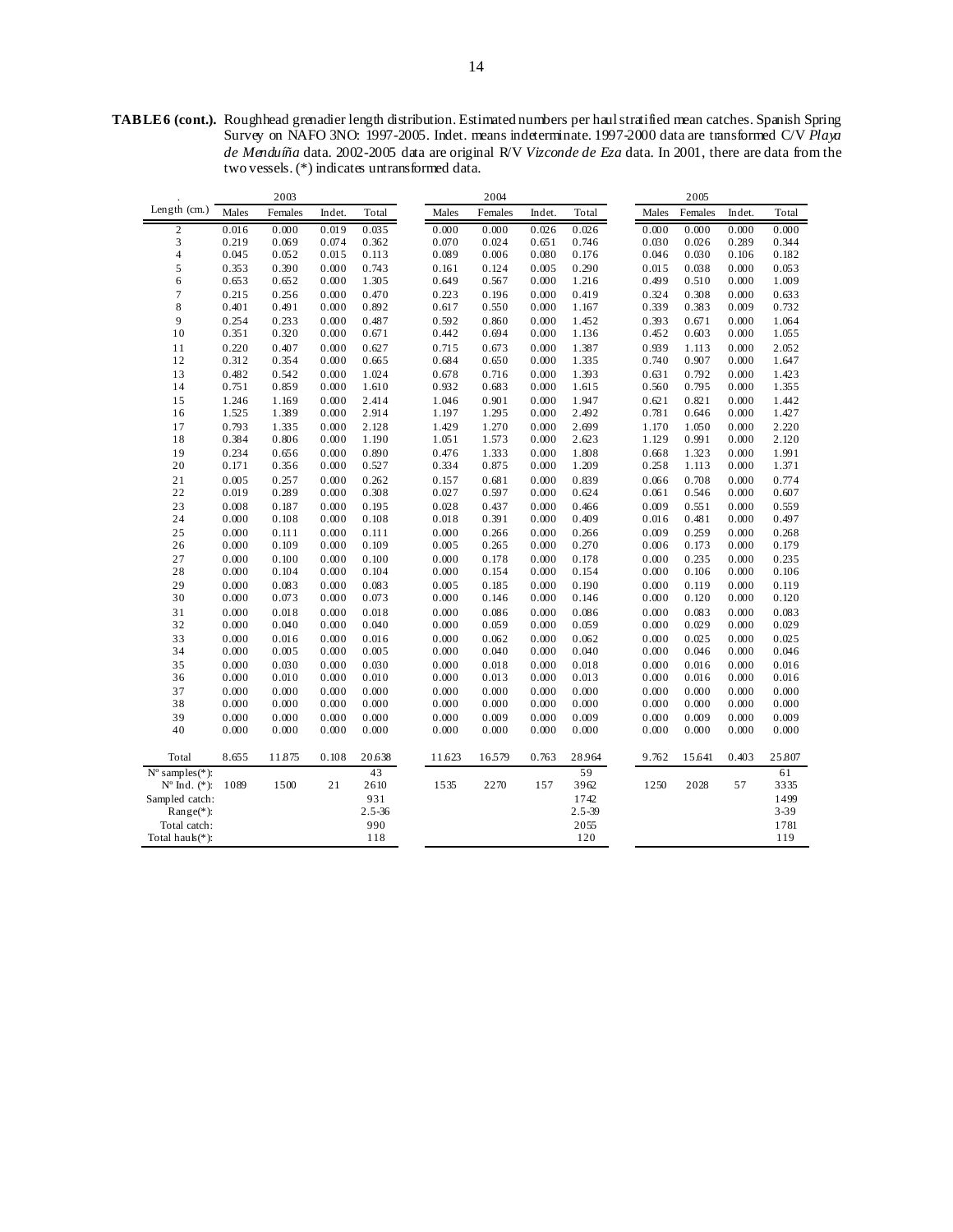|         |        |                | 1997       |           |        |                | 1998       |           |       | 1999   |                |            |           |  |
|---------|--------|----------------|------------|-----------|--------|----------------|------------|-----------|-------|--------|----------------|------------|-----------|--|
|         | Swept  | Tow            | T. skate   | T. skate  | Swept  | Tow            | T. skate   | T. skate  | Swept | Tow    |                | T. skate   | T. skate  |  |
| Stratum | area   | number         | Mean catch | <b>SD</b> | area   | number         | Mean catch | <b>SD</b> | area  | number |                | Mean catch | <b>SD</b> |  |
| 353     | 0.0480 | $\overline{4}$ | 6.21       | 1.73      | 0.0465 | $\overline{4}$ | 26.06      | 11.09     |       | 0.0360 | $\overline{3}$ | 319.35     | 89.29     |  |
| 354     | 0.0233 | $\overline{c}$ | 1.20       | 1.12      | 0.0356 | 3              | 68.23      | 87.97     |       | 0.0218 | $\overline{c}$ | 2021       | 2857      |  |
| 355     | 0.0233 | $\overline{c}$ | 27.19      | 2238      | 0.0221 | $\overline{c}$ | 3.43       | 0.23      |       | 0.0229 | $\overline{c}$ | 12.40      | 1754      |  |
| 356     | 0.0225 | $\overline{c}$ | 2.72       | 0.61      | 0.0221 | $\sqrt{2}$     | 0.69       | 0.42      |       | 0.0229 | $\sqrt{2}$     | 1.55       | 0.28      |  |
| 357     | 0.0443 | $\overline{4}$ | 1.32       | 1.56      | 0.0240 | $\overline{c}$ | 1.69       | 1.37      |       | 0.0236 | $\overline{c}$ | 2.98       | 1.74      |  |
| 358     | 0.0563 | 5              | 1.56       | 1.52      | 0.0236 | 3              | 0.99       | 1.17      |       | 0.0349 | 3              | 2.81       | 2.22      |  |
| 359     | 0.0690 | 6              | 7.47       | 2.92      | 0.0698 | 6              | 7.93       | 5.95      |       | 0.0364 | 3              | 13.25      | 14.73     |  |
| 360     | 0.3754 | 32             | 10.11      | 11.61     | 0.2561 | 25             | 1795       | 23.86     |       | 0.2325 | 19             | 67.68      | 55.88     |  |
| 374     | 0.0353 | 3              | 2.29       | 1.19      | 0.0353 | 3              | 0.41       | 0.61      |       | 0.0244 | $\overline{2}$ | 5.91       | 0.14      |  |
| 375     | 0.0116 | 1              | 0.84       |           | 0.0345 | 3              | 1.97       | 1.81      |       | 0.0236 | $\overline{2}$ | 6.57       | 0.77      |  |
| 376     | 0.1583 | 14             | 15.16      | 16.62     | 0.0930 | 10             | 24.06      | 35.48     |       | 0.1219 | 10             | 75.94      | 45.71     |  |
| 377     | 0.0116 | 1              | 1.28       | $\sim$    | 0.0229 | $\sqrt{2}$     | 0.32       | 0.31      |       | 0.0240 | $\sqrt{2}$     | 1.04       | 0.18      |  |
| 378     | 0.0210 | $\overline{c}$ | 2.07       | 0.59      | 0.0120 | $\overline{2}$ | 2.07       | 2.40      |       | 0.0229 | $\overline{2}$ | 8.32       | 5.01      |  |
| 379     | 0.0206 | $\overline{c}$ | 0.54       | 0.24      | 0.0356 | 3              | 1.69       | 1.09      |       | 0.0236 | $\sqrt{2}$     | 0.76       | 0.53      |  |
| 380     | 0.0210 | $\overline{c}$ | 1.27       | 0.37      | 0.0113 | $\overline{c}$ | 4.50       | 2.78      |       | 0.0236 | $\overline{2}$ | 3.96       | 1.95      |  |
| 381     | 0.0221 | $\overline{c}$ | 6.17       | 7.81      | 0.0229 | $\overline{c}$ | 7.65       | 0.24      |       | 0.0229 | $\overline{c}$ | 1.03       | 0.28      |  |
| 382     | 0.0461 | $\overline{4}$ | 0.64       | 0.95      | 0.0229 | 3              | 1.02       | 0.85      |       | 0.0484 | $\overline{4}$ | 4.44       | 3.05      |  |
| 721     | 0.0221 | $\sqrt{2}$     | 2.28       | 0.18      | 0.0203 | $\sqrt{2}$     | 8.17       | 9.33      |       | 0.0244 | $\overline{2}$ | 1.16       | 1.64      |  |
| 722     | 0.0214 | $\overline{c}$ | 7.54       | 10.66     | 0.0101 | $\overline{c}$ | 3834       | 45.25     |       | 0.0229 | $\sqrt{2}$     | 10.79      | 15.26     |  |
| 723     | 0.0210 | $\overline{c}$ | 6.32       | 7.25      | 0.0233 | $\overline{c}$ | 2.62       | 0.40      |       | 0.0229 | $\sqrt{2}$     | 3.77       | 3.99      |  |
| 724     | 0.0225 | $\overline{c}$ | 2.06       | 2.45      | 0.0206 | $\overline{c}$ | 12.29      | 3.71      |       | 0.0225 | $\sqrt{2}$     | 9.83       | 6.80      |  |
| 725     | 0.0206 | $\sqrt{2}$     | 0.27       | 0.31      | 0.0086 | $\mathbf{1}$   | 3.89       | ÷,        |       | 0.0229 | $\sqrt{2}$     | 3.63       | 5.13      |  |
| 726     | n.s.   | n.s.           | n.s.       | n.s.      | 0.0094 | $\overline{c}$ | 0.26       | 0.37      |       | 0.0225 | $\sqrt{2}$     | 0.89       | 1.25      |  |
| 727     | 0.0094 | 1              | 3.37       | $\sim$    | 0.0233 | $\overline{c}$ | 6.02       | 2.84      |       | 0.0236 | $\overline{2}$ | 2.83       | 0.63      |  |
| 728     | 0.0214 | $\overline{c}$ | 1.45       | 1.11      | 0.0206 | $\sqrt{2}$     | 4.68       | 2.68      |       | 0.0233 | $\sqrt{2}$     | 4.91       | 3.22      |  |
| 752     | 0.0218 | $\overline{c}$ | 4.25       | 2.51      | 0.0229 | $\sqrt{2}$     | 58.62      | 78.69     |       | 0.0233 | $\sqrt{2}$     | 2.24       | 1.11      |  |
| 753     | 0.0214 | $\overline{c}$ | 1356       | 17.61     | 0.0218 | $\overline{c}$ | 4.01       | 5.19      |       | 0.0229 | $\sqrt{2}$     | 17.13      | 1939      |  |
| 754     | 0.0330 | 3              | 4532       | 25.00     | 0.0210 | $\overline{c}$ | 112.25     | 14.65     |       | 0.0206 | $\sqrt{2}$     | 16.66      | 2356      |  |
| 755     | n.s.   | n.s.           | n.s.       | n.s.      | 0.0206 | $\overline{c}$ | 7.84       | 5.34      |       | 0.0311 | 3              | 0.00       | 0.00      |  |
| 756     | 0.0109 | 1              | 1391       | $\sim$    | 0.0225 | $\mathbf{2}$   | 63.66      | 36.74     |       | 0.0225 | $\overline{c}$ | 1621       | 1954      |  |
| 757     | 0.0304 | 3              | 32.68      | 39.04     | 0.0206 | $\overline{c}$ | 6738       | 86.94     |       | 0.0233 | $\overline{2}$ | 10.74      | 10.98     |  |
| 758     | 0.0214 | $\overline{c}$ | 5254       | 7.90      | 0.0105 | $\overline{c}$ | 235.97     | 239.70    |       | 0.0214 | $\overline{c}$ | 117.49     | 142.60    |  |
| 759     | n.s.   | n.s.           | n.s.       | n.s.      | 0.0214 | $\overline{c}$ | 114.12     | 147.96    |       | 0.0218 | $\overline{c}$ | 0.43       | 0.26      |  |
| 760     | 0.0105 | $\mathbf{1}$   | 0.00       | ÷,        | 0.0214 | $\sqrt{2}$     | 6.73       | 3.05      |       | 0.0225 | $\overline{2}$ | 9.20       | 11.14     |  |
| 761     | 0.0315 | 3              | 59.26      | 86.28     | 0.0206 | $\overline{c}$ | 17.62      | 10.16     |       | 0.0210 | $\overline{2}$ | 0.71       | 0.32      |  |
| 762     | 0.0308 | 3              | 50.77      | 82.75     | 0.0094 | $\overline{c}$ | 5.24       | 4.35      |       | 0.0210 | $\overline{2}$ | 8.28       | 10.49     |  |
| 763     | n.s.   | n.s.           | n.s.       | n.s.      | 0.0218 | $\overline{c}$ | 0.00       | 0.00      |       | 0.0311 | 3              | 0.00       | 0.00      |  |
| 764     | 0.0206 | $\overline{c}$ | 14.84      | 5.60      | 0.0218 | $\overline{c}$ | 12.47      | 10.81     |       | 0.0225 | $\mathbf{2}$   | 0.00       | 0.00      |  |
| 765     | 0.0206 | $\overline{c}$ | 14.88      | 1839      | 0.0098 | $\overline{c}$ | 12.08      | 1552      |       | 0.0221 | $\overline{2}$ | 0.00       | 0.00      |  |
| 766     | 0.0308 | 3              | 15.23      | 9.42      | 0.0191 | $\overline{c}$ | 0.51       | 0.20      |       | 0.0218 | $\overline{c}$ | 0.00       | 0.00      |  |
| 767     | n.s.   | n.s.           | n.s.       | n.s.      | 0.0109 | $\overline{2}$ | 2.83       | 3.87      |       | 0.0214 | $\overline{c}$ | 0.00       | 0.00      |  |

$$
(**)SD = \frac{\sum (x_i - \overline{x})^2}{n-1}
$$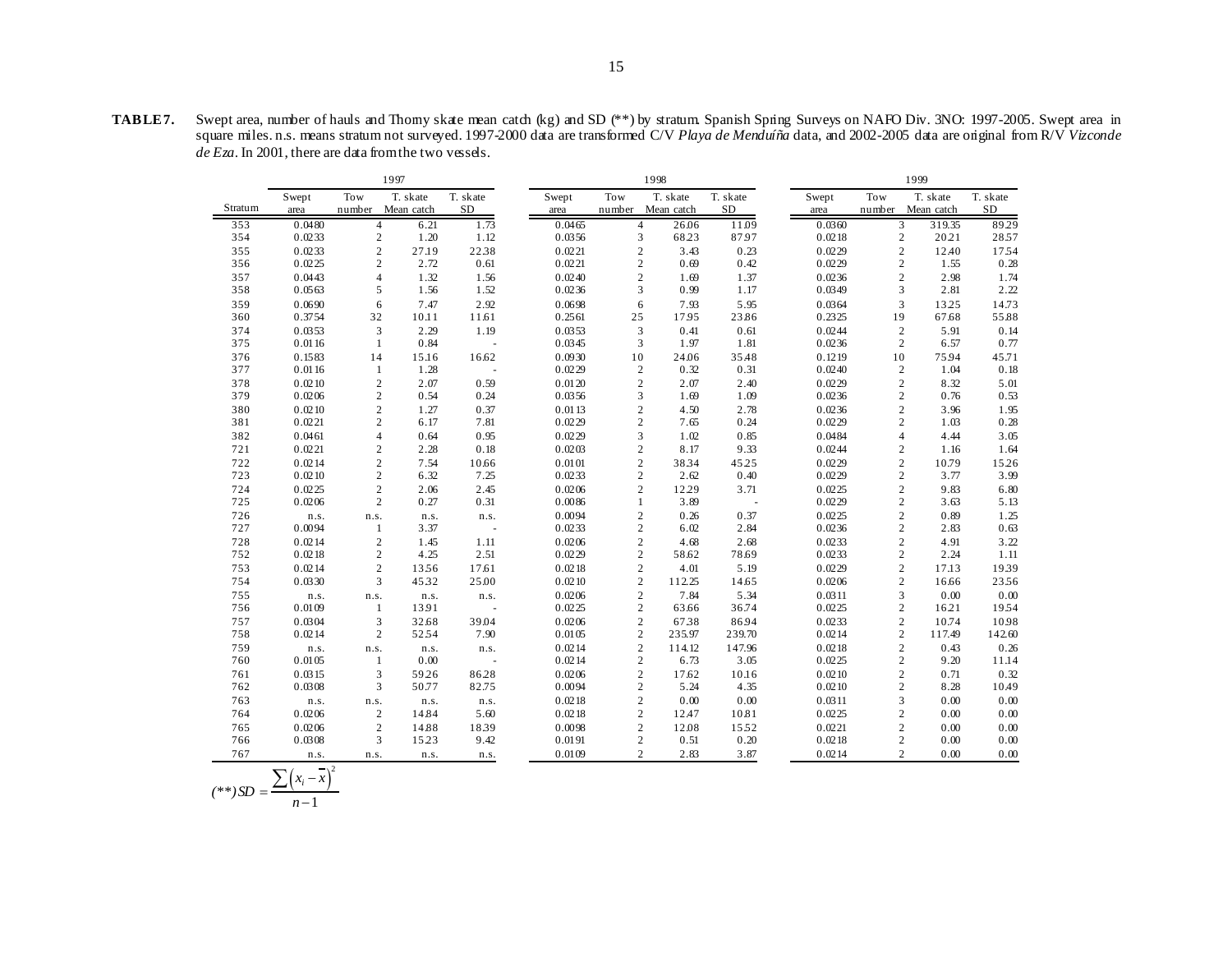**TABLE 7 (cont.).** Swept area, number of hauls and Thorny skate mean catch (kg) and SD (\*\*) by stratum. Spanish Spring Survey s on NAFO Div. 3NO: 1997-2005. Swept area in square miles. n.s. means stratum not surveyed. 1997-2000 data are transformed C/V *Playa de Menduíña* data, and 2002-2005 data are original from R/V *Vizconde de Eza*. In 2001,there are data from the two vessels.

|            |                  |                                  | 2000          |              |                  |                                  | 2001           |                 | 2002             |                                |               |                 |  |
|------------|------------------|----------------------------------|---------------|--------------|------------------|----------------------------------|----------------|-----------------|------------------|--------------------------------|---------------|-----------------|--|
|            | Swept            | Tow                              | T. skate Mean | T. skate     | Swept            | Tow                              | T. skate       |                 | Swept            | Tow                            | T. skate      | T. skate        |  |
| Stratum    | area             | number                           | catch         | <b>SD</b>    | area             | number                           | Mean           | T. skate SD     | area             | number                         | Mean catch    | SD              |  |
| 353        | 0.0356           | 3                                | 149.95        | 44.45        | 0.0341           | 3                                | 351.90         | 283.060         | 0.0476           | $\overline{4}$                 | 356.30        | 215.772         |  |
| 354        | 0.0356           | $\mathfrak{Z}$                   | 82.44         | 34.12        | 0.0338           | 3                                | 67.63          | 19515           | 0.0356           | $\mathfrak{Z}$                 | 89.80         | 80.809          |  |
| 355        | 0.0233           | $\overline{2}$                   | 33.14         | 41.19        | 0.0240           | $\overline{c}$                   | 20.60          | 11.031          | 0.0236           | $\overline{c}$                 | 2.67          | 3.723           |  |
| 356        | 0.0225           | $\overline{2}$                   | 2.21          | 0.51         | 0.0240           | $\mathbf{2}$                     | 0.29           | 0.410           | 0.0233           | $\mathbf{2}$                   | 1.55          | 2.192           |  |
| 357        | 0.0124           | $\mathbf{1}$                     | 0.00          |              | 0.0244           | $\overline{c}$                   | 2.35           | 1.669           | 0.0240           | 2                              | 2.00          | 2.828           |  |
| 358        | 0.0341           | 3                                | 15.49         | 17.71        | 0.0345           | 3                                | 4.05           | 6.974           | 0.0345           | 3                              | 11.47         | 19.861          |  |
| 359        | 0.0469           | $\overline{4}$                   | 71.73         | 91.22        | 0.0803           | $\tau$                           | 15.45          | 24.999          | 0.0686           | 6                              | 7234          | 148.583         |  |
| 360        | 0.2396           | 20                               | 132.15        | 142.67       | 0.2423           | 20                               | 67.67          | 79.827          | 0.2865           | 25                             | 20.63         | 24.987          |  |
| 374        | 0.0240           | 2                                | 0.71          | 1.00         | 0.0240           | 2                                | 0.73           | 1.032           | 0.0345           | 3                              | 0.30          | 0.520           |  |
| 375        | 0.0244           | $\overline{2}$                   | 3.48          | 0.40         | 0.0338           | 3                                | 0.51           | 0.878           | 0.0353           | $\overline{3}$                 | 1.40          | 2.425           |  |
| 376        | 0.1200           | 10                               | 68.84         | 52.60        | 0.1155           | 10                               | 22.67          | 19.650          | 0.1140           | 10                             | 1259          | 12.093          |  |
| 377        | 0.0229           | $\overline{2}$                   | 0.57          | 0.81         | 0.0229           | $\overline{c}$                   | 5.70           | 2.270           | 0.0229           | $\sqrt{2}$                     | 1.17          | 1.655           |  |
| 378        | 0.0233           | $\overline{c}$                   | 5.54          | 3.31         | 0.0236           | $\overline{c}$                   | 0.16           | 0.099           | 0.0233           | 2                              | 0.02          | 0.021           |  |
| 379        | 0.0225           | $\sqrt{2}$                       | 1.10          | 0.51         | 0.0229           | $\overline{c}$                   | 0.00           | 0.000           | 0.0229           | $\overline{2}$                 | 5.45          | 1.909           |  |
| 380        | 0.0236           | $\sqrt{2}$                       | 1.26          | 1.17         | 0.0206           | $\overline{c}$                   | 135            | 0.209           | 0.0225           | $\overline{2}$                 | 4.42          | 4.476           |  |
| 381        | 0.0236           | $\overline{2}$                   | 3.94          | 0.36         | 0.0236           | $\overline{c}$                   | 0.74           | 0.419           | 0.0229           | $\overline{2}$                 | 0.71          | 0.071           |  |
| 382        | 0.0499           | $\overline{4}$                   | 5.36          | 0.80         | 0.0469           | $\overline{4}$                   | 1.77           | 1.265           | 0.0341           | 3                              | 0.65          | 0.257           |  |
| 721        | 0.0236           | $\sqrt{2}$                       | 6.54          | 6.27         | 0.0248           | $\overline{c}$                   | 0.00           | 0.000           | 0.0233           | $\overline{2}$                 | 0.00          | 0.000           |  |
| 722        | 0.0218           | 2                                | 13.79         | 6.07         | 0.0233           | $\overline{c}$                   | 10.10          | 5.374           | 0.0236           | 2                              | 0.00          | 0.000           |  |
| 723        | 0.0248           | $\overline{2}$                   | 4.05          | 4.37         | 0.0240           | $\overline{2}$                   | 2.40           | 2.121           | 0.0233           | 2                              | 0.60          | 0.849           |  |
| 724        | 0.0233           | $\sqrt{2}$                       | 2.33          | 3.29         | 0.0353           | 3                                | 6738           | 91.221          | 0.0225           | 2                              | 25.85         | 14354           |  |
| 725        | 0.0210           | $\overline{2}$                   | 4.11          | 5.03         | 0.0116           | $\overline{2}$                   | 1.91           | 1.235           | 0.0225           | $\overline{2}$                 | 1.82          | 2.574           |  |
| 726        | 0.0221           | $\sqrt{2}$                       | 9.68          | 1056         | 0.0116           | $\overline{c}$                   | 1.32           | 1.381           | 0.0214           | $\overline{2}$                 | 3.30          | 1.980           |  |
| 727        | 0.0210           | $\sqrt{2}$                       | 0.58          | 0.60         | 0.0225           | $\overline{c}$                   | 0.64           | 0.905           | 0.0233           | $\overline{2}$                 | 3.05          | 4.313           |  |
| 728        | 0.0210           | $\overline{2}$                   | 1.85          | 1.22         | 0.0229           | $\overline{2}$                   | 1.65           | 1.531           | 0.0229           | $\overline{2}$                 | 6.69          | 9.454           |  |
| 752        | 0.0206           | $\overline{c}$                   | 1.20          | 1.30         | 0.0210           | $\overline{c}$                   | 8.93           | 5.430           | 0.0116           | $\mathbf{1}$                   | 0.49          | 0.686           |  |
| 753        | 0.0218           | $\overline{2}$                   | 3.01          | 4.26         | 0.0214           | $\overline{c}$                   | 13.11          | 15.123          | 0.0229           | 2                              | 12.90         | 18.243          |  |
| 754        | 0.0195           | $\overline{2}$                   | 54.96         | 23.46        | 0.0195           | $\overline{c}$<br>$\overline{4}$ | 98.76          | 126.307         | 0.0341           | 3                              | 595.65        | 819.042         |  |
| 755        | 0.0431           | $\overline{4}$                   | 2.74          | 5.48         | 0.0416           |                                  | 0.14           | 0.283           | 0.0338           | 3                              | 0.00          | 0.000           |  |
| 756<br>757 | 0.0203<br>0.0214 | $\overline{c}$<br>$\overline{c}$ | 3.69<br>5550  | 3.64<br>2036 | 0.0113<br>0.0233 | $\mathbf{2}$<br>$\overline{c}$   | 7.04<br>15.10  | 3.761<br>19.889 | 0.0229<br>0.0225 | $\overline{c}$<br>$\mathbf{2}$ | 9.36<br>1.55  | 7.835<br>2.192  |  |
| 758        | 0.0210           | $\overline{2}$                   | 55.87         | 79.01        | 0.0218           |                                  |                | 248.733         | 0.0225           | $\overline{2}$                 |               |                 |  |
| 759        | 0.0210           | $\overline{c}$                   | 41.86         | 5621         | 0.0221           | $\mathbf{2}$<br>$\mathfrak{2}$   | 184.47<br>4.93 | 3.950           | 0.0225           | 2                              | 32.45<br>3.70 | 41.224<br>5.233 |  |
| 760        | 0.0210           |                                  | 12.97         | 1159         | 0.0229           | $\mathbf{2}$                     |                | 5.282           | 0.0229           | $\overline{2}$                 | 1.89          | 2.673           |  |
| 761        | 0.0221           | $\sqrt{2}$<br>$\overline{2}$     | 10.20         | 1355         | 0.0225           | $\overline{c}$                   | 6.47<br>66.60  | 89.661          | 0.0225           | $\mathbf{2}$                   | 11.90         | 4.667           |  |
| 762        | 0.0203           | $\overline{c}$                   | 5.54          | 7.83         | 0.0116           | $\overline{c}$                   | 0.00           | 0.000           | 0.0225           | $\overline{c}$                 | 0.00          | 0.000           |  |
| 763        | 0.0416           | $\overline{4}$                   | 0.00          | 0.00         | 0.0330           | 3                                | 0.00           | 0.000           | 0.0225           | $\sqrt{2}$                     | 0.00          | 0.000           |  |
| 764        | 0.0218           | $\overline{2}$                   | 0.00          | 0.00         | 0.0240           | $\overline{c}$                   | 2.45           | 3.465           | 0.0236           | $\overline{2}$                 | 0.00          | 0.000           |  |
| 765        | 0.0203           | $\overline{2}$                   | 1.35          | 1.91         | 0.0113           | $\overline{2}$                   | 1.03           | 1.462           | 0.0236           | $\overline{2}$                 | 0.71          | 1.004           |  |
| 766        | 0.0214           | $\overline{c}$                   | 0.00          | 0.00         | 0.0203           | $\mathbf{2}$                     | 0.00           | 0.000           | 0.0233           | $\mathbf{2}$                   | 0.00          | 0.000           |  |
| 767        | 0.0210           | $\overline{c}$                   | 0.00          | 0.00         | 0.0218           | $\overline{2}$                   | 0.00           | 0.000           | 0.0225           | $\overline{c}$                 | 0.00          | 0.000           |  |
|            |                  |                                  |               |              |                  |                                  |                |                 |                  |                                |               |                 |  |

$$
(**)SD = \frac{\sum (x_i - \overline{x})^2}{n-1}
$$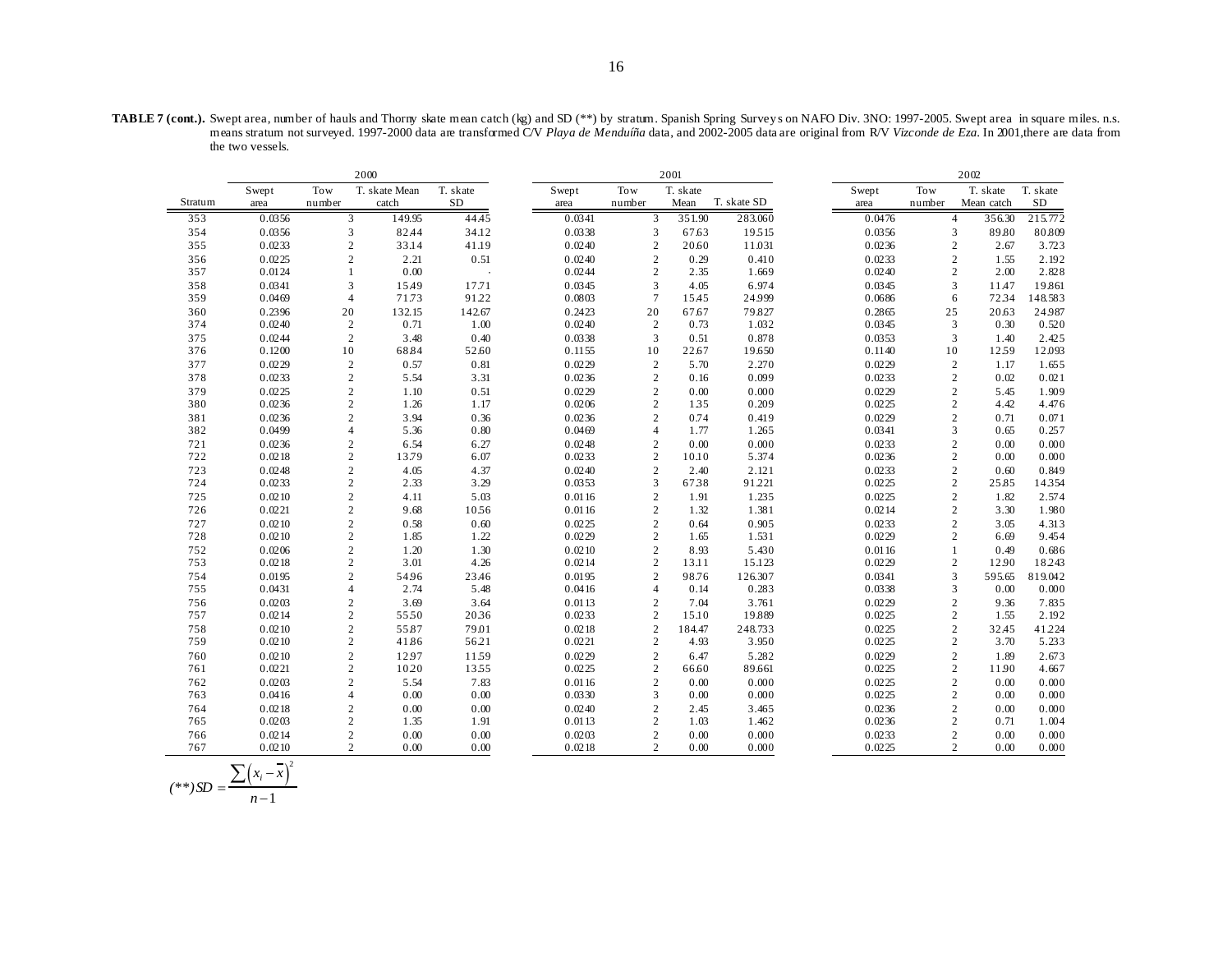**TABLE 7 (cont.).** Swept area, number of hauls and Thorny skate mean catch (kg) and SD (\*\*) by stratum. Spanish Spring Survey s on NAFO Div. 3NO: 1997-2005. Swept area in square miles. n.s. means stratum not survey ed. 1997-2000 data are transformed C/V *Playa de Menduíña* data, and 2002-2005 data are original from R/V *Vizconde de Eza*. In 2001,there are data from the two vessels.

|         |        |                | 2003                   |                         |          |                                  | 2004                   |                |                  | 2005           |                        |         |  |  |
|---------|--------|----------------|------------------------|-------------------------|----------|----------------------------------|------------------------|----------------|------------------|----------------|------------------------|---------|--|--|
|         | Swept  | Tow            | T. skate               | T. skate                | Swept    | Tow                              | T. skate               |                | Swept            | Tow            | T. skate               |         |  |  |
| Stratum | area   | number         | Mean catch             | <b>SD</b>               | area     | number                           | Mean catch T. skate SD |                | area             | number         | Mean catch T. skate SD |         |  |  |
| 353     | 0.0334 | 3              | 7836                   | 33.796                  | 0.033750 | 3                                | 53.70                  | 33.407         | 0.0353           | 3              | 40.97                  | 40382   |  |  |
| 354     | 0.0338 | 3              | 4033                   | 40.683                  | 0.034500 | $\mathfrak{Z}$                   | 147.46                 | 134.348        | 0.0353           | 3              | 48.19                  | 40.450  |  |  |
| 355     | 0.0229 | $\overline{c}$ | 1953                   | 22.422                  | 0.022875 | $\overline{2}$                   | 25.07                  | 4.384          | 0.0225           | $\mathbf{2}$   | 17.80                  | 2.628   |  |  |
| 356     | 0.0225 | $\overline{c}$ | 5.19                   | 7.333                   | 0.022125 | $\overline{2}$                   | 1631                   | 7.732          | 0.0233           | $\overline{c}$ | 10.81                  | 2.242   |  |  |
| 357     | 0.0229 | $\overline{c}$ | 2.25                   | 3.182                   | 0.022875 | $\overline{c}$                   | 46.05                  | 28.438         | 0.0233           | $\overline{c}$ | 51.88                  | 55.763  |  |  |
| 358     | 0.0338 | 3              | 21.14                  | 25.809                  | 0.033000 | $\overline{3}$                   | 42.24                  | 13.838         | 0.0349           | 3              | 72.15                  | 80.699  |  |  |
| 359     | 0.0791 | $\overline{7}$ | 25.86                  | 23965                   | 0.079125 | $\overline{7}$                   | 4656                   | 62.119         | 0.0814           | $\overline{7}$ | 45.11                  | 63.415  |  |  |
| 360     | 0.2254 | 20             | 3553                   | 29397                   | 0.231000 | 20                               | 9353                   | 78305          | 0.2325           | 20             | 5930                   | 63584   |  |  |
| 374     | 0.0225 | $\overline{2}$ | 0.00                   | 0.000                   | 0.023250 | $\overline{c}$                   | 1.89                   | 2.673          | 0.0229           | $\mathbf{2}$   | 2.70                   | 1.082   |  |  |
| 375     | 0.0330 | 3              | 2.29                   | 2.414                   | 0.033750 | 3                                | 1032                   | 5.359          | 0.0349           | 3              | 1231                   | 10.043  |  |  |
| 376     | 0.1125 | 10             | 10.77                  | 12.802                  | 0.116625 | 10                               | 89.67                  | 62.815         | 0.1174           | 10             | 154.50                 | 136.423 |  |  |
| 377     | 0.0225 | $\sqrt{2}$     | 0.46                   | 0.438                   | 0.021750 | $\sqrt{2}$                       | 7.23                   | 9.648          | 0.0233           | $\sqrt{2}$     | 2936                   | 30.186  |  |  |
| 378     | 0.0225 | $\overline{c}$ | 2.98                   | 4.076                   | 0.022500 | $\sqrt{2}$                       | 26.20                  | 17.402         | 0.0225           | $\sqrt{2}$     | 6.10                   | 7.264   |  |  |
| 379     | 0.0229 | $\overline{c}$ | 0.01                   | 0.014                   | 0.012375 | $\mathbf{1}$                     | 13.61                  | $\overline{a}$ | 0.0236           | $\overline{c}$ | 32.60                  | 16.971  |  |  |
| 380     | 0.0229 | $\overline{c}$ | 4.09                   | 0.559                   | 0.022125 | $\sqrt{2}$                       | 119.25                 | 56.639         | 0.0229           | $\overline{c}$ | 66.74                  | 45.199  |  |  |
| 381     | 0.0229 | $\overline{c}$ | 3.40                   | 3.394                   | 0.022500 | $\overline{c}$                   | 70.60                  | 17536          | 0.0233           | $\overline{c}$ | 52.28                  | 28354   |  |  |
| 382     | 0.0454 | $\overline{4}$ | 0.00                   | 0.000                   | 0.046125 | $\overline{4}$                   | 6.28                   | 6.990          | 0.0458           | $\overline{4}$ | 5.06                   | 4.563   |  |  |
| 721     | 0.0225 | $\overline{c}$ | 10.63                  | 7.481                   | 0.022125 | $\sqrt{2}$                       | 2.70                   | 3.818          | 0.0229           | $\mathbf{2}$   | 6.15                   | 8.697   |  |  |
| 722     | 0.0221 | $\overline{c}$ | 0.91                   | 0.021                   | 0.021750 | $\overline{c}$                   | 0.00                   | 0.000          | 0.0233           | $\overline{c}$ | 6.90                   | 9.758   |  |  |
| 723     | 0.0229 | $\overline{c}$ | 5.19                   | 4.865                   | 0.022875 | $\sqrt{2}$                       | 4.85                   | 1.913          | 0.0233           | $\overline{c}$ | 0.00                   | 0.000   |  |  |
| 724     | 0.0225 | $\overline{c}$ | 2632                   | 0.226                   | 0.021375 | $\sqrt{2}$                       | 0.00                   | 0.000          | 0.0225           | $\overline{c}$ | 4.20                   | 5.940   |  |  |
| 725     | 0.0229 | $\overline{c}$ | 1.31                   | 0.506                   | 0.022500 | $\overline{c}$                   | 44.22                  | 57.679         | 0.0236           | $\overline{c}$ | 30.95                  | 43.775  |  |  |
| 726     | 0.0225 | $\overline{c}$ | 0.00                   | 0.000                   | 0.022500 | $\overline{c}$                   | 0.00                   | 0.000          | 0.0113           | $\mathbf{1}$   | 0.00                   |         |  |  |
| 727     | 0.0218 | $\overline{c}$ | 96.69                  | 91.097                  | 0.023250 | $\overline{c}$                   | 10.16                  | 10380          | 0.0229           | $\overline{c}$ | 7.57                   | 7.969   |  |  |
| 728     | 0.0225 | $\overline{c}$ | 17.23                  | 8.301                   | 0.018000 | $\sqrt{2}$                       | 2.69                   | 3.804          | 0.0109           | $\mathbf{1}$   | 0.00                   |         |  |  |
| 752     | 0.0229 | $\overline{c}$ | 183.35                 | 38537                   | 0.021375 | $\sqrt{2}$                       | 0.00                   | 0.000          | 0.0236           | $\sqrt{2}$     | 0.00                   | 0.000   |  |  |
| 753     | 0.0229 | $\overline{c}$ | 7.99                   | 1.775                   | 0.021750 | $\sqrt{2}$                       | 0.00                   | 0.000          | 0.0225           | $\mathbf{2}$   | 0.00                   | 0.000   |  |  |
| 754     | 0.0218 | $\overline{c}$ | 3.35                   | 4.731                   | 0.021375 | $\overline{c}$                   | 0.00                   | 0.000          | 0.0225           | $\overline{c}$ | 0.00                   | 0.000   |  |  |
| 755     | 0.0221 | $\overline{c}$ | 0.00                   | 0.000                   | 0.031875 | 3                                | 1.26                   | 2.188          | 0.0450           | $\overline{4}$ | 0.00                   | 0.000   |  |  |
| 756     | 0.0221 | $\overline{c}$ | 133.16                 | 187.864                 | 0.021750 | $\overline{c}$                   | 0.00                   | 0.000          | 0.0233           | $\overline{c}$ | 0.00                   | 0.000   |  |  |
| 757     | 0.0221 | $\overline{c}$ | 6.99                   | 9.885                   | 0.021750 | $\sqrt{2}$                       | 0.00                   | 0.000          | 0.0225           | $\overline{c}$ | 0.00                   | 0.000   |  |  |
| 758     | 0.0221 | $\overline{c}$ | 4.29                   | 6.060                   | 0.021375 | $\overline{c}$                   | 0.00                   | 0.000          | 0.0225           | $\overline{c}$ | 0.00                   | 0.000   |  |  |
| 759     | 0.0113 | $\mathbf{1}$   | 3.89                   | $#$ <sub>i</sub> DIV/0! | 0.021375 | $\overline{c}$                   | 0.00                   | 0.000          | 0.0229           | $\overline{c}$ | 0.00                   | 0.000   |  |  |
| 760     | 0.0218 | $\overline{c}$ | 30.68                  | 30.717                  | 0.022125 | $\sqrt{2}$                       | 0.00                   | 0.000          | 0.0229           | $\overline{c}$ | 4.43                   | 6.265   |  |  |
| 761     | 0.0225 | $\overline{c}$ | 0.00                   | 0.000                   | 0.022125 | $\sqrt{2}$                       | 2.69                   | 0.912          | 0.0221           | $\overline{c}$ | 0.00                   | 0.000   |  |  |
| 762     | 0.0225 | $\overline{c}$ | 2.99                   | 1.570                   | 0.023250 | $\overline{c}$                   | 1.15                   | 1.619          | 0.0225           | $\overline{c}$ | 0.00                   | 0.000   |  |  |
| 763     | 0.0311 | 3              | 0.00                   | 0.000                   | 0.032625 | 3                                | 0.00                   | 0.000          | 0.0334           | 3              | 0.00                   | 0.000   |  |  |
| 764     | 0.0221 | $\overline{2}$ | 42.05                  | 45.064                  | 0.022875 | $\sqrt{2}$<br>$\overline{c}$     | 4.35                   | 6.152          | 0.0233<br>0.0229 | $\overline{c}$ | 0.00                   | 0.000   |  |  |
| 765     | 0.0113 | $\mathbf{1}$   | 2.23                   |                         | 0.022500 |                                  | 0.00                   | 0.000          |                  | $\mathbf{2}$   | 0.00                   | 0.000   |  |  |
| 766     | 0.0225 | $\overline{c}$ | 0.00<br>$\overline{c}$ | 0.000<br>0.215          | 0.022500 | $\overline{2}$<br>$\overline{c}$ | 0.67                   | 0.940          | 0.0229           | $\overline{2}$ | 0.00                   | 0.000   |  |  |
| 767     | 0.0229 |                | 1.13                   |                         | 0.021750 |                                  | 2.41                   | 3.401          | 0.0113           | $\mathbf{1}$   | 0.00                   |         |  |  |

$$
(**)SD = \frac{\sum (x_i - \overline{x})^2}{n-1}
$$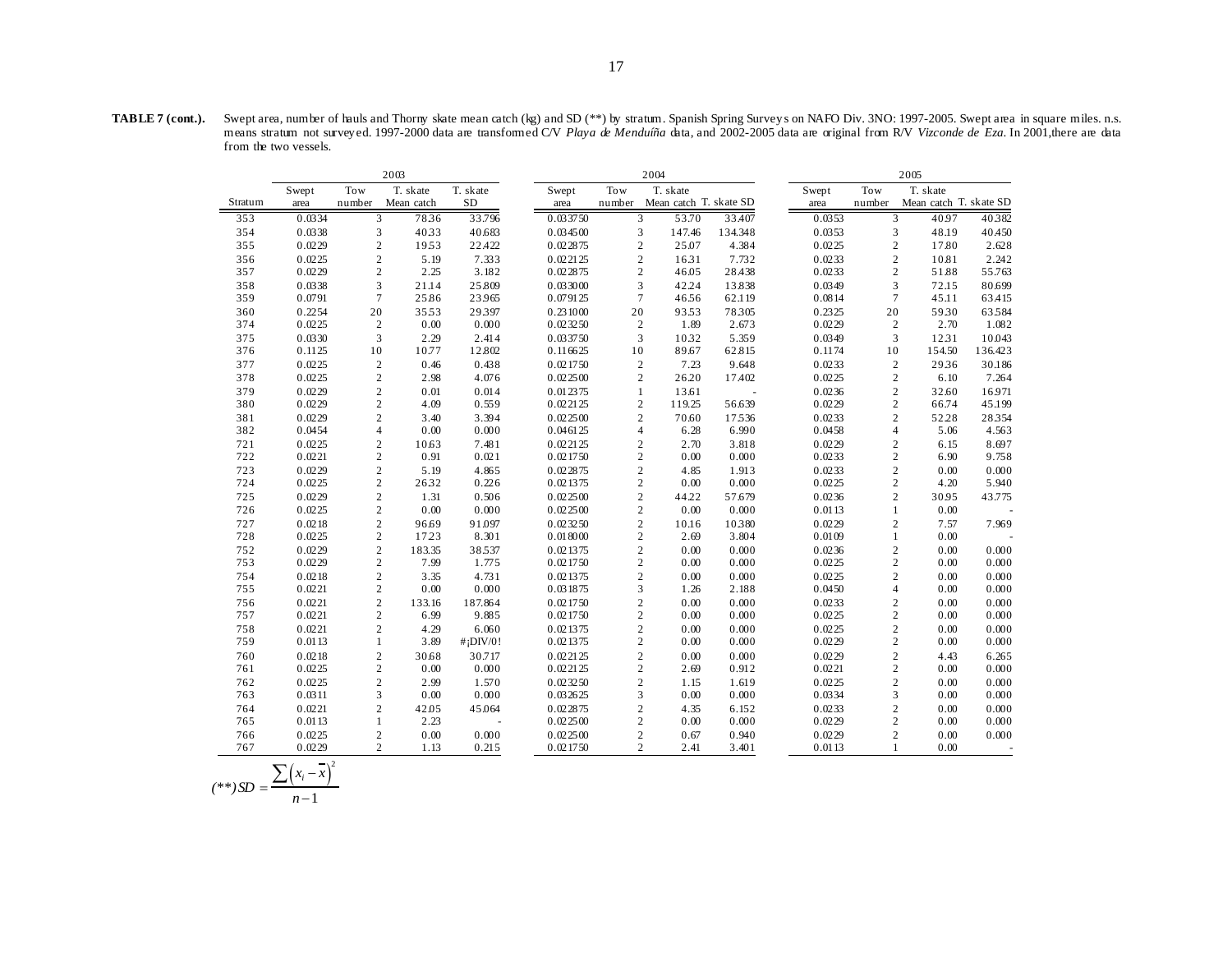**TABLE 8.** Stratified mean catches (Kg) by stratum and year and SD by year of Thorny skate (1997-2005). n.s. means stratum not surveyed. 1997-2000 data are transformed C/V *Playa de Menduíña* data. 2002-2005 data are original from R/V *Vizconde de Eza*. In 2001, there are data from the two vessels.

| Stratum      | 1997      | 1998      | 1999      | 2000      | 2001      | 2002      | 2003      | 2004      | 2005     |
|--------------|-----------|-----------|-----------|-----------|-----------|-----------|-----------|-----------|----------|
| 353          | 1669.97   | 7010.90   | 85905.05  | 40337.51  | 94661.10  | 95844.70  | 21079.74  | 14444.04  | 11021.83 |
| 354          | 295.14    | 16784.41  | 4970.54   | 20279.74  | 16637.80  | 22090.80  | 9922.00   | 36275.57  | 11854.08 |
| 355          | 2012.42   | 254.06    | 917.88    | 2452.15   | 1524.40   | 197.40    | 1444.85   | 1855.18   | 1317.05  |
| 356          | 127.82    | 3239      | 72.76     | 104.05    | 13.63     | 72.85     | 243.70    | 766.45    | 507.84   |
| 357          | 216.74    | 276.48    | 488.38    | 0.00      | 385.40    | 328.00    | 369.00    | 7551.46   | 8508.73  |
| 358          | 351.96    | 223.34    | 632.19    | 3484.89   | 910.50    | 2580.00   | 4755.75   | 9504.23   | 16232.63 |
| 359          | 3142.88   | 3339.74   | 5577.75   | 30200.14  | 6505.05   | 30455.91  | 10885.26  | 19600.14  | 18990.11 |
| 360          | 28142.65  | 49941.51  | 18834534  | 367770.68 | 188311.70 | 57415.52  | 98885.56  | 260307.63 | 16503955 |
| 374          | 490.16    | 87.78     | 1264.01   | 151.68    | 156.22    | 64.20     | 0.00      | 404.46    | 576.73   |
| 375          | 226.76    | 533.56    | 1780.76   | 942.07    | 137.31    | 379.40    | 619.69    | 2796.27   | 3336.91  |
| 376          | 20225.18  | 32095.39  | 101299.43 | 91833.65  | 30244.45  | 16788.39  | 14361.84  | 119622.45 | 20610433 |
| 377          | 127.98    | 31.99     | 103.98    | 56.97     | 569.50    | 117.05    | 46.00     | 723.25    | 293550   |
| 378          | 287.36    | 287.36    | 1156.26   | 769.70    | 22.24     | 2.09      | 413.87    | 3641.11   | 847.41   |
| 379          | 57.26     | 179.13    | 80.48     | 116.74    | 0.00      | 577.70    | 1.06      | 1442.66   | 3455.60  |
| 380          | 121.68    | 432.36    | 380.38    | 121.44    | 129.94    | 423.84    | 392.16    | 11448.00  | 6406.99  |
| 381          | 887.94    | 1102.17   | 148.85    | 567.92    | 106.50    | 102.24    | 489.60    | 10166.40  | 7528.46  |
| 382          | 220.75    | 350.60    | 1522.42   | 1838.77   | 607.79    | 224.32    | 0.00      | 2153.18   | 1734.72  |
| 721          | 148.37    | 531.10    | 75.19     | 425.20    | 0.00      | 0.00      | 690.95    | 175.50    | 399.75   |
| 722          | 633.11    | 3220.86   | 906.51    | 1158.73   | 848.40    | 0.00      | 76.02     | 0.00      | 579.60   |
| 723          | 979.42    | 406.26    | 584.98    | 627.32    | 372.00    | 93.00     | 804.45    | 752.22    | 0.00     |
| 724          | 254.82    | 1524.34   | 1219.17   | 288.39    | 8355.12   | 3205.40   | 3263.68   | 0.00      | 520.80   |
| 725          | 28.43     | 408.29    | 381.16    | 431.94    | 200.22    | 191.10    | 137.81    | 4642.58   | 3250.12  |
| 726          | n.s.      | 18.61     | 63.79     | 697.27    | 95.29     | 237.60    | 0.00      | 0.00      | 0.00     |
| 727          | 323.68    | 577.66    | 271.70    | 56.11     | 61.43     | 292.80    | 9281.76   | 975.36    | 726.24   |
| 728          | 113.26    | 364.73    | 382.97    | 143.97    | 128.62    | 521.43    | 1343.94   | 209.82    | 0.00     |
| 752          | 556.95    | 7679.60   | 293.39    | 157.17    | 1170.32   | 6354      | 24018.85  | 0.00      | 0.00     |
| 753          | 187136    | 553.60    | 2364.16   | 416.05    | 180852    | 1780.20   | 110193    | 0.00      | 0.00     |
| 754          | 815759    | 20204.97  | 2999.07   | 9892.06   | 17777.36  | 107217.00 | 602.10    | 0.00      | 0.00     |
| 755          | n.s.      | 3017.84   | 0.00      | 1054.11   | 54.48     | 0.00      | 0.00      | 486.38    | 0.00     |
| 756          | 1404.41   | 6429.24   | 1636.83   | 372.60    | 711.08    | 945.36    | 13449.16  | 0.00      | 0.00     |
| 757          | 3333.76   | 6873.20   | 1095.75   | 5660.73   | 1540.20   | 158.10    | 712.98    | 0.00      | 0.00     |
| 758          | 5201.49   | 23360.86  | 11631.70  | 5530.78   | 18262.55  | 321255    | 424.22    | 0.00      | 0.00     |
| 759          | n.s.      | 14493.27  | 5438      | 5316.60   | 626.68    | 469.90    | 494.03    | 0.00      | 0.00     |
| 760          | 0.00      | 103658    | 1417.48   | 199736    | 995.61    | 291.06    | 4724.72   | 0.00      | 682.22   |
| 761          | 10133.38  | 301325    | 121.20    | 1744.82   | 11388.60  | 2034.90   | 0.00      | 459.14    | 0.00     |
| 762          | 10763.16  | 111132    | 1755.68   | 1173.93   | $0.00\,$  | 0.00      | 633.88    | 242.74    | 0.00     |
| 763          | n.s.      | 0.00      | $0.00\,$  | 0.00      | 0.00      | $0.00\,$  | 0.00      | 0.00      | 0.00     |
| 764          | 1484.03   | 124654    | 0.00      | 0.00      | 245.00    | 0.00      | 4204.50   | 435.00    | 0.00     |
| 765          | 1844.78   | 1498.40   | 0.00      | 167.85    | 128.17    | 88.04     | 276.52    | 0.00      | 0.00     |
| 766          | 219253    | 73.89     | $0.00\,$  | 0.00      | $0.00\,$  | 0.00      | 0.00      | 95.76     | 0.00     |
| 767          | n.s.      | 446.89    | 0.00      | 0.00      | 0.00      | 0.00      | 178.22    | 379.99    | 0.00     |
| <b>TOTAL</b> |           |           |           |           |           |           |           |           |          |
|              | 108029.16 | 211054.49 | 42190159  | 598341.10 | 405693.16 | 34846638  | 230329.79 | 51155695  | 47255721 |
|              | 11.57     | 20.41     | 40.79     | 57.86     | 39.23     | 33.69     | 22.27     | 49.46     | 45.69    |
| S.D.         | 1.74      | 3.26      | 4.32      | 9.12      | 6.99      | 10.91     | 2.57      | 5.82      | 7.00     |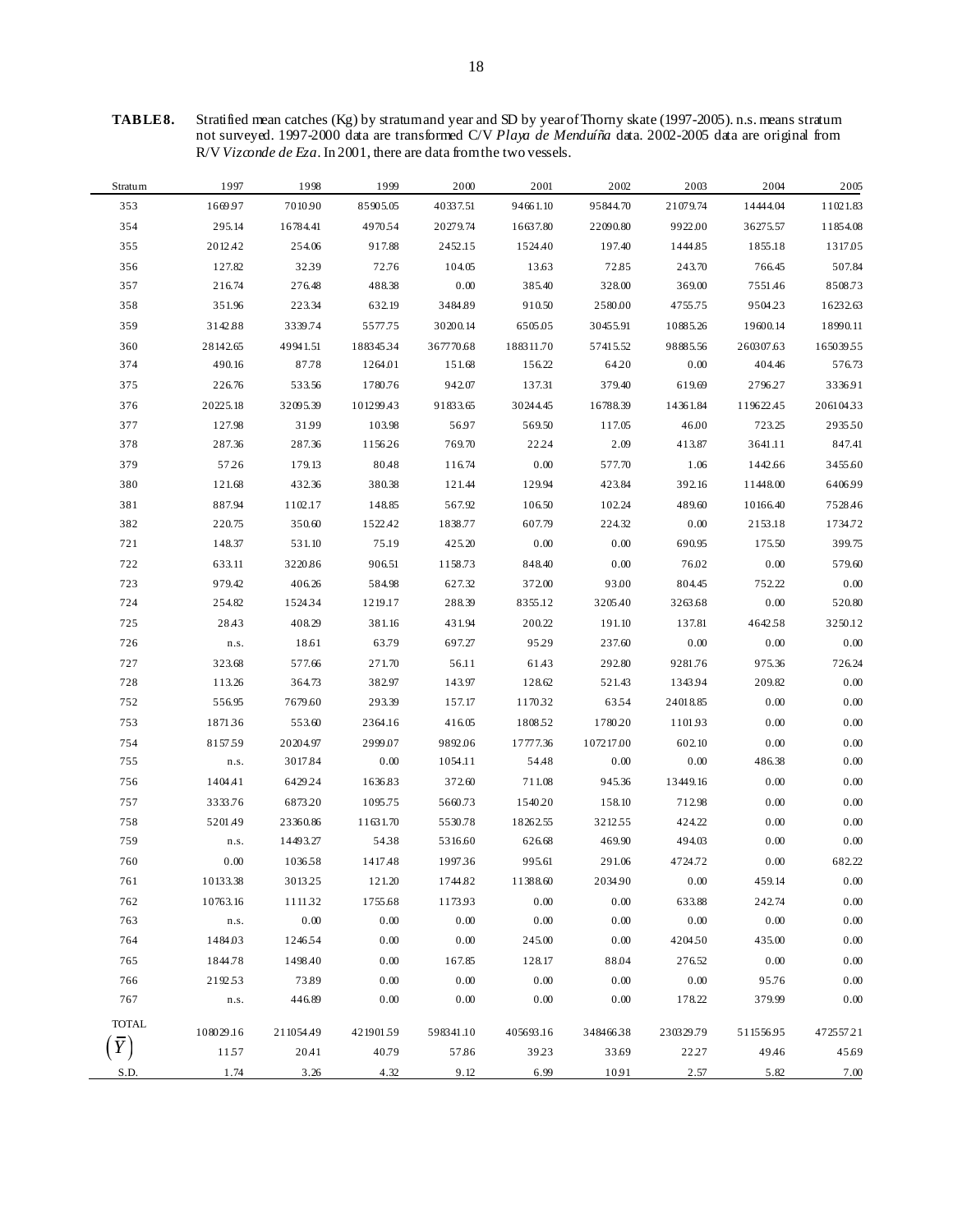| TABLE9. | Survey estimates (by the swept area method) of Thorny skate biomass (t) and SD by stratum and year on NAFO  |
|---------|-------------------------------------------------------------------------------------------------------------|
|         | Div. 3NO. n.s. means stratum not surveyed. 1997-2000 data are transformed C/V Playa de Menduíña data. 2002- |
|         | 2005 data are original from R/V Vizconde de Eza. In 2001, there are data from the two vessels.              |

| Stratum      | 1997           | 1998                        | 1999             | 2000             | 2001             | 2002             | 2003             | 2004             | 2005             |
|--------------|----------------|-----------------------------|------------------|------------------|------------------|------------------|------------------|------------------|------------------|
| 353          | 139            | 603                         | 7159             | 3397             | 8321             | 8050             | 1895             | 1284             | 938              |
| 354          | $2\sqrt{5}$    | 1413                        | 457              | 1708             | 1479             | 1860             | 882              | 3154             | 1009             |
| 355          | 173            | 23                          | 80               | 211              | 127              | 17               | 126              | 162              | 117              |
| 356          | $1\,1$         | $\ensuremath{\mathfrak{Z}}$ | $\,$ 6 $\,$      | $\boldsymbol{9}$ | $\,1\,$          | $\,$ 6 $\,$      | 22               | 69               | 44               |
| 357          | 20             | 23                          | 41               | $\boldsymbol{0}$ | 32               | 27               | 32               | 660              | 732              |
| 358          | $3\sqrt{1}$    | 19                          | 54               | 306              | 79               | 224              | 423              | 864              | 1396             |
| 359          | 273            | 287                         | 460              | 2577             | 567              | 2663             | 963              | 1734             | 1634             |
| 360          | 2399           | 4307                        | 15392            | 30696            | 15548            | 5010             | 8775             | 22537            | 14197            |
| 374          | 42             | $\boldsymbol{7}$            | 104              | 13               | 13               | $\sqrt{6}$       | $\boldsymbol{0}$ | 35               | 50               |
| 375          | 20             | 46                          | 151              | 77               | 12               | 32               | 56               | 249              | 287              |
| 376          | 1789           | 2779                        | 8312             | 7653             | 2618             | 1473             | 1277             | 10257            | 17559            |
| 377          | $1\,1$         | $\mathfrak{Z}$              | 9                | $\sqrt{5}$       | $50\,$           | $1\,0$           | $\overline{4}$   | 67               | 253              |
| 378          | 27             | 25                          | 101              | 66               | $\sqrt{2}$       | $\boldsymbol{0}$ | 37               | 324              | 75               |
| 379          | $\sqrt{6}$     | 15                          | $\boldsymbol{7}$ | 10               | $\boldsymbol{0}$ | 51               | $\mathbf{0}$     | 117              | 293              |
| 380          | 12             | 38                          | 32               | 10               | 13               | 38               | 34               | 1035             | 560              |
| 381          | 80             | 96                          | 13               | 48               | $\overline{9}$   | 9                | 43               | 904              | 648              |
| 382          | 19             | 31                          | 126              | 147              | 52               | $20\,$           | $\boldsymbol{0}$ | 187              | 152              |
| 721          | 13             | 52                          | $\sqrt{6}$       | 36               | $\boldsymbol{0}$ | $\boldsymbol{0}$ | 61               | 16               | 35               |
| 722          | 59             | 301                         | 79               | 107              | 73               | $\boldsymbol{0}$ | $\boldsymbol{7}$ | $\boldsymbol{0}$ | 50               |
| 723          | 93             | 35                          | 51               | 51               | 31               | $\,8\,$          | $70\,$           | 66               | $\boldsymbol{0}$ |
| 724          | 23             | 148                         | 108              | 25               | 711              | 285              | 290              | $\mathbf{0}$     | $46\,$           |
| 725          | 3              | 47                          | 33               | 41               | $17$             | 17               | 12               | 413              | 275              |
| 726          | n.s.           | $\sqrt{2}$                  | $\sqrt{6}$       | 63               | $\,$ 8 $\,$      | $2\sqrt{2}$      | $\boldsymbol{0}$ | $\mathbf{0}$     | $\boldsymbol{0}$ |
| 727          | 35             | 50                          | 23               | $\sqrt{5}$       | $\mathfrak s$    | 25               | 853              | 84               | 63               |
| 728          | 11             | 35                          | 33               | 14               | $11\,$           | 46               | 119              | 23               | $\boldsymbol{0}$ |
| 752          | 51             | 671                         | 25               | 15               | 111              | 6                | 2100             | $\boldsymbol{0}$ | $\boldsymbol{0}$ |
| 753          | 175            | 51                          | 207              | 38               | 169              | 156              | 96               | $\overline{0}$   | $\boldsymbol{0}$ |
| 754          | 742            | 1924                        | 291              | 1015             | 1822             | 9374             | 55               | $\boldsymbol{0}$ | $\boldsymbol{0}$ |
| 755          | n.s.           | 293                         | $\boldsymbol{0}$ | 98               | $\mathfrak s$    | $\boldsymbol{0}$ | $\boldsymbol{0}$ | 46               | $\boldsymbol{0}$ |
| 756          | 129            | 571                         | 145              | 37               | 62               | 83               | 1216             | $\boldsymbol{0}$ | $\boldsymbol{0}$ |
| 757          | 329            | 666                         | 94               | 530              | 132              | 14               | 64               | $\boldsymbol{0}$ | $\boldsymbol{0}$ |
| 758          | 487            | 2148                        | 1088             | 527              | 1679             | 286              | 38               | $\boldsymbol{0}$ | $\boldsymbol{0}$ |
| 759          | n.s.           | 1356                        | 5                | 506              | 57               | 42               | 44               | $\overline{0}$   | $\boldsymbol{0}$ |
| 760          | $\overline{0}$ | 97                          | 126              | 190              | $\bf 87$         | 25               | 434              | $\mathbf{0}$     | 60               |
| 761          | 965            | 292                         | 12               | 158              | 1012             | 181              | $\boldsymbol{0}$ | 42               | $\boldsymbol{0}$ |
| 762          | 1050           | 108                         | 167              | 116              | $\boldsymbol{0}$ | $\boldsymbol{0}$ | 56               | $2\sqrt{1}$      | $\boldsymbol{0}$ |
| 763          | n.s.           | $\boldsymbol{0}$            | $\boldsymbol{0}$ | $\boldsymbol{0}$ | $\boldsymbol{0}$ | $\boldsymbol{0}$ | $\boldsymbol{0}$ | $\boldsymbol{0}$ | $\boldsymbol{0}$ |
| 764          | 144            | 115                         | $\boldsymbol{0}$ | $\mathbf{0}$     | $20\,$           | $\boldsymbol{0}$ | 380              | 38               | $\boldsymbol{0}$ |
| 765          | 179            | 143                         | $\boldsymbol{0}$ | 17               | 12               | $\boldsymbol{7}$ | 25               | $\boldsymbol{0}$ | $\boldsymbol{0}$ |
| 766          | 214            | $\,8\,$                     | $\boldsymbol{0}$ | $\boldsymbol{0}$ | $\mathbf{0}$     | $\boldsymbol{0}$ | $\boldsymbol{0}$ | 9                | $\mathbf{0}$     |
| 767          | n.s.           | 40                          | $\boldsymbol{0}$ | $\boldsymbol{0}$ | $\boldsymbol{0}$ | $\boldsymbol{0}$ | 16               | 35               | $\boldsymbol{0}$ |
| <b>TOTAL</b> | 9779           | 18875                       | 35004            | 50521            | 34948            | 30072            | 20508            | 44429            | 40473            |
| S.D.         | 1544           | 3114                        | 3736             | 7991             | 10687            | 9699             | 2371             | 5281             | 6171             |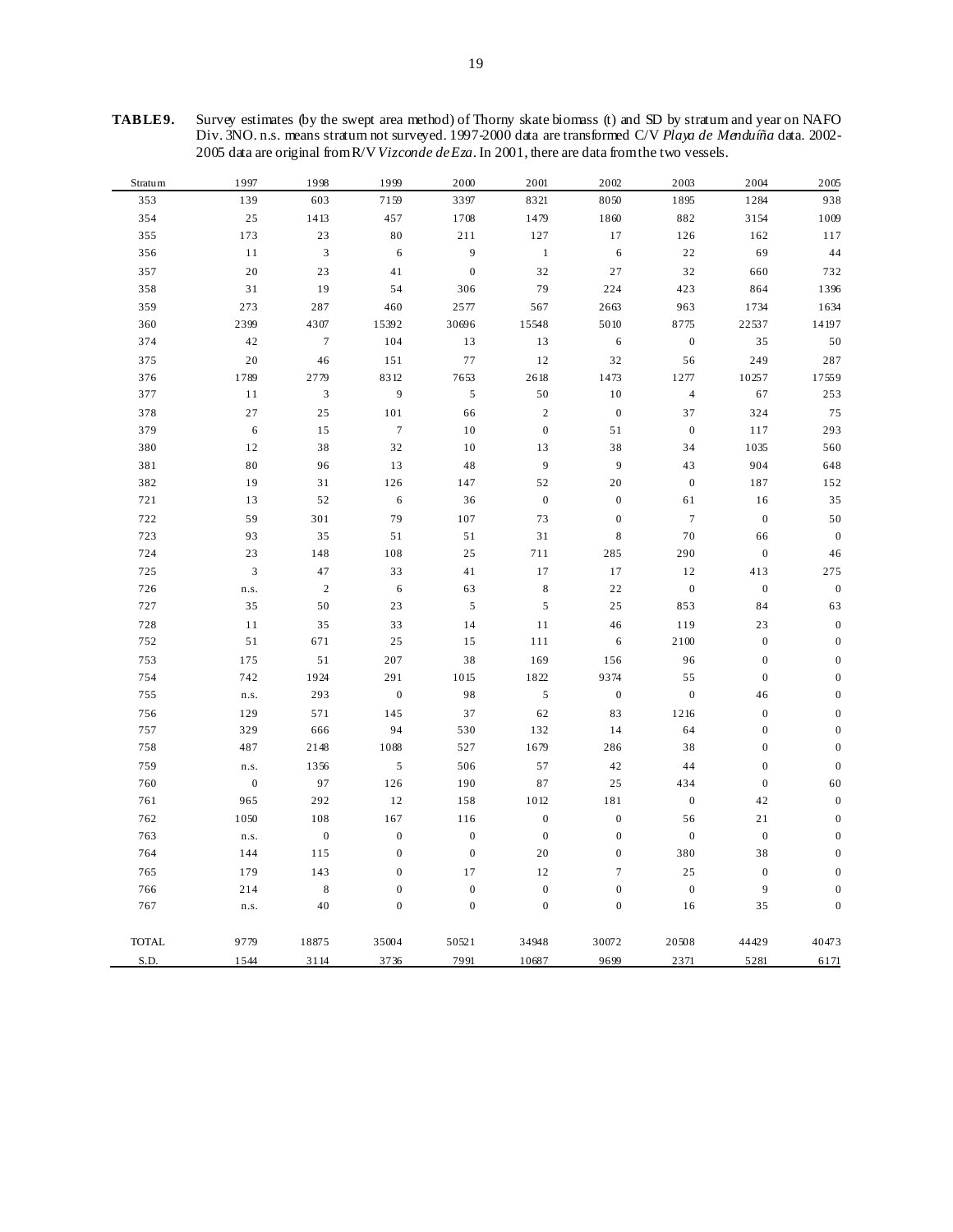| <b>TABLE10.</b> Length weight relationships in the calculation of Thorny skate biomass. The equation is $Weight = a(l+0.5)^{\nu}$                    |
|------------------------------------------------------------------------------------------------------------------------------------------------------|
| Spanish Spring Surveys on NAFO Div. 3NO: 1997-2005. To calculate the parameters for the indeterminate individuals, we used the total data (males $+$ |
| females $+$ indeterminate individuals)                                                                                                               |

|         |              | 1997            | 1998            | 1999            | 2000            | 2001                   | 2002            | 2003            | 2004             | 2005             |
|---------|--------------|-----------------|-----------------|-----------------|-----------------|------------------------|-----------------|-----------------|------------------|------------------|
| Males   | a            | 0.0069          | 0.0064          | 0.025           | 0.0506          | 0.0085                 | 0.0075          | 0.0079          | 0.0060           | 0.0066           |
|         |              | $Error = 0.202$ | $Error = 0.259$ | $Error = 0.456$ | $Error = 0.192$ | $Error = 0.091$        | $Error = 0.086$ | $Error = 0.101$ | $Error = 0.0978$ | $Error = 0.0954$ |
|         | <sub>b</sub> | 3.0921          | 3.1161          | 2.769           | 2.5954          | 3.0171                 | 3.0566          | 3.0414          | 3.1122           | 3.0882           |
|         |              | $Error = 0.052$ | $Error = 0.075$ | $Error = 0.124$ | $Error = 0.049$ | $Error = 0.022$        | $Error = 0.022$ | Error $=0.026$  | $Error = 0.0251$ | $Error = 0.0246$ |
|         |              | $R2 = 0.987$    | $R2 = 0.986$    | $R2 = 0.967$    | $R2 = 0.983$    | $R2 = 0.998$           | $R2 = 0.996$    | $R2 = 0.995$    | $R2 = 0.996$     | $R2 = 0.996$     |
|         |              | $N = 107$       | $N = 67$        | $N = 33$        | $N = 199$       | $N = 374$<br>$N = 104$ |                 | $N = 426$       | $N = 368$        | $N = 360$        |
| Females | a            | 0.0072          | 0.0098          | 0.0294          | 0.0313          | 0.0073                 | 0.0061          | 0.0067          | 0.0071           | 0.0036           |
|         |              | $Error = 0.182$ | $Error = 0.169$ | $Error = 0.268$ | Error $=0.223$  | $Error = 0.119$        | $Error = 0.074$ | $Error = 0.101$ | $Error = 0.1072$ | $Error = 0.2213$ |
|         | <sub>b</sub> | 3.0927          | 2.9904          | 2.7383          | 2.7247          | 3.0509                 | 3.1115          | 3.0887          | 3.0752           | 3.2435           |
|         |              | $Error = 0.046$ | $Error = 0.046$ | $Error = 0.072$ | $Error = 0.058$ | $Error = 0.031$        | $Error = 0.019$ | $Error = 0.026$ | $Error = 0.0281$ | $Error = 0.0575$ |
|         |              | $R2 = 0.991$    | $R2 = 0.992$    | $R2 = 0.985$    | $R2 = 0.977$    | $R2 = 0.996$           | $R2 = 0.997$    | $R2 = 0.996$    | $R2 = 0.994$     | $R2 = 0.980$     |
|         |              | $N = 113$       | $N = 89$        | $N = 53$        | $N = 245$       | $N = 77$               | $N = 425$       | $N = 477$       | $N = 442$        | $N = 396$        |
| Indet.  | a            | 0.0068          | 0.0072          | 0.0267          | 0.0423          | 0.0077                 | 0.0066          | 0.0075          | 0.0071           | 0.0057           |
|         |              | $Error = 0.144$ | $Error = 0.166$ | $Error = 0.205$ | $Error = 0.174$ | $Error = 0.079$        | $Error = 0.068$ | $Error = 0.095$ | $Error = 0.0091$ | $Error = 0.1146$ |
|         | b            | 3.099           | 3.073           | 2.7618          | 2.6472          | 3.0411                 | 3.0887          | 3.0552          | 3.0730           | 3.1287           |
|         |              | $Error = 0.037$ | $Error = 0.046$ | $Error = 0.055$ | $Error = 0.045$ | $Error = 0.020$        | $Error = 0.018$ | $Error = 0.025$ | $Error = 0.0237$ | $Error = 0.0298$ |
|         |              | $R^2 = 0.993$   | $R^2 = 0.991$   | $R^2 = 0.990$   | $R^2 = 0.984$   | $R^2 = 0.998$          | $R^2 = 0.998$   | $R^2 = 0.995$   | $R^2 = 0.996$    | $R^2 = 0.993$    |
|         |              | $N = 220$       | $N = 156$       | $N = 86$        | $N = 444$       | $N = 181$              | $N = 800$       | $N = 903$       | $N = 810$        | $N = 756$        |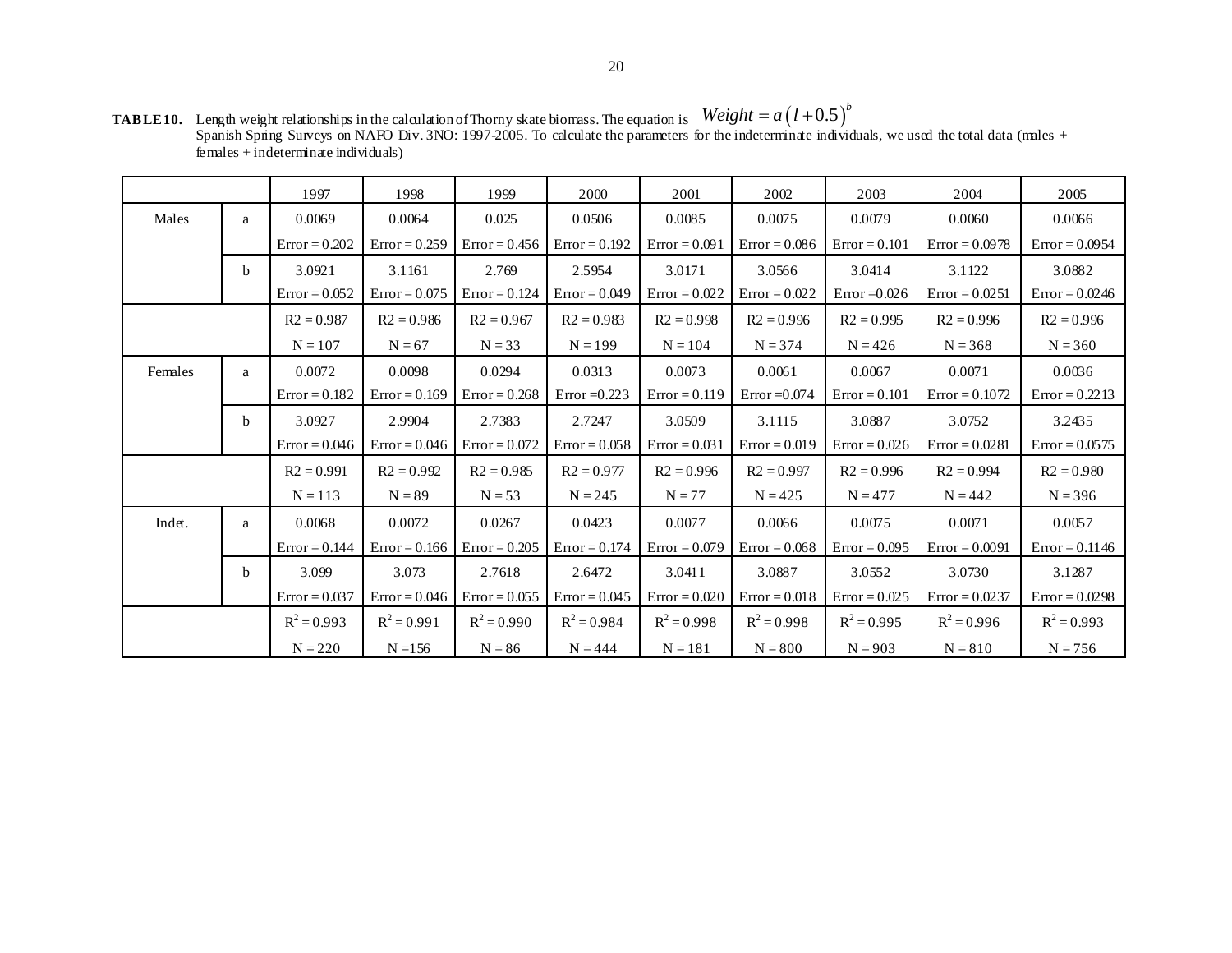**TABLE 11.** Thorny skate length distribution. Estimated numbers per haul stratified mean catches. Spanish Spring Survey on NAFO 3NO: 1997-2005. Indet. means indeterminate. 1997-2000 data are transformed C/V *Playa de Menduíña*  data. 2002-2005 data are original R/V *Vizconde de Eza* data. In 2001, there are data from the two vessels. (\*) indicates untransformed data.

| 1997                            |                |                |                     |                                |                | 1998           |                  |                                            | 1999           |                |                                    |                                |
|---------------------------------|----------------|----------------|---------------------|--------------------------------|----------------|----------------|------------------|--------------------------------------------|----------------|----------------|------------------------------------|--------------------------------|
| Length $(cm.)$                  | Males          | Females Indet. |                     | Total                          | Males          | Females Indet. |                  | Total                                      | Males          | Females Indet. |                                    | Total                          |
| 12                              | 0.014          | 0.394          |                     | $0.000$ $0.408$                | 0.014          | 0.000          | 0.000            | 0.014                                      | 0.000          | 0.013          |                                    | $0.006$ 0.019                  |
| 14                              | 0.254          | 0.224          |                     | 0.000 0.479                    | 0.021          | 0.013          |                  | $0.000 \quad 0.034$                        | 0.035          | 0.053          |                                    | 0.006 0.094                    |
| 16                              | 0.116          | 0.272          |                     | 0.000 0.388                    | 0.026          | 0.009          | 0.000            | 0.035                                      | 0.049          | 0.092          |                                    | $0.006$ $0.148$                |
| 18                              | 0.033          | 0.132          |                     | $0.000$ $0.165$                | 0.042          | 0.294          | 0.000            | 0.336                                      | 0.075          | 0.120          | $0.000$ $0.195$                    |                                |
| 20                              | 0.331          | 0.112          |                     | $0.000$ $0.443$                | 0.164          | 0.030          |                  | $0.000 \quad 0.193$                        | 0.094          | 0.115          | $0.000$ $0.209$                    |                                |
| 22                              | 0.728          | 0.202          |                     | 0.000 0.930                    | 0.337          | 0.886          | 0.000            | 1.223                                      | 0.115          | 0.091          |                                    | $0.000$ $0.206$                |
| 24                              | 0.635          | 0.670          |                     | 0.000 1.305                    | 1.239          | 0.171          | 0.000            | 1.410                                      | 0.176          | 0.073          |                                    | 0.000 0.249                    |
| 26                              | 0.416          | 0.781          |                     | 0.000 1.197                    | 0.314          | 0.238          |                  | $0.000 \quad 0.552$                        | 0.305          | 0.240          | $0.000$ $0.545$                    |                                |
| 28                              | 0.064          | 0.282          |                     | 0.000 0.346                    | 0.217          | 0.268          | 0.000            | 0.485                                      | 0.143          | 0.321          |                                    | $0.000$ $0.464$                |
| 30                              | 0.044          | 0.037          |                     | $0.000$ $0.080$                | 0.095          | 0.069          | 0.000            | 0.164                                      | 0.060          | 0.041          | $0.000$ $0.102$                    |                                |
| 32                              | 0.033          | 0.038          | $0.000 \quad 0.071$ |                                | 0.071          | 0.156          |                  | $0.000 \quad 0.227$                        | 0.105          | 0.091          |                                    | $0.000$ $0.196$                |
| 34                              | 0.068          | 0.085          |                     | $0.000$ $0.153$                | 0.190          | 0.217          | 0.000            | 0.407                                      | 0.165          | 0.112          | 0.000 0.277                        |                                |
| 36                              | 0.131          | 0.067          |                     | 0.000 0.197                    | 0.160          | 0.295          | 0.000            | 0.454                                      | 0.205          | 0.237          | $0.000$ $0.442$                    |                                |
| 38                              | 0.086          | 0.141          |                     | 0.000 0.227                    | 0.256          | 0.217          |                  | $0.000 \quad 0.472$                        | 0.294          | 0.371          | $0.000$ $0.665$                    |                                |
| 40                              | 0.123          | 0.058          | $0.000$ $0.181$     |                                | 0.168          | 0.242          | 0.000            | 0.410                                      | 0.431          | 0.483          | $0.000$ $0.914$                    |                                |
| 42                              | 0.092          | 0.097          |                     | 0.000 0.189                    | 0.254          | 0.241          | 0.000            | 0.494                                      | 0.676          | 0.634          | 0.000 1.310                        |                                |
| 44                              | 0.172          | 0.129          | 0.000 0.301         |                                | 0.291          | 0.191          |                  | $0.000 \quad 0.482$                        | 0.737          | 0.720          | 0.000 1.458                        |                                |
| 46                              | 0.165          | 0.100          |                     | 0.000 0.265                    | 0.169          | 0.309          | 0.000            | 0.478                                      | 0.546          | 0.787          | 0.010 1.343                        |                                |
| 48                              | 0.066          | 0.064          |                     | 0.000 0.130                    | 0.211          | 0.378          | 0.000            | 0.589                                      | 0.608          | 0.541          |                                    | 0.000 1.149                    |
| 50                              | 0.089          | 0.156          |                     | 0.000 0.245                    | 0.260          | 0.286          |                  | $0.000 \quad 0.546$                        | 0.709          | 0.580          | 0.000 1.290                        |                                |
| 52                              | 0.098          | 0.181          |                     | 0.000 0.279                    | 0.231          | 0.216          | 0.000            | 0.447                                      | 0.605          | 0.665          | 0.000 1.270                        |                                |
| 54                              | 0.064          | 0.118          |                     | 0.000 0.182                    | 0.122          | 0.265          | 0.000            | 0.388                                      | 0.418          | 0.436          |                                    | 0.000 0.854                    |
| 56                              | 0.078          | 0.139          | 0.000 0.217         |                                | 0.292          | 0.341          |                  | $0.000 \quad 0.633$                        | 0.411          | 0.413          | $0.000 \quad 0.824$                |                                |
| 58                              | 0.055          | 0.071          |                     | $0.000$ $0.126$                | 0.186          | 0.211          | 0.000            | 0.397                                      | 0.378          | 0.379          | $0.000$ $0.757$                    |                                |
| 60                              | 0.200          | 0.105          |                     | 0.000 0.305                    | 0.222          | 0.290          | 0.000            | 0.512                                      | 0.523          | 0.523          |                                    | 0.000 1.047                    |
| 62                              | 0.066          | 0.227          |                     | 0.000 0.293                    | 0.188          | 0.227          | 0.000            | 0.415                                      | 0.364          | 0.379          |                                    | 0.000 0.743                    |
| 64                              | 0.103          | 0.079          |                     | $0.000$ $0.182$                | 0.403          | 0.276          | 0.000            | 0.679                                      | 0.350          | 0.388          | 0.000 0.739                        |                                |
| 66                              | 0.116          | 0.206          |                     | 0.000 0.322                    | 0.213          | 0.327          |                  | $0.000 \quad 0.540$                        | 0.289          | 0.339          | $0.000 \quad 0.628$                |                                |
| 68                              | 0.074          | 0.127          |                     | $0.000$ $0.200$                | 0.119          | 0.331          | 0.000            | 0.449                                      | 0.439          | 0.397          |                                    | $0.000$ $0.836$                |
| 70                              | 0.075          | 0.116          | 0.000 0.191         |                                | 0.066          | 0.257          | 0.000            | 0.323                                      | 0.334          | 0.393          | $0.000$ $0.726$                    |                                |
| 72                              | 0.040          | 0.079          |                     | 0.000 0.119                    | 0.188          | 0.124          |                  | $0.000 \quad 0.312$                        | 0.301          | 0.343          | $0.000$ $0.644$                    |                                |
| 74                              | 0.044          | 0.151          |                     | 0.000 0.195                    | 0.187          | 0.125          | 0.000            | 0.312                                      | 0.179          | 0.268          |                                    | 0.000 0.447                    |
| 76<br>78                        | 0.000<br>0.067 | 0.098<br>0.100 |                     | 0.000 0.098<br>$0.000$ $0.167$ | 0.085<br>0.047 | 0.058<br>0.033 |                  | $0.000 \quad 0.144$<br>$0.000 \quad 0.080$ | 0.288<br>0.251 | 0.192<br>0.282 | $0.000$ $0.480$<br>$0.000$ $0.533$ |                                |
| 80                              | 0.027          | 0.000          |                     | $0.000$ $0.027$                | 0.045          | 0.012          | 0.000            | 0.057                                      | 0.161          | 0.092          |                                    | 0.000 0.253                    |
| 82                              | 0.005          | 0.055          |                     | 0.000 0.059                    | 0.050          | 0.009          | 0.000            | 0.060                                      | 0.196          | 0.027          |                                    | 0.000 0.224                    |
| 84                              | 0.005          | 0.000          |                     | $0.000$ $0.005$                | 0.010          | 0.000          |                  | $0.000 \quad 0.010$                        | 0.066          | 0.028          | $0.000$ $0.093$                    |                                |
| 86                              | 0.029          | 0.000          |                     | $0.000$ $0.029$                | 0.000          | 0.031          | 0.000            | 0.031                                      | 0.050          | 0.006          |                                    | $0.000$ $0.056$                |
| 88                              | 0.000          | 0.000          |                     | $0.000$ $0.000$                | 0.000          | 0.000          | 0.000            | 0.000                                      | 0.009          | 0.000          | $0.000$ $0.009$                    |                                |
| 90                              | 0.000          | 0.000          |                     | $0.000$ $0.000$                | 0.000          | 0.000          |                  | $0.000 \quad 0.000$                        | 0.014          | 0.001          |                                    | $0.000 \quad 0.015$            |
| 92                              | 0.000          | 0.000          |                     | $0.000$ $0.000$                | 0.000          | 0.000          | 0.000            | 0.000                                      | 0.017          | 0.003          |                                    | $0.000$ $0.020$                |
| 94                              | 0.000          | 0.000          |                     | $0.000$ $0.000$                | 0.000          | 0.000          | 0.000            | 0.000                                      | 0.000          | 0.000          |                                    | $0.000$ $0.000$                |
| 96                              | 0.000          | 0.000          |                     | $0.000$ $0.000$                | 0.000          | 0.000          |                  | $0.000 \quad 0.000$                        | 0.000          | 0.000          |                                    | 0.000 0.000                    |
| 98                              | 0.000          | 0.000          |                     | $0.000$ $0.000$                | 0.000          | 0.000          | 0.000            | 0.000                                      | 0.000          | 0.000          |                                    | $0.000$ $0.000$                |
| 100                             | 0.000          | 0.000          |                     | $0.000$ $0.000$                | 0.000          | 0.004          | 0.000            | 0.004                                      | 0.000          | 0.000          |                                    | 0.000 0.000                    |
| 102                             | 0.000          | 0.000          |                     | $0.000\ 0.000$                 | 0.000          | 0.000          |                  | $0.000 \quad 0.000$                        | 0.000          | 0.000          |                                    | $0.000$ $0.000$                |
| 104                             | 0.000          | 0.000          |                     | 0.000 0.000                    | 0.000          | 0.000          | 0.000            | 0.000                                      | 0.000          | 0.000          |                                    | $0.000$ $0.000$                |
| 106                             | 0.000          | 0.000          |                     | $0.000$ $0.000$                | 0.000          | 0.000          | 0.000            | 0.000                                      | 0.000          | 0.000          | $0.000$ $0.000$                    |                                |
| 108                             | 0.000          | 0.000          |                     | $0.000$ $0.000$                | 0.000          | 0.000          |                  | $0.000 \quad 0.000$                        | 0.000          | 0.000          |                                    | $0.000$ $0.000$                |
| 110                             | 0.000          | 0.000          |                     | $0.000$ $0.000$                | 0.000          | 0.000          | 0.000            | 0.000                                      | 0.000          | 0.000          |                                    | 0.000 0.000                    |
| 112                             | 0.000          | 0.000          |                     | $0.000$ $0.000$                | 0.000          | 0.000          | 0.000            | 0.000                                      | 0.000          | 0.000          |                                    | $0.000$ $0.000$                |
| 114                             | 0.000          | 0.000          |                     | $0.000$ $0.000$                | 0.000          | 0.000          |                  | $0.000 \quad 0.000$                        | 0.000          | 0.000          |                                    | $0.000$ $0.000$                |
| 116                             | 0.000          | 0.000          |                     | 0.000 0.000                    | 0.003          | 0.000          |                  | $0.000 \quad 0.003$                        | 0.000          | 0.000          |                                    | $0.000$ $0.000$                |
| 118                             | 0.000          | 0.000          |                     | $0.000$ $0.000$                | 0.000          | 0.000          |                  | $0.000 \quad 0.000$                        | 0.000          | 0.000          |                                    | $0.000$ $0.000$                |
| 120                             | 0.000          | 0.000          |                     | 0.000 0.000                    | 0.000          | 0.000          |                  | $0.000 \quad 0.000$                        | 0.000          | 0.000          |                                    | $0.000$ $0.000$                |
| 122                             | 0.000          | 0.000          |                     | 0.000 0.000                    | 0.000          | 0.000          |                  | $0.000 \quad 0.000$                        | 0.000          | 0.000          |                                    | $0.000$ $0.000$                |
| 124                             | 0.000          | 0.000          |                     | 0.000 0.000                    | 0.003          | 0.000          |                  | $0.000 \quad 0.003$                        | 0.000          | 0.000          |                                    | $0.000\ 0.000$                 |
| 126                             | 0.000          | 0.000          |                     | 0.000 0.000                    | 0.000          | 0.000          |                  | $0.000 \quad 0.000$                        | 0.000          | 0.000          |                                    | 0.000 0.000                    |
| 128                             | 0.000          | 0.000<br>0.000 |                     | $0.000$ $0.000$                | 0.000<br>0.000 | 0.000          |                  | $0.000 \quad 0.000$                        | 0.000          | 0.000          |                                    | $0.000$ $0.000$<br>0.000 0.000 |
| 130                             | 0.000          |                |                     | 0.000 0.000                    |                | 0.002          |                  | $0.000 \quad 0.002$                        | 0.000          | 0.000          |                                    |                                |
| Total                           | 4.803          | 5.892          |                     | 0.000 10.695                   | 7.158          | 7.649          |                  | 0.000 14.808                               | 11.173         | 11.271         |                                    | 0.029 22.472                   |
| $N^{\circ}$ samples $(*)$ :     |                |                |                     | 33                             |                |                |                  | 33                                         |                |                |                                    | 88                             |
| $N^{\circ}$ Ind. $(*)$ :        | 404            | 425            | 0                   | 829                            | 723            | 812            | $\boldsymbol{0}$ | 1535                                       | 2082           | 2200           | 4                                  | 4286                           |
| Sampled catch:                  |                |                |                     | 212                            |                |                |                  | 461                                        |                |                |                                    | 1526                           |
| Range $(*)$ :                   |                |                |                     | 12-87                          |                |                |                  | 13-131                                     |                |                |                                    | 13-93                          |
| Total catch:<br>Total hauk (*): |                |                |                     | 1580<br>128                    |                |                |                  | 2696<br>124                                |                |                |                                    | 3672<br>114                    |
|                                 |                |                |                     |                                |                |                |                  |                                            |                |                |                                    |                                |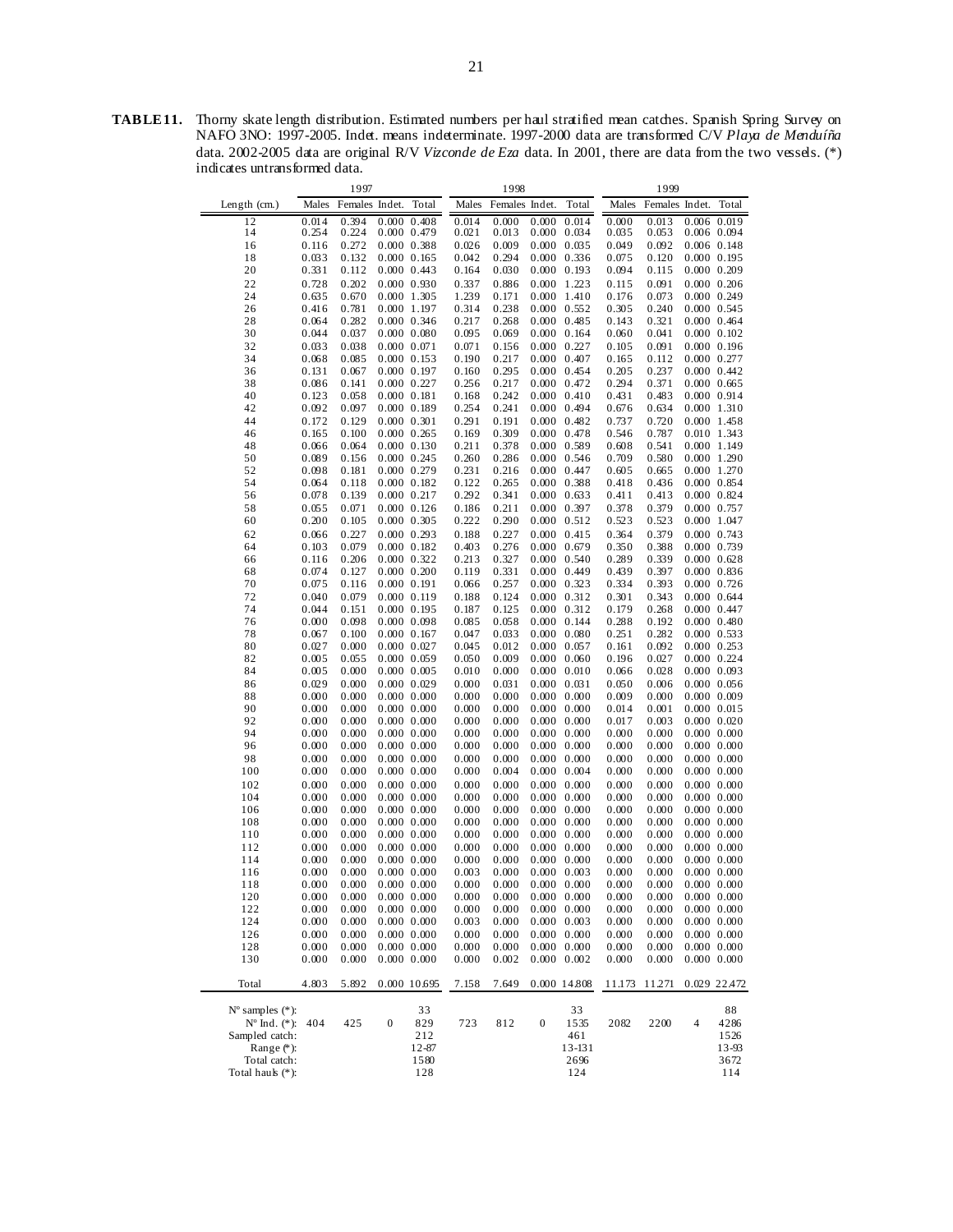**TABLE 11 (cont.).** Thorny skate length distribution. Estimated numbers per haul stratified mean catches. Spanish Spring Survey on NAFO 3NO: 1997-2005. Indet. means indeterminate. 1997-2000 data are transformed C/V *Playa de Menduíña* data. 2002-2005 data are original R/V *Vizconde de Eza* data. In 2001, there are data from the two vessels. (\*) indicates untransformed data.

|                                            | 2000           |                |                                            |                | 2001           |                |                     | 2002                                       |                |                |                     |                                            |
|--------------------------------------------|----------------|----------------|--------------------------------------------|----------------|----------------|----------------|---------------------|--------------------------------------------|----------------|----------------|---------------------|--------------------------------------------|
| Length (cm.)                               | Males          | Females Indet. |                                            | Total          | Males          | Females Indet. |                     | Total                                      | Males          | Females Indet. |                     | Total                                      |
| 12                                         | 0.006          | 0.006          | 0.000                                      | 0.013          | 0.000          | 0.011          | 0.000               | 0.011                                      | 0.035          | 0.021          | 0.000               | 0.056                                      |
| 14                                         | 0.037          | 0.047          | 0.000                                      | 0.083          | 0.063          | 0.089          |                     | $0.000 \quad 0.153$                        | 0.089          | 0.192          | 0.005               | 0.285                                      |
| 16                                         | 0.271          | 0.106          | 0.000                                      | 0.377          | 0.026          | 0.088          |                     | 0.000 0.114                                | 0.125          | 0.181          |                     | $0.000 \quad 0.305$                        |
| 18                                         | 0.039          | 0.065          | 0.000                                      | 0.104          | 0.018          | 0.020          | 0.000               | 0.038                                      | 0.094          | 0.320          |                     | $0.000 \quad 0.415$                        |
| 20                                         | 0.197          | 0.167          | 0.000                                      | 0.364          | 0.033          | 0.010          |                     | $0.000 \quad 0.043$                        | 0.049          | 0.096          |                     | $0.000 \quad 0.146$                        |
| 22                                         | 0.058          | 0.135          | 0.000                                      | 0.193          | 0.008          | 0.042          |                     | $0.000 \quad 0.050$                        | 0.034          | 0.074          |                     | $0.000 \quad 0.109$                        |
| 24                                         | 0.178          | 0.175          | 0.000                                      | 0.353          | 0.000          | 0.037          | 0.000               | 0.037                                      | 0.014          | 0.027          | 0.000 0.041         |                                            |
| 26                                         | 0.290          | 0.206          | 0.000                                      | 0.496          | 0.045          | 0.019          |                     | $0.000 \quad 0.064$                        | 0.023          | 0.047          |                     | $0.000 \quad 0.070$                        |
| 28                                         | 0.217          | 0.174          | 0.000                                      | 0.391          | 0.000          | 0.070          | 0.000               | 0.070                                      | 0.021          | 0.044          | 0.000               | 0.065                                      |
| 30                                         | 0.028          | 0.038          | 0.000                                      | 0.066          | 0.023          | 0.040          | 0.000               | 0.063                                      | 0.060          | 0.056          | 0.000               | 0.115                                      |
| 32                                         | 0.048          | 0.054          | 0.000                                      | 0.101          | 0.029          | 0.077          |                     | $0.000 \quad 0.106$                        | 0.059          | 0.105          |                     | $0.000 \quad 0.164$                        |
| 34                                         | 0.119          | 0.105          | 0.000                                      | 0.224          | 0.075          | 0.140          |                     | $0.000 \quad 0.215$                        | 0.082          | 0.336          | 0.000               | 0.419                                      |
| 36                                         | 0.170          | 0.105          | 0.000                                      | 0.275          | 0.124          | 0.255          | 0.000               | 0.379                                      | 0.180          | 0.151          | $0.000 \quad 0.331$ |                                            |
| 38                                         | 0.228          | 0.265          | 0.000                                      | 0.493          | 0.184          | 0.249          |                     | 0.000 0.434                                | 0.344          | 0.333          |                     | 0.000 0.677                                |
| 40                                         | 0.300          | 0.322          | 0.000                                      | 0.621          | 0.400          | 0.497          |                     | 0.000 0.897                                | 0.733          | 0.617          | 0.000               | 1.350                                      |
| 42                                         | 0.410          | 0.498          | 0.000                                      | 0.908          | 0.343          | 0.372          | 0.000               | 0.715                                      | 0.811          | 0.913          | 0.000               | 1.724                                      |
| 44                                         | 0.549          | 0.617          | 0.000                                      | 1.166          | 0.396          | 0.575          | $0.000 \quad 0.971$ |                                            | 0.763          | 0.887          |                     | 0.000 1.650                                |
| 46                                         | 0.629          | 0.762          | 0.000                                      | 1.391          | 0.474          | 0.576          | 0.000               | 1.049                                      | 0.849          | 0.920          | 0.000               | 1.769                                      |
| 48                                         | 1.035          | 0.690          | 0.000                                      | 1.725          | 0.452          | 0.623          | 0.000               | 1.075                                      | 0.651          | 1.024          | 0.000               | 1.675                                      |
| 50                                         | 0.745          | 0.730          | 0.000                                      | 1.475          | 0.548          | 0.473          | $0.000 \quad 1.021$ |                                            | 0.773          | 0.698          | 0.000 1.471         |                                            |
| 52                                         | 0.847          | 0.726          | 0.000                                      | 1.573          | 0.618          | 0.582          | 0.000               | 1.199                                      | 0.551          | 0.711          | 0.000               | 1.261                                      |
| 54                                         | 0.702          | 0.623          | 0.000                                      | 1.325          | 0.452          | 0.580          | 0.000               | 1.032                                      | 0.482          | 0.452          |                     | 0.000 0.934                                |
| 56                                         | 0.814          | 0.849          | 0.000                                      | 1.663          | 0.672          | 0.381          |                     | 0.000 1.053                                | 0.244          | 0.389          |                     | $0.000 \quad 0.633$                        |
| 58                                         | 0.700          | 0.605          | 0.000                                      | 1.305          | 0.377          | 0.448          |                     | $0.000 \quad 0.825$                        | 0.487          | 0.325          | 0.000               | 0.812                                      |
| 60                                         | 0.562          | 0.581          | 0.000                                      | 1.143          | 0.342          | 0.434          | 0.000               | 0.776                                      | 0.179          | 0.196          | 0.000               | 0.375                                      |
| 62                                         | 0.548          | 0.532          | 0.000                                      | 1.080          | 0.197          | 0.349          | 0.000               | 0.547                                      | 0.279          | 0.187          | 0.000               | 0.466                                      |
| 64                                         | 0.621          | 0.600          | 0.000                                      | 1.221          | 0.392          | 0.389          | 0.000               | 0.781                                      | 0.221          | 0.212          | 0.000               | 0.433                                      |
| 66                                         | 0.317          | 0.842          | 0.000                                      | 1.159          | 0.233          | 0.561          |                     | 0.000 0.794                                | 0.171          | 0.334          |                     | $0.000 \quad 0.505$                        |
| 68<br>70                                   | 0.387<br>0.398 | 0.621          | 0.000                                      | 1.008<br>1.197 | 0.228          | 0.580<br>0.401 | 0.000<br>0.000      | 0.808<br>0.675                             | 0.155<br>0.240 | 0.254<br>0.292 | 0.000               | 0.409<br>$0.000 \quad 0.532$               |
| 72                                         | 0.398          | 0.799<br>0.585 | 0.000<br>0.000                             | 0.983          | 0.274<br>0.218 | 0.438          |                     | $0.000 \quad 0.656$                        | 0.142          | 0.437          |                     | $0.000 \quad 0.580$                        |
| 74                                         | 0.434          | 0.505          | 0.000                                      | 0.939          | 0.327          | 0.342          | 0.000               | 0.668                                      | 0.195          | 0.305          | 0.000               | 0.501                                      |
| 76                                         | 0.373          | 0.405          | 0.000                                      | 0.778          | 0.481          | 0.335          | 0.000               | 0.816                                      | 0.210          | 0.086          |                     | $0.000$ $0.296$                            |
| 78                                         | 0.317          | 0.282          | 0.000                                      | 0.599          | 0.334          | 0.189          |                     | $0.000 \quad 0.523$                        | 0.152          | 0.092          |                     | $0.000 \quad 0.245$                        |
| 80                                         | 0.209          | 0.167          | 0.000                                      | 0.377          | 0.171          | 0.196          | 0.000               | 0.367                                      | 0.164          | 0.035          | 0.000               | 0.199                                      |
| 82                                         | 0.166          | 0.077          | 0.000                                      | 0.243          | 0.131          | 0.067          |                     | 0.000 0.198                                | 0.135          | 0.157          |                     | 0.000 0.292                                |
| 84                                         | 0.109          | 0.040          | 0.000                                      | 0.149          | 0.109          | 0.011          |                     | $0.000 \quad 0.120$                        | 0.048          | 0.013          |                     | $0.000 \quad 0.062$                        |
| 86                                         | 0.087          | 0.066          | 0.000                                      | 0.153          | 0.142          | 0.014          | 0.000               | 0.157                                      | 0.015          | 0.008          | 0.000               | 0.023                                      |
| 88                                         | 0.116          | 0.010          | 0.000                                      | 0.126          | 0.031          | 0.010          | 0.000               | 0.041                                      | 0.041          | 0.013          |                     | 0.000 0.054                                |
| 90                                         | 0.046          | 0.000          | 0.000                                      | 0.046          | 0.009          | 0.000          |                     | $0.000 \quad 0.009$                        | 0.000          | 0.000          |                     | $0.000 \quad 0.000$                        |
| 92                                         | 0.023          | 0.000          | 0.000                                      | 0.023          | 0.011          | 0.000          | 0.000               | 0.011                                      | 0.000          | 0.000          | 0.000               | 0.000                                      |
| 94                                         | 0.011          | 0.000          | 0.000                                      | 0.011          | 0.000          | 0.000          | 0.000               | 0.000                                      | 0.000          | 0.000          |                     | $0.000 \quad 0.000$                        |
| 96                                         | 0.022          | 0.000          | 0.000                                      | 0.022          | 0.000          | 0.000          |                     | $0.000 \quad 0.000$                        | 0.000          | 0.000          |                     | $0.000 \quad 0.000$                        |
| 98                                         | 0.000          | 0.001          | 0.000                                      | 0.001          | 0.004          | 0.003          | 0.000               | 0.008                                      | 0.000          | 0.000          | 0.000               | 0.000                                      |
| 100                                        | 0.000          | 0.000          | 0.000                                      | 0.000          | 0.000          | 0.000          | 0.000               | 0.000                                      | 0.000          | 0.000          |                     | $0.000 \quad 0.000$                        |
| 102                                        | 0.000          | 0.000          | 0.000                                      | 0.000          | 0.000          | 0.000          |                     | $0.000 \quad 0.000$                        | 0.000          | 0.000          |                     | $0.000 \quad 0.000$                        |
| 104                                        | 0.000          | 0.000          | 0.000                                      | 0.000          | 0.000          | 0.000          | 0.000               | 0.000                                      | 0.000          | 0.000          | 0.000               | 0.000                                      |
| 106                                        | 0.000          | 0.000          | 0.000                                      | 0.000          | 0.000          | 0.000          | 0.000               | 0.000                                      | 0.000          | 0.000          |                     | $0.000 \quad 0.000$                        |
| 108                                        | 0.000          | 0.000          | 0.000                                      | 0.000          | 0.000          | 0.000          |                     | $0.000 \quad 0.000$                        | 0.000          | 0.000          |                     | $0.000 \quad 0.000$                        |
| 110                                        | 0.000          | 0.000          | 0.000                                      | 0.000          | 0.000          | 0.000          | 0.000               | 0.000                                      | 0.000          | 0.000          | 0.000               | 0.000                                      |
| 112                                        | 0.000          | 0.000          | 0.000                                      | 0.000          | 0.000          | 0.000          | 0.000               | 0.000                                      | 0.000          | 0.000          | 0.000               | 0.000                                      |
| 114                                        | 0.000<br>0.000 | 0.000<br>0.000 | 0.000<br>0.000                             | 0.000<br>0.000 | 0.000<br>0.000 | 0.000<br>0.000 |                     | $0.000 \quad 0.000$<br>$0.000 \quad 0.000$ | 0.000          | 0.000<br>0.000 |                     | $0.000 \quad 0.000$<br>$0.000 \quad 0.000$ |
| 116                                        |                |                |                                            |                |                |                |                     |                                            | 0.000          |                |                     |                                            |
| 118<br>120                                 | 0.000<br>0.000 |                | $0.000 \quad 0.000$<br>$0.000 \quad 0.000$ | 0.000<br>0.000 | 0.000<br>0.000 | 0.000<br>0.000 |                     | $0.000 \quad 0.000$<br>$0.000 \quad 0.000$ | 0.000<br>0.000 | 0.000<br>0.000 |                     | $0.000 \quad 0.000$<br>$0.000 \quad 0.000$ |
| 122                                        | 0.000          | 0.000          | 0.000                                      | 0.000          | 0.000          | 0.000          |                     | $0.000 \quad 0.000$                        | 0.000          | 0.000          |                     | $0.000 \quad 0.000$                        |
| 124                                        | 0.000          | 0.000          | 0.000                                      | 0.000          | 0.000          | 0.000          |                     | $0.000 \quad 0.000$                        | 0.000          | 0.000          |                     | $0.000 \quad 0.000$                        |
| 126                                        | 0.000          | 0.000          | 0.000                                      | 0.000          | 0.000          | 0.000          |                     | $0.000 \quad 0.000$                        | 0.000          | 0.000          |                     | $0.000 \quad 0.000$                        |
| 128                                        | 0.000          | 0.000          | 0.000                                      | 0.000          | 0.000          | 0.000          |                     | $0.000 \quad 0.000$                        | 0.000          | 0.000          |                     | $0.000 \quad 0.000$                        |
| 130                                        | 0.000          | 0.000          | 0.000                                      | 0.000          | 0.000          | 0.000          |                     | $0.000 \quad 0.000$                        | 0.000          | 0.000          |                     | $0.000 \quad 0.000$                        |
| Total                                      | 13.760         | 14.185         |                                            | 0.000 27945    | 8.996          | 10572          |                     | 0.000 19568                                | 9.903          | 11540          |                     | 0.005 21.448                               |
|                                            |                |                |                                            |                |                |                |                     |                                            |                |                |                     |                                            |
| $N^{\circ}$ samples $(*)$ :                |                |                |                                            | 83             |                |                |                     | 66                                         |                |                |                     | 78                                         |
| $N^{\circ}$ Ind. $(*)$ :<br>Sampled catch: | 2397           | 2429           | $\boldsymbol{0}$                           | 4826<br>2289   | 629            | 632            | $\boldsymbol{0}$    | 1261<br>2777                               | 888            | 928            | $\mathbf{1}$        | 1817<br>2961                               |
| Range (*):                                 |                |                |                                            | 13-99          |                |                |                     | 13-99                                      |                |                |                     | 12-89                                      |
| Total catch:                               |                |                |                                            | 5076           |                |                |                     | 3413                                       |                |                |                     | 4271                                       |
| Total hauk (*):                            |                |                |                                            | 118            |                |                |                     | 123                                        |                |                |                     | 125                                        |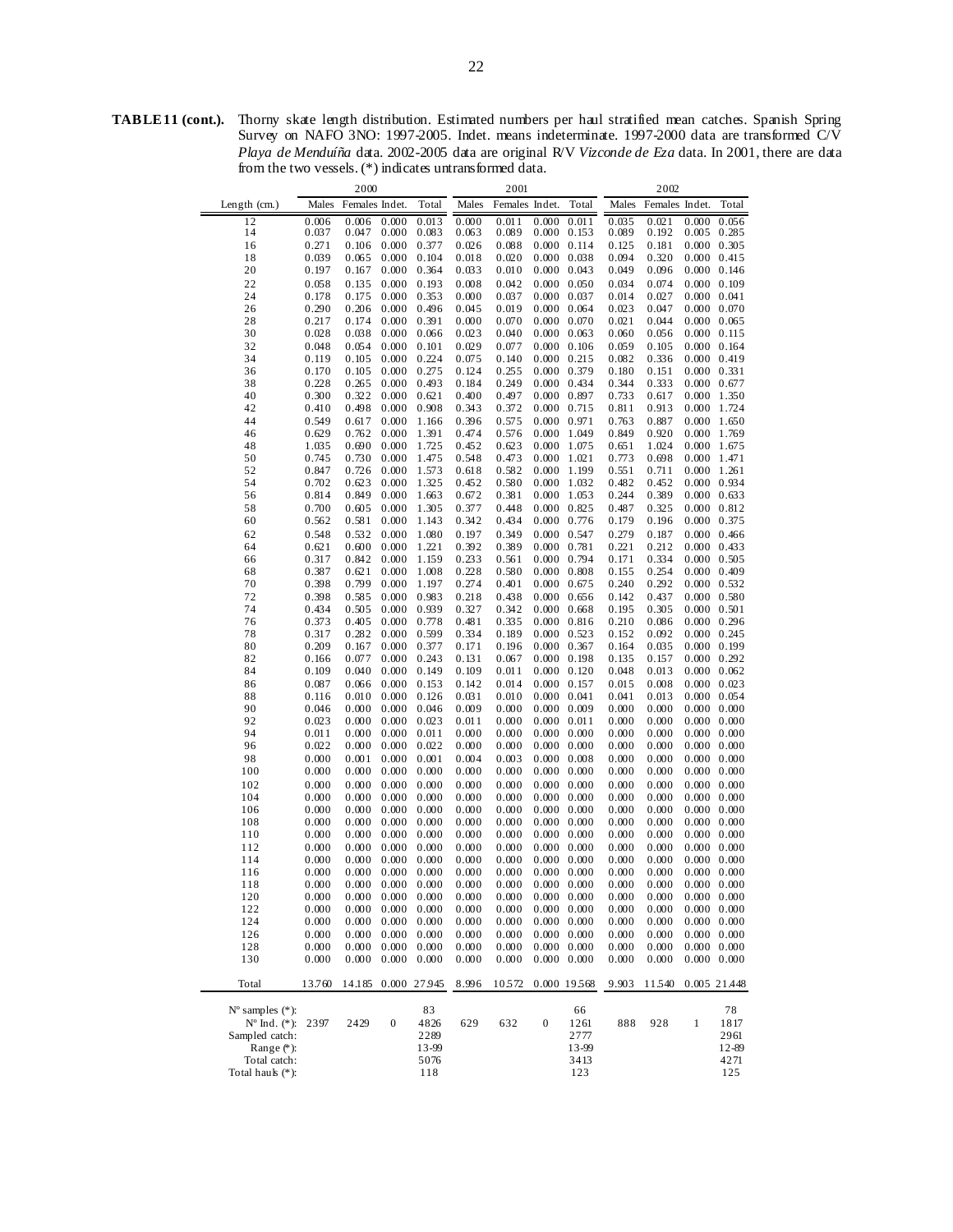**TABLE 11 (cont.).** Thorny skate length distribution. Estimated numbers per haul stratified mean catches. Spanish Spring Survey on NAFO 3NO: 1997-2005. Indet. means indeterminate. 1997-2000 data are transformed C/V *Playa de Menduíña* data. 2002-2005 data are original R/V *Vizconde de Eza* data. In 2001, there are data from the two vessels. (\*) indicates untransformed data.

| 2003                        |                |                |                                    |                 | 2004           |                |                 |                                    | 2005           |                     |                                    |                 |
|-----------------------------|----------------|----------------|------------------------------------|-----------------|----------------|----------------|-----------------|------------------------------------|----------------|---------------------|------------------------------------|-----------------|
| Length $(cm.)$              | Males          | Females Indet. |                                    | Total           | Males          | Females Indet. |                 | Total                              | Males          | Females Indet.      |                                    | Total           |
| 12                          |                |                |                                    |                 |                | 0.019          |                 | 0.000 0.057                        |                | 0.015               |                                    | 0.000 0.045     |
| 14                          | 0.007<br>0.026 | 0.000<br>0.043 | 0.000 0.007                        | 0.000 0.069     | 0.038<br>0.090 | 0.076          |                 | $0.000$ $0.166$                    | 0.030<br>0.030 | 0.039               | $0.000$ $0.070$                    |                 |
| 16                          | 0.016          | 0.011          | $0.000$ $0.027$                    |                 | 0.036          | 0.058          |                 | 0.000 0.094                        | 0.034          | 0.013               | $0.000$ $0.047$                    |                 |
| 18                          | 0.040          | 0.035          | 0.000 0.075                        |                 | 0.061          | 0.059          |                 | $0.000$ $0.120$                    | 0.085          | 0.070               | $0.000$ $0.155$                    |                 |
| 20                          | 0.059          | 0.008          | $0.000$ $0.067$                    |                 | 0.076          | 0.062          |                 | 0.000 0.138                        | 0.053          | 0.045               | 0.000 0.098                        |                 |
| 22                          | 0.050          | 0.056          |                                    | $0.000$ $0.106$ | 0.078          | 0.057          |                 | 0.000 0.135                        | 0.066          | 0.064               | $0.000$ $0.130$                    |                 |
| 24                          | 0.007          | 0.020          | $0.000$ $0.027$                    |                 | 0.095          | 0.048          |                 | $0.000$ $0.143$                    | 0.116          | 0.117               | $0.000$ $0.233$                    |                 |
| 26                          | 0.027          | 0.000          | $0.000$ $0.027$                    |                 | 0.085          | 0.042          |                 | 0.000 0.127                        | 0.128          | 0.089               | $0.000$ $0.217$                    |                 |
| 28                          | 0.040          | 0.019          | 0.000 0.059                        |                 | 0.064          | 0.047          |                 | $0.000$ $0.111$                    | 0.123          | 0.120               | $0.000 \ \ 0.243$                  |                 |
| 30                          | 0.038          | 0.023          | $0.000$ $0.061$                    |                 | 0.129          | 0.133          |                 | $0.000$ $0.263$                    | 0.149          | 0.115               | $0.000$ $0.264$                    |                 |
| 32                          | 0.145          | 0.095          | 0.000 0.239                        |                 | 0.217          | 0.133          |                 | 0.000 0.349                        | 0.158          | 0.247               | $0.000$ $0.405$                    |                 |
| 34                          | 0.096          | 0.078          | 0.000 0.174                        |                 | 0.200          | 0.244          |                 | 0.000 0.444                        | 0.180          | 0.136               | $0.000$ $0.316$                    |                 |
| 36                          | 0.175          | 0.137          | 0.000 0.312                        |                 | 0.295          | 0.284          |                 | 0.000 0.579                        | 0.241          | 0.338               | 0.000 0.579                        |                 |
| 38                          | 0.209          | 0.172          | 0.000 0.382                        |                 | 0.332          | 0.422          |                 | 0.000 0.755                        | 0.266          | 0.255               | $0.000 \quad 0.521$                |                 |
| 40                          | 0.295          | 0.399          | $0.000$ $0.694$                    |                 | 0.373          | 0.402          |                 | 0.000 0.776                        | 0.286          | 0.306               | $0.000$ $0.592$                    |                 |
| 42                          | 0.358          | 0.323          | $0.000 \quad 0.681$                |                 | 0.709          | 0.681          |                 | 0.000 1.390                        | 0.455          | 0.554               | 0.000 1.009                        |                 |
| 44                          | 0.382          | 0.400          | 0.000 0.782                        |                 | 0.760          | 0.744          |                 | 0.000 1.504                        | 0.454          | 0.534               | 0.000 0.987                        |                 |
| 46                          | 0.309          | 0.374          | 0.000 0.683                        |                 | 0.575          | 0.672          |                 | 0.000 1.247                        | 0.541          | 0.592               | 0.000 1.134                        |                 |
| 48                          | 0.320          | 0.456          | $0.000$ $0.776$                    |                 | 0.653          | 0.759          |                 | 0.000 1.413                        | 0.693          | 0.575               | $0.000$ 1.268                      |                 |
| 50                          | 0.283          | 0.377          |                                    | $0.000$ $0.660$ | 0.469          | 0.627          |                 | 0.000 1.096                        | 0.711          | 0.680               | 0.000 1.390                        |                 |
| 52                          | 0.257          | 0.372          | $0.000$ $0.630$                    |                 | 0.824          | 0.621          |                 | 0.000 1.444                        | 0.686          | 0.615               | 0.000 1.302                        |                 |
| 54                          | 0.324          | 0.394          | $0.000$ $0.718$                    |                 | 0.419          | 0.576          |                 | 0.000 0.995                        | 0.531          | 0.581               | 0.000 1.112                        |                 |
| 56                          | 0.256          | 0.285          | $0.000 \quad 0.541$                |                 | 0.498          | 0.899          |                 | 0.000 1.398                        | 0.741          | 0.696               | $0.000$ 1.436                      |                 |
| 58                          | 0.284          | 0.342          | $0.000$ $0.626$                    |                 | 0.511          | 0.781          |                 | 0.000 1.293                        | 0.576          | 0.525               | $0.000$ 1.100                      |                 |
| 60                          | 0.247          | 0.330          | 0.000 0.578                        |                 | 0.424          | 0.680          |                 | 0.000 1.104                        | 0.527          | 0.586               | 0.000 1.114                        |                 |
| 62                          | 0.186          | 0.257          | 0.000 0.443                        |                 | 0.449          | 0.735          |                 | 0.000 1.184                        | 0.375          | 0.640               | 0.0001.016                         |                 |
| 64                          | 0.083          | 0.259          | 0.000 0.342                        |                 | 0.383          | 0.655          |                 | 0.000 1.038                        | 0.469          | 0.394               | $0.000$ $0.863$                    |                 |
| 66                          | 0.187          | 0.203          | 0.000 0.390                        |                 | 0.349          | 0.562          | $0.000$ $0.911$ |                                    | 0.398          | 0.586               | 0.000 0.984                        |                 |
| 68                          | 0.152          | 0.332          | 0.000 0.484                        |                 | 0.343          | 0.418          | $0.000$ $0.761$ |                                    | 0.252          | 0.664               | $0.000$ $0.916$                    |                 |
| 70                          | 0.144          | 0.221          | 0.000 0.365                        |                 | 0.503          | 0.492          |                 | 0.000 0.994                        | 0.324          | 0.433               | $0.000$ $0.757$                    |                 |
| 72                          | 0.136          | 0.159          | 0.000 0.295                        |                 | 0.245          | 0.461          |                 | 0.000 0.705                        | 0.248          | 0.523               | $0.000$ $0.771$                    |                 |
| 74                          | 0.134          | 0.274          | $0.000$ $0.408$                    |                 | 0.360          | 0.392          |                 | 0.000 0.752                        | 0.254          | 0.377               | $0.000 \quad 0.631$                |                 |
| 76                          | 0.091          | 0.150          | 0.000 0.240                        |                 | 0.392          | 0.299          |                 | 0.000 0.692                        | 0.242          | 0.186               | $0.000$ $0.428$                    |                 |
| 78                          | 0.096          | 0.111          | 0.000 0.207                        |                 | 0.259          | 0.164          |                 | $0.000$ $0.423$                    | 0.263          | 0.168               | $0.000 \quad 0.431$                |                 |
| 80                          | 0.073          | 0.040          | 0.000 0.113                        |                 | 0.226          | 0.117          |                 | 0.000 0.342                        | 0.193          | 0.178               | $0.000 \quad 0.371$                |                 |
| 82                          | 0.074          | 0.014          | 0.000 0.088                        |                 | 0.121          | 0.073          |                 | 0.000 0.194                        | 0.190          | 0.004               | $0.000$ $0.194$                    |                 |
| 84                          | 0.020          | 0.033          | 0.000 0.053                        |                 | 0.180          | 0.003          |                 | 0.000 0.183                        | 0.062          | 0.034               | $0.000$ $0.096$                    |                 |
| 86                          | 0.023          | 0.000          | $0.000$ $0.023$                    |                 | 0.076          | 0.018          |                 | 0.000 0.094                        | 0.074          | 0.020               | $0.000$ $0.094$                    |                 |
| 88                          | 0.000          | 0.000          | $0.000$ $0.000$                    |                 | 0.055          | 0.014          |                 | 0.000 0.069                        | 0.026          | 0.000               | $0.000$ $0.026$                    |                 |
| 90                          | 0.009          | 0.000          | 0.000 0.009                        |                 | 0.028          | 0.000          |                 | $0.000$ $0.028$                    | 0.000          | 0.000               | $0.000$ $0.000$                    |                 |
| 92                          | 0.000          | 0.000          |                                    | $0.000$ $0.000$ | 0.000          | 0.000          |                 | $0.000$ $0.000$                    | 0.000          | 0.000               | $0.000$ $0.000$                    |                 |
| 94                          | 0.000          | 0.000          |                                    | $0.000$ $0.000$ | 0.005          | 0.000          |                 | $0.000$ $0.005$                    | 0.003          | 0.006               | $0.000$ $0.009$                    |                 |
| 96                          | 0.000          | 0.000          | $0.000$ $0.000$                    |                 | 0.000          | 0.000          |                 | $0.000$ $0.000$                    | 0.000          | 0.004               | $0.000$ $0.004$                    |                 |
| 98                          | 0.000          | 0.000          |                                    | $0.000$ $0.000$ | 0.000          | 0.000          |                 | $0.000$ $0.000$                    | 0.000          | 0.000               | $0.000$ $0.000$                    |                 |
| 100                         | 0.000          | 0.000          |                                    | $0.000$ $0.000$ | 0.000          | 0.000          |                 | 0.000 0.000                        | 0.000          | 0.000               | 0.000 0.000                        |                 |
| 102                         | 0.000          | 0.000          |                                    | $0.000\ 0.000$  | 0.000          | 0.000          |                 | 0.000 0.000                        | 0.000          | 0.000               |                                    | $0.000$ $0.000$ |
| 104                         | 0.000          | 0.000          |                                    | $0.000$ $0.000$ | 0.000          | 0.000          |                 | $0.000$ $0.000$                    | 0.000          | 0.000               | $0.000$ $0.000$                    |                 |
| 106                         | 0.000          | 0.000          | $0.000$ $0.000$                    |                 | 0.000          | 0.000          |                 | $0.000\ 0.000$                     | 0.000          | 0.000               | $0.000$ $0.000$                    |                 |
| 108                         | 0.000          | 0.000          |                                    | $0.000$ $0.000$ | 0.000          | 0.000          |                 | 0.000 0.000                        | 0.000          | 0.000               | $0.000$ $0.000$                    |                 |
| 110                         | 0.000          | 0.000          |                                    | $0.000$ $0.000$ | 0.000          | 0.000          |                 | 0.000 0.000                        | 0.000          | 0.000               | $0.000$ $0.000$                    |                 |
| 112                         | 0.000          | 0.000          | $0.000$ $0.000$                    |                 | 0.000          | 0.000          |                 | 0.000 0.000                        | 0.000          | 0.000               | $0.000$ $0.000$                    | 0.000 0.000     |
| 114                         | 0.000          | 0.000          | 0.000 0.000                        | $0.000$ $0.000$ | 0.000<br>0.000 | 0.000          |                 | $0.000$ $0.000$                    | 0.000          | 0.000               |                                    |                 |
| 116                         | 0.000          | 0.000          |                                    |                 |                | 0.000          |                 | $0.000$ $0.000$                    | 0.000          | 0.000               | $0.000$ $0.000$                    |                 |
| 118                         | 0.000<br>0.000 | 0.000<br>0.000 | $0.000$ $0.000$<br>$0.000$ $0.000$ |                 | 0.000          | 0.000<br>0.000 |                 | $0.000$ $0.000$<br>$0.000$ $0.000$ | 0.000<br>0.000 | 0.000<br>0.000      | $0.000$ $0.000$<br>$0.000$ $0.000$ |                 |
| 120<br>122                  | 0.000          | 0.000          | 0.000 0.000                        |                 | 0.000<br>0.000 | 0.000          |                 | 0.000 0.000                        | 0.000          | 0.000               |                                    | $0.000$ $0.000$ |
| 124                         | 0.000          | 0.000          | $0.000\ 0.000$                     |                 | 0.000          | 0.000          |                 | 0.000 0.000                        | 0.000          | 0.000               |                                    | $0.000\ 0.000$  |
| 126                         | 0.000          | 0.000          |                                    | 0.000 0.000     | 0.000          | 0.000          |                 | 0.000 0.000                        | 0.000          | 0.000               |                                    | 0.000 0.000     |
| 128                         | 0.000          | 0.000          | 0.000 0.000                        |                 | 0.000          | 0.000          |                 | $0.000$ $0.000$                    | 0.000          | 0.000               |                                    | $0.000$ $0.000$ |
| 130                         | 0.000          | 0.000          | 0.000 0.000                        |                 | 0.000          | 0.000          |                 | 0.000 0.000                        | 0.000          | 0.000               |                                    | 0.000 0.000     |
|                             |                |                |                                    |                 |                |                |                 |                                    |                |                     |                                    |                 |
| Total                       | 5.660          | 6.802          |                                    | 0.000 12.461    | 11.985         | 13529          |                 | 0.000 25514                        | 11235          | 12.125 0.000 23.360 |                                    |                 |
| $N^{\circ}$ samples $(*)$ : |                |                |                                    | 88              |                |                |                 | 83                                 |                |                     |                                    | 78              |
| $N^{\circ}$ Ind. $(*)$ :    | 743            | 811            | $\boldsymbol{0}$                   | 1554            | 1150           | 1290           | 0               | 2440                               | 1012           | 1102                | $\mathbf{0}$                       | 2114            |
| Sampled catch:              |                |                |                                    | 2627            |                |                |                 | 4666                               |                |                     |                                    | 4130            |
| Range $(*)$ :               |                |                |                                    | 13-90           |                |                |                 | 12-95                              |                |                     |                                    | 12-96           |
| Total catch:                |                |                |                                    | 2656            |                |                |                 | 4674<br>120                        |                |                     |                                    | 4249<br>119     |
| Total hauk (*):             |                |                |                                    | 118             |                |                |                 |                                    |                |                     |                                    |                 |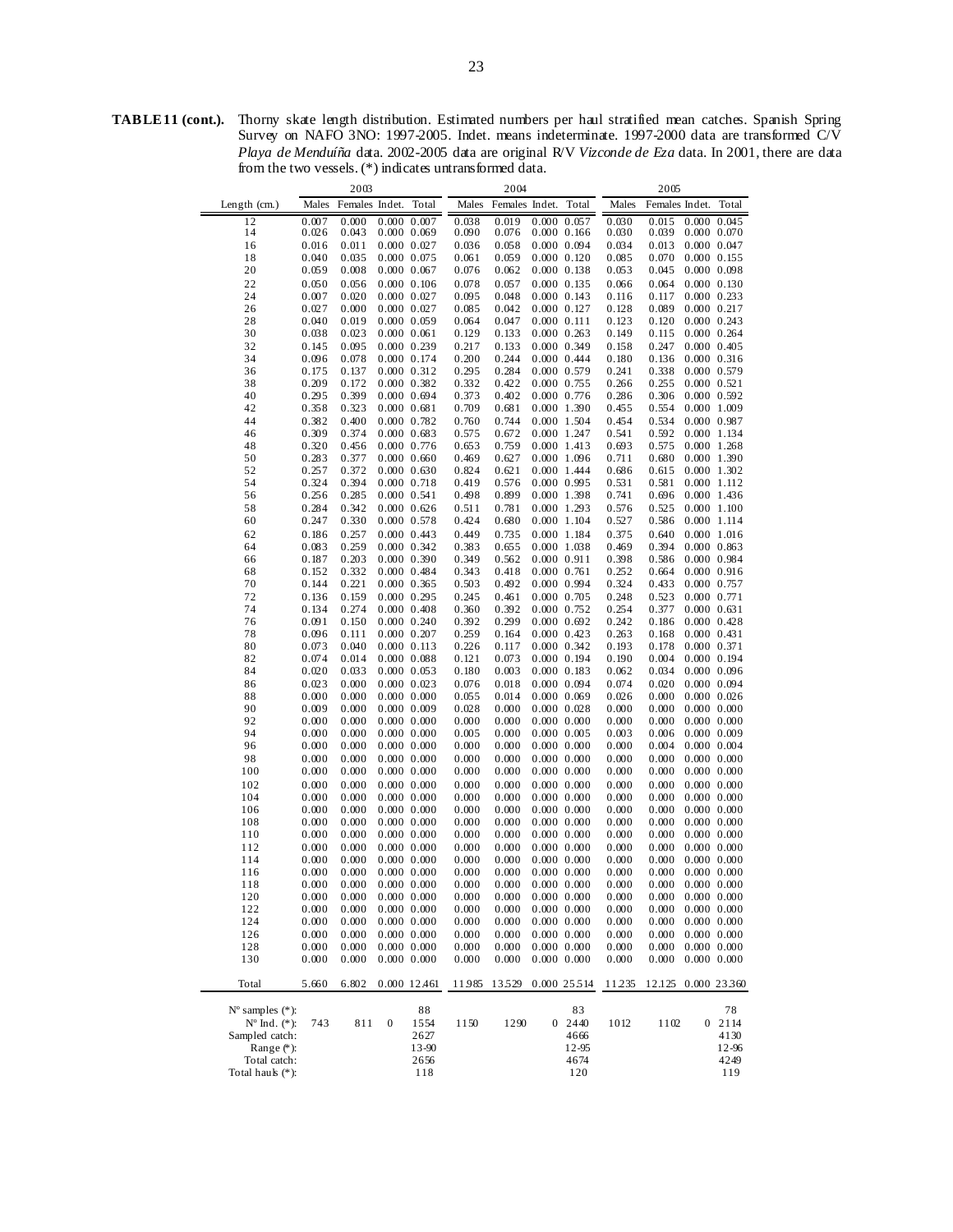|         | 2001   |                         |            | 2002                |        |                |                     | 2003      |        |                         |                     |           |
|---------|--------|-------------------------|------------|---------------------|--------|----------------|---------------------|-----------|--------|-------------------------|---------------------|-----------|
|         | Swept  | Tow                     | Whitehake  | Whitehake           | Swept  | Tow            | Whitehake Whitehake |           | Swept  | Tow                     | Whitehake Whitehake |           |
| Stratum | area   | number                  | Mean catch | <b>SD</b>           | area   | number         | Mean catch          | <b>SD</b> | area   | number                  | Mean catch          | <b>SD</b> |
| 353     | 0.0356 | 3                       | 1.04       | 1.180               | 0.0476 | $\overline{4}$ | 0.05                | 0.100     | 0.0334 | 3                       | 0.00                | 0.000     |
| 354     | 0.0356 | 3                       | 76.70      | 117.298             | 0.0356 | 3              | 0.07                | 0.115     | 0.0338 | 3                       | 0.00                | 0.000     |
| 355     | 0.0233 | $\overline{c}$          | 131.95     | 135.128             | 0.0236 | $\mathbf{2}$   | 156.75              | 55.649    | 0.0229 | $\overline{2}$          | 31.24               | 26955     |
| 356     | 0.0225 | $\overline{c}$          | 2395       | 12.092              | 0.0233 | $\mathfrak 2$  | 85.90               | 90.651    | 0.0225 | $\overline{c}$          | 14.83               | 9.935     |
| 357     | 0.0124 | $\sqrt{2}$              | 1.75       | 2.475               | 0.0240 | $\sqrt{2}$     | 0.00                | 0.000     | 0.0229 | $\sqrt{2}$              | 2.25                | 3.182     |
| 358     | 0.0341 | 3                       | 0.43       | 0.751               | 0.0345 | 3              | 0.17                | 0.289     | 0.0338 | 3                       | 0.40                | 0.693     |
| 359     | 0.0469 | $\overline{7}$          | 1650       | 41.790              | 0.0686 | 6              | 0.00                | 0.000     | 0.0791 | $\overline{7}$          | 0.00                | 0.000     |
| 360     | 0.2396 | 20                      | 0.01       | 0.022               | 0.2865 | 25             | 0.00                | 0.000     | 0.2254 | 20                      | 0.00                | 0.000     |
| 374     | 0.0240 | $\sqrt{2}$              | 0.00       | 0.000               | 0.0345 | 3              | 0.00                | 0.000     | 0.0225 | $\sqrt{2}$              | 0.00                | 0.000     |
| 375     | 0.0244 | 3                       | 0.00       | 0.000               | 0.0353 | 3              | 0.00                | 0.000     | 0.0330 | 3                       | 0.00                | 0.000     |
| 376     | 0.1200 | 10                      | 0.00       | 0.000               | 0.1140 | 10             | 0.00                | 0.000     | 0.1125 | 10                      | 0.00                | 0.000     |
| 377     | 0.0229 | $\sqrt{2}$              | 0.00       | 0.000               | 0.0229 | $\sqrt{2}$     | 0.00                | 0.000     | 0.0225 | $\sqrt{2}$              | 0.00                | 0.000     |
| 378     | 0.0233 | $\overline{c}$          | 0.03       | 0.042               | 0.0233 | $\mathbf{2}$   | 0.00                | 0.000     | 0.0225 | $\overline{c}$          | 0.00                | 0.000     |
| 379     | 0.0225 | $\overline{c}$          | 0.00       | 0.000               | 0.0229 | $\sqrt{2}$     | 0.02                | 0.033     | 0.0229 | $\overline{c}$          | 0.00                | 0.000     |
| 380     | 0.0236 | $\overline{c}$          | n.s.       | n.s.                | 0.0225 | $\overline{c}$ | 0.00                | 0.000     | 0.0229 | $\overline{c}$          | 0.00                | 0.000     |
| 381     | 0.0236 | $\overline{c}$          | n.s.       | n.s.                | 0.0229 | $\overline{c}$ | 0.00                | 0.000     | 0.0229 | $\overline{c}$          | 0.00                | 0.000     |
| 382     | 0.0499 | $\overline{4}$          | n.s.       | n.s.                | 0.0341 | 3              | 0.00                | 0.000     | 0.0454 | $\overline{4}$          | 0.00                | 0.000     |
| 721     | 0.0236 | $\overline{c}$          | 10.90      | 2.828               | 0.0233 | $\sqrt{2}$     | 50.00               | 6.223     | 0.0225 | $\overline{\mathbf{c}}$ | 23.69               | 27.280    |
| 722     | 0.0218 | $\overline{c}$          | 21.75      | 30.759              | 0.0236 | $\sqrt{2}$     | 18.20               | 23.624    | 0.0221 | $\overline{c}$          | 28.08               | 24.911    |
| 723     | 0.0248 | $\overline{c}$          | 1.60       | 2.263               | 0.0233 | $\sqrt{2}$     | 0.00                | 0.000     | 0.0229 | $\overline{c}$          | 0.00                | 0.000     |
| 724     | 0.0233 | 3                       | 1.34       | 1.404               | 0.0225 | $\sqrt{2}$     | 2.05                | 0.071     | 0.0225 | $\overline{\mathbf{c}}$ | 0.00                | 0.000     |
| 725     | 0.0210 | $\mathbf{1}$            | 0.00       | $\bar{\phantom{a}}$ | 0.0225 | $\sqrt{2}$     | 0.00                | 0.000     | 0.0229 | $\overline{c}$          | 0.00                | 0.000     |
| 726     | 0.0221 | $\mathbf{1}$            | 0.00       | $\bar{\phantom{a}}$ | 0.0214 | $\sqrt{2}$     | 0.00                | 0.000     | 0.0225 | $\overline{c}$          | 0.00                | 0.000     |
| 727     | 0.0210 | $\overline{\mathbf{c}}$ | n.s.       | n.s.                | 0.0233 | $\sqrt{2}$     | 0.00                | 0.000     | 0.0218 | $\overline{c}$          | 0.00                | 0.000     |
| 728     | 0.0210 | $\sqrt{2}$              | n.s.       | n.s.                | 0.0229 | $\sqrt{2}$     | 0.00                | 0.000     | 0.0225 | $\overline{c}$          | 0.00                | 0.000     |
| 752     | 0.0206 | $\overline{c}$          | n.s.       | n.s.                | 0.0116 | $\mathbf{1}$   | 0.00                | 0.000     | 0.0229 | $\overline{c}$          | 0.00                | 0.000     |
| 753     | 0.0218 | $\overline{c}$          | n.s.       | n.s.                | 0.0229 | $\sqrt{2}$     | 0.00                | 0.000     | 0.0229 | $\overline{c}$          | 0.00                | 0.000     |
| 754     | 0.0195 | $\overline{c}$          | n.s.       | n.s.                | 0.0341 | 3              | 0.00                | 0.000     | 0.0218 | $\overline{c}$          | 0.00                | 0.000     |
| 755     | 0.0431 | $\overline{\mathbf{4}}$ | n.s.       | n.s.                | 0.0338 | 3              | 0.00                | 0.000     | 0.0221 | $\overline{c}$          | 0.00                | 0.000     |
| 756     | 0.0203 | $\mathbf{1}$            | 0.000      | $\sim$              | 0.0229 | $\overline{c}$ | 0.00                | 0.006     | 0.0221 | $\overline{c}$          | 0.00                | 0.000     |
| 757     | 0.0214 | $\overline{c}$          | n.s.       | n.s.                | 0.0225 | $\sqrt{2}$     | 0.00                | 0.000     | 0.0221 | $\overline{c}$          | 0.00                | 0.000     |
| 758     | 0.0210 | $\overline{c}$          | n.s.       | n.s.                | 0.0225 | $\sqrt{2}$     | 0.00                | 0.000     | 0.0221 | $\overline{c}$          | 0.00                | 0.000     |
| 759     | 0.0210 | $\overline{c}$          | n.s.       | n.s.                | 0.0225 | $\sqrt{2}$     | 0.00                | 0.000     | 0.0113 | $\mathbf{1}$            | 0.00                |           |
| 760     | 0.0210 | $\overline{c}$          | 0.000      | 0.000               | 0.0229 | $\mathbf{2}$   | 0.00                | 0.000     | 0.0218 | $\overline{c}$          | 0.00                | 0.000     |
| 761     | 0.0221 | $\overline{c}$          | 0.000      | 0.000               | 0.0225 | $\overline{c}$ | 0.00                | 0.000     | 0.0225 | $\overline{c}$          | 0.00                | 0.000     |
| 762     | 0.0203 | $\mathbf{1}$            | 0.000      | ÷,                  | 0.0225 | $\sqrt{2}$     | 0.00                | 0.000     | 0.0225 | $\overline{c}$          | 0.00                | 0.000     |
| 763     | 0.0416 | 3                       | n.s.       | n.s.                | 0.0225 | $\sqrt{2}$     | 0.00                | 0.000     | 0.0311 | 3                       | 0.00                | 0.000     |
| 764     | 0.0218 | $\overline{c}$          | 0.000      | 0.000               | 0.0236 | $\mathbf{2}$   | 0.00                | 0.000     | 0.0221 | $\overline{c}$          | 3.78                | 4.236     |
| 765     | 0.0203 | $\mathbf{1}$            | 0.000      | $\sim$              | 0.0236 | $\overline{c}$ | 1.65                | 2.333     | 0.0113 | $\mathbf{1}$            | 0.00                |           |
| 766     | 0.0214 | $\overline{c}$          | n.s.       | n.s.                | 0.0233 | $\mathbf{2}$   | 0.00                | 0.000     | 0.0225 | $\overline{c}$          | 0.00                | 0.000     |
| 767     | 0.0210 | $\overline{c}$          | n.s.       | n.s.                | 0.0225 | $\overline{c}$ | 0.00                | 0.000     | 0.0229 | $\overline{c}$          | 0.00                | 0.000     |
|         |        | $(x - x)$               |            |                     |        |                |                     |           |        |                         |                     |           |

**TABLE 12.** Swept area, number of hauls and White hake mean catch (kg) and SD (\*\*) by stratum. Spanish Spring Surveys on NAFO Div. 3NO: 2001-2005. Swept area in square miles. n.s. means strata not surveyed.

$$
(**) SD = \frac{\sum (x_i - \overline{x})}{n-1}
$$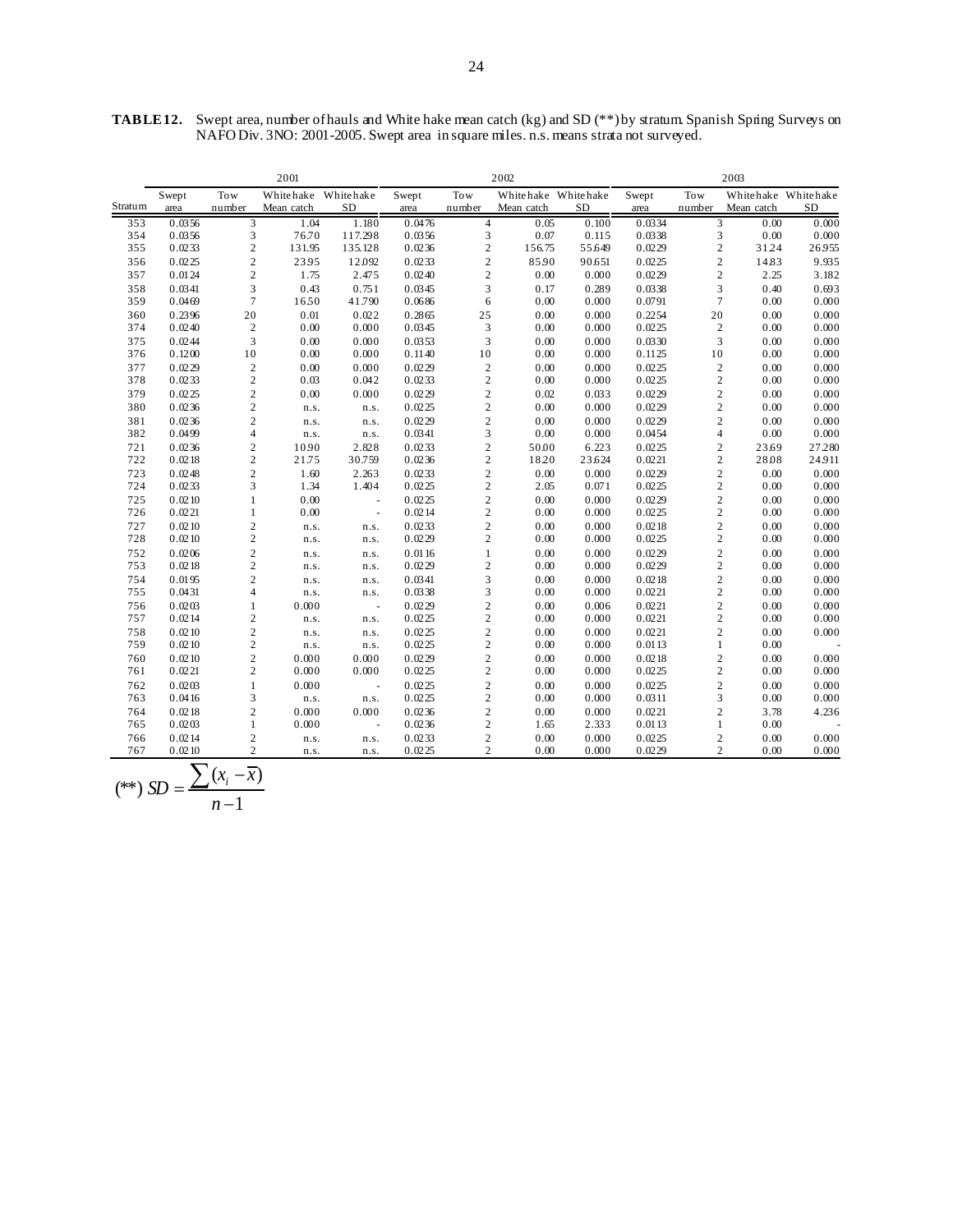|         |          | 2004                    |            | 2005                |  |        |                         |            |                     |
|---------|----------|-------------------------|------------|---------------------|--|--------|-------------------------|------------|---------------------|
|         | Swept    | Tow                     |            | Whitehake Whitehake |  | Swept  | Tow                     |            | Whitehake Whitehake |
| Stratum | area     | number                  | Mean catch | <b>SD</b>           |  | area   | number                  | Mean catch | <b>SD</b>           |
| 353     | 0.033750 | 3                       | 0.00       | 0.000               |  | 0.0353 | 3                       | $\theta$   | 0.023               |
| 354     | 0.034500 | 3                       | 23.15      | 32.074              |  | 0.0353 | 3                       | 5433       | 91362               |
| 355     | 0.022875 | $\sqrt{2}$              | 14.95      | 15203               |  | 0.0225 | $\overline{c}$          | 41.75      | 40.489              |
| 356     | 0.022125 | $\sqrt{2}$              | 4.15       | 5.869               |  | 0.0233 | $\overline{c}$          | 1232       | 6.795               |
| 357     | 0.022875 | $\sqrt{2}$              | 0.90       | 1.273               |  | 0.0233 | $\overline{c}$          | 0.00       | 0.000               |
| 358     | 0.033000 | 3                       | 12.02      | 20597               |  | 0.0349 | 3                       | 30.64      | 53.008              |
| 359     | 0.079125 | $\overline{7}$          | 0.00       | 0.000               |  | 0.0814 | $\overline{7}$          | 0.00       | 0.000               |
| 360     | 0.231000 | 20                      | 0.07       | 0.172               |  | 0.2325 | 20                      | 0.00       | 0.007               |
| 374     | 0.023250 | $\sqrt{2}$              | 0.00       | 0.000               |  | 0.0229 | $\overline{c}$          | 0.00       | 0.000               |
| 375     | 0.033750 | 3                       | 0.00       | 0.000               |  | 0.0349 | 3                       | 0.00       | 0.000               |
| 376     | 0.116625 | $10\,$                  | 0.00       | 0.000               |  | 0.1174 | 10                      | 0.01       | 0.019               |
| 377     | 0.021750 | $\sqrt{2}$              | $0.00\,$   | 0.000               |  | 0.0233 | $\sqrt{2}$              | 0.00       | 0.000               |
| 378     | 0.022500 | $\sqrt{2}$              | $0.00\,$   | 0.000               |  | 0.0225 | $\overline{c}$          | $0.00\,$   | 0.000               |
| 379     | 0.012375 | $\mathbf{1}$            | $0.00\,$   |                     |  | 0.0236 | $\overline{c}$          | 0.07       | 0.099               |
| 380     | 0.022125 | $\overline{c}$          | 0.04       | 0.049               |  | 0.0229 | $\overline{c}$          | 0.53       | 0.049               |
| 381     | 0.022500 | $\overline{c}$          | 0.00       | 0.000               |  | 0.0233 | $\overline{c}$          | 0.00       | 0.000               |
| 382     | 0.046125 | $\overline{\mathbf{4}}$ | 0.00       | 0.000               |  | 0.0458 | $\overline{4}$          | 0.00       | 0.000               |
| 721     | 0.022125 | $\sqrt{2}$              | 3.50       | 0.544               |  | 0.0229 | $\overline{c}$          | $0.00\,$   | 0.000               |
| 722     | 0.021750 | $\sqrt{2}$              | 1.29       | 1.824               |  | 0.0233 | $\overline{\mathbf{c}}$ | 0.00       | 0.000               |
| 723     | 0.022875 | $\sqrt{2}$              | 1.05       | 1.485               |  | 0.0233 | $\overline{\mathbf{c}}$ | 1.51       | 2.128               |
| 724     | 0.021375 | $\sqrt{2}$              | 0.00       | 0.000               |  | 0.0225 | $\overline{c}$          | 0.00       | 0.000               |
| 725     | 0.022500 | $\sqrt{2}$              | $0.00\,$   | 0.000               |  | 0.0236 | $\overline{c}$          | $0.00\,$   | 0.000               |
| 726     | 0.022500 | $\overline{c}$          | 0.00       | 0.000               |  | 0.0113 | $\mathbf{1}$            | 0.00       |                     |
| 727     | 0.023250 | $\sqrt{2}$              | 0.00       | 0.000               |  | 0.0229 | $\overline{c}$          | 0.00       | 0.000               |
| 728     | 0.018000 | $\overline{c}$          | 0.06       | 0.078               |  | 0.0109 | $\,1$                   | 0.00       |                     |
| 752     | 0.021375 | $\overline{c}$          | $0.00\,$   | 0.000               |  | 0.0236 | $\overline{c}$          | 0.00       | 0.000               |
| 753     | 0.021750 | $\overline{c}$          | 0.73       | 1.025               |  | 0.0225 | $\overline{c}$          | 0.00       | 0.000               |
| 754     | 0.021375 | $\sqrt{2}$              | 0.00       | 0.000               |  | 0.0225 | $\overline{c}$          | 0.00       | 0.000               |
| 755     | 0.031875 | 3                       | 0.00       | 0.000               |  | 0.0450 | $\overline{\mathbf{4}}$ | 0.00       | 0.000               |
| 756     | 0.021750 | $\sqrt{2}$              | $0.00\,$   | 0.000               |  | 0.0233 | $\overline{\mathbf{c}}$ | $0.00\,$   | 0.000               |
| 757     | 0.021750 | $\sqrt{2}$              | 0.00       | 0.000               |  | 0.0225 | $\overline{c}$          | 0.00       | 0.000               |
| 758     | 0.021375 | $\overline{c}$          | 0.00       | 0.000               |  | 0.0225 | $\mathbf{2}$            | 0.00       | 0.000               |
| 759     | 0.021375 | $\overline{c}$          | 0.00       | 0.000               |  | 0.0229 | $\overline{c}$          | 0.00       | 0.000               |
| 760     | 0.022125 | $\sqrt{2}$              | 0.00       | 0.000               |  | 0.0229 | $\overline{c}$          | 0.00       | 0.000               |
| 761     | 0.022125 | $\overline{c}$          | 0.00       | 0.000               |  | 0.0221 | $\overline{c}$          | 0.00       | 0.000               |
| 762     | 0.023250 | $\sqrt{2}$              | $0.00\,$   | 0.000               |  | 0.0225 | $\mathbf{2}$            | 0.01       | 0.014               |
| 763     | 0.032625 | 3                       | 0.00       | 0.000               |  | 0.0334 | 3                       | 0.00       | 0.000               |
| 764     | 0.022875 | $\sqrt{2}$              | 0.00       | 0.000               |  | 0.0233 | $\overline{c}$          | $0.00\,$   | 0.000               |
| 765     | 0.022500 | $\sqrt{2}$              | 0.00       | 0.000               |  | 0.0229 | $\overline{c}$          | 0.00       | 0.000               |
| 766     | 0.022500 | $\overline{c}$          | $0.00\,$   | 0.000               |  | 0.0229 | $\overline{c}$          | 0.00       | 0.000               |
| 767     | 0.021750 | $\overline{c}$          | 0.00       | 0.000               |  | 0.0113 | $\mathbf{1}$            | 0.00       |                     |
|         |          | $(x_i - \overline{x})$  |            |                     |  |        |                         |            |                     |

**TABLE 12 (cont.).** Swept area, number of hauls and White hake mean catch (kg) and SD (\*\*) by stratum. Spanish Spring Surveys on NAFO Div. 3NO: 2001-2005. Swept area in square miles. ns. means stratanot surveyed.

$$
\overline{(*)}\ SD = \frac{\sum (x_i - \overline{x})}{n-1}
$$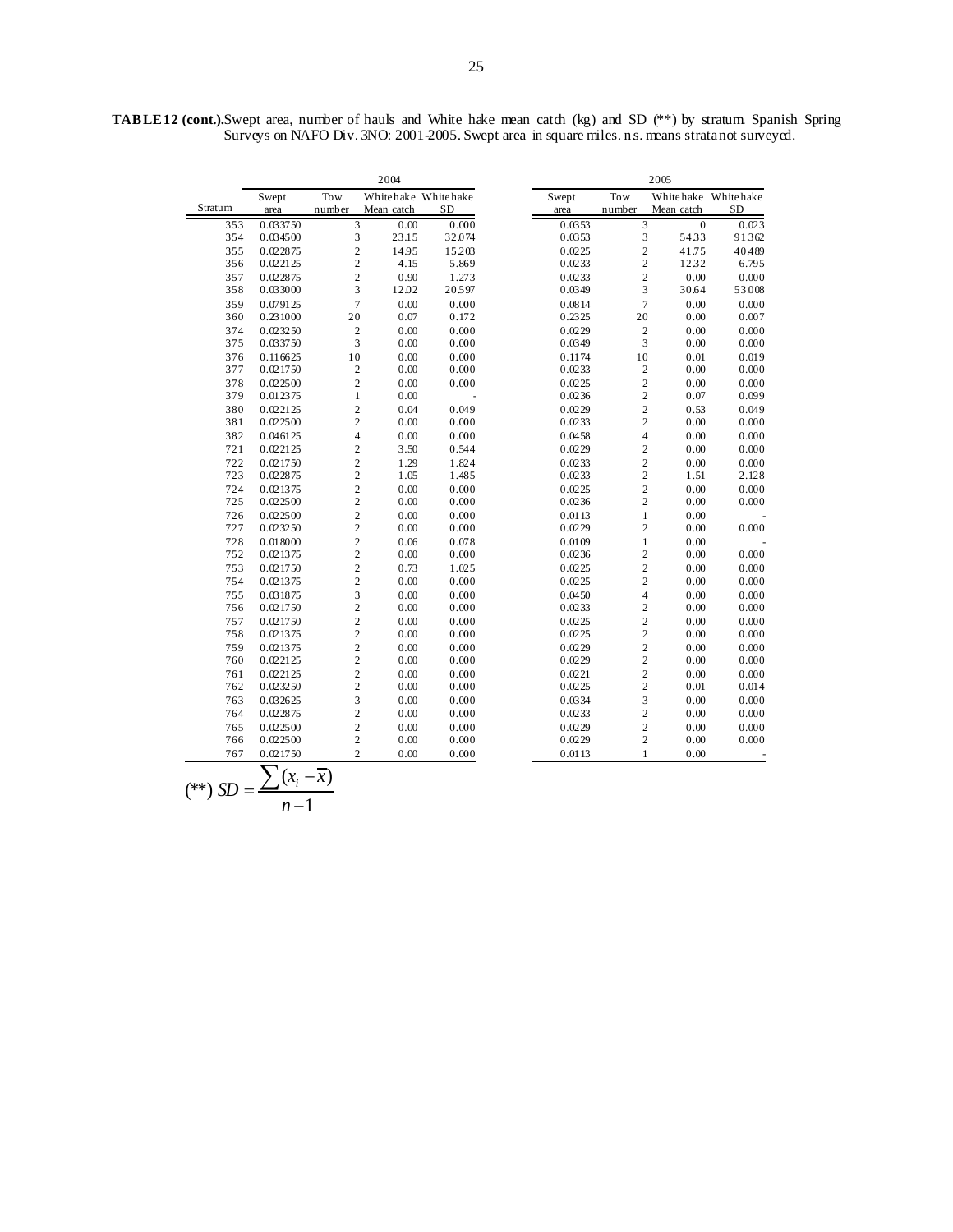| Stratum      | 2001     | 2002    | 2003     | 2004    | 2005     |
|--------------|----------|---------|----------|---------|----------|
| 353          | 279.76   | 13.45   | 0.00     | 0.00    | 3.59     |
| 354          | 1886820  | 16.40   | 0.00     | 5694.08 | 13365.18 |
| 355          | 9764.30  | 1159950 | 2311.76  | 1106.30 | 3089.50  |
| 356          | 1125.65  | 4037.30 | 696.78   | 19505   | 57881    |
| 357          | 28700    | 0.00    | 369.00   | 147.60  | 0.00     |
| 358          | 97.50    | 37.50   | 90.00    | 2703.75 | 6894.98  |
| 359          | 6946.50  | 0.00    | 0.00     | 0.00    | 0.00     |
| 360          | 13.92    | 0.00    | 0.00     | 201.77  | 6.26     |
| 374          | 0.00     | 0.00    | 0.00     | 0.00    | 0.00     |
| 375          | 0.00     | 0.00    | 0.00     | 0.00    | 0.00     |
| 376          | 0.00     | 0.00    | 0.00     | 0.00    | 8.14     |
| 377          | 0.00     | 0.00    | 0.00     | 0.00    | 0.00     |
| 378          | 4.17     | 0.00    | 0.00     | 0.00    | 0.00     |
| 379          | 0.00     | 2.44    | 0.00     | 0.00    | 7.42     |
| 380          | n.s.     | 0.00    | 0.00     | 3.36    | 50.40    |
| 381          | n.s.     | 0.00    | 0.00     | 0.00    | 0.00     |
| 382          | n.s.     | 0.00    | 0.00     | 0.00    | 0.00     |
| 721          | 70850    | 3250.00 | 1539.85  | 227.18  | 0.00     |
| 722          | 1827.00  | 1528.38 | 2358.30  | 10836   | 0.00     |
| 723          | 24800    | 0.00    | 0.00     | 162.75  | 23328    |
| 724          | 166.16   | 25420   | 0.00     | 0.00    | 0.00     |
| 725          | 0.00     | 0.00    | 0.00     | 0.00    | 0.00     |
| 726          | 0.00     | 0.00    | 0.00     | 0.00    | 0.00     |
| 727          | n.s.     | 0.00    | 0.00     | 0.00    | 0.00     |
| 728          | n.s.     | 0.00    | 0.00     | 4.29    | 0.00     |
| 752          | n.s.     | 0.00    | 0.00     | 0.00    | 0.00     |
| 753          | n.s.     | 0.00    | 0.00     | 10005   | 0.00     |
| 754          | n.s.     | 0.00    | 0.00     | 0.00    | 0.00     |
| 755          | n.s.     | 0.00    | 0.00     | 0.00    | 0.00     |
| 756          | 0.00     | 0.45    | 0.00     | 0.00    | 0.00     |
| 757          | n.s.     | 0.00    | 0.00     | 0.00    | 0.00     |
| 758          | n.s.     | 0.00    | 0.00     | 0.00    | 0.00     |
| 759          | n.s.     | 0.00    | 0.00     | 0.00    | 0.00     |
| 760          | $0.00\,$ | 0.00    | $0.00\,$ | 0.00    | $0.00\,$ |
| 761          | 0.00     | 0.00    | 0.00     | 0.00    | 0.00     |
| 762          | 0.00     | 0.00    | 0.00     | 0.00    | 2.12     |
| 763          | n.s.     | 0.00    | 0.00     | 0.00    | 0.00     |
| 764          | 0.00     | 0.00    | 37750    | 0.00    | 0.00     |
| 765          | 0.00     | 204.60  | 0.00     | 0.00    | 0.00     |
| 766          | n.s.     | 0.00    | 0.00     | 0.00    | 0.00     |
| 767          | n.s.     | 0.00    | 0.00     | 0.00    | 0.00     |
| <b>TOTAL</b> | 40336.66 | 2094422 | 7743.19  | 1065453 | 24239.66 |
| $(\bar{Y})$  | 5.13     | 2.03    | 0.75     | 1.03    | 2.34     |
| S.D.         | 1.87     | 0.43    | 0.24     | 0.52    | 1.44     |

**TABLE 13.** Stratified mean catches (Kg) by stratum and year and SD by year of White hake (2001-2005). n.s. means strata not surveyed.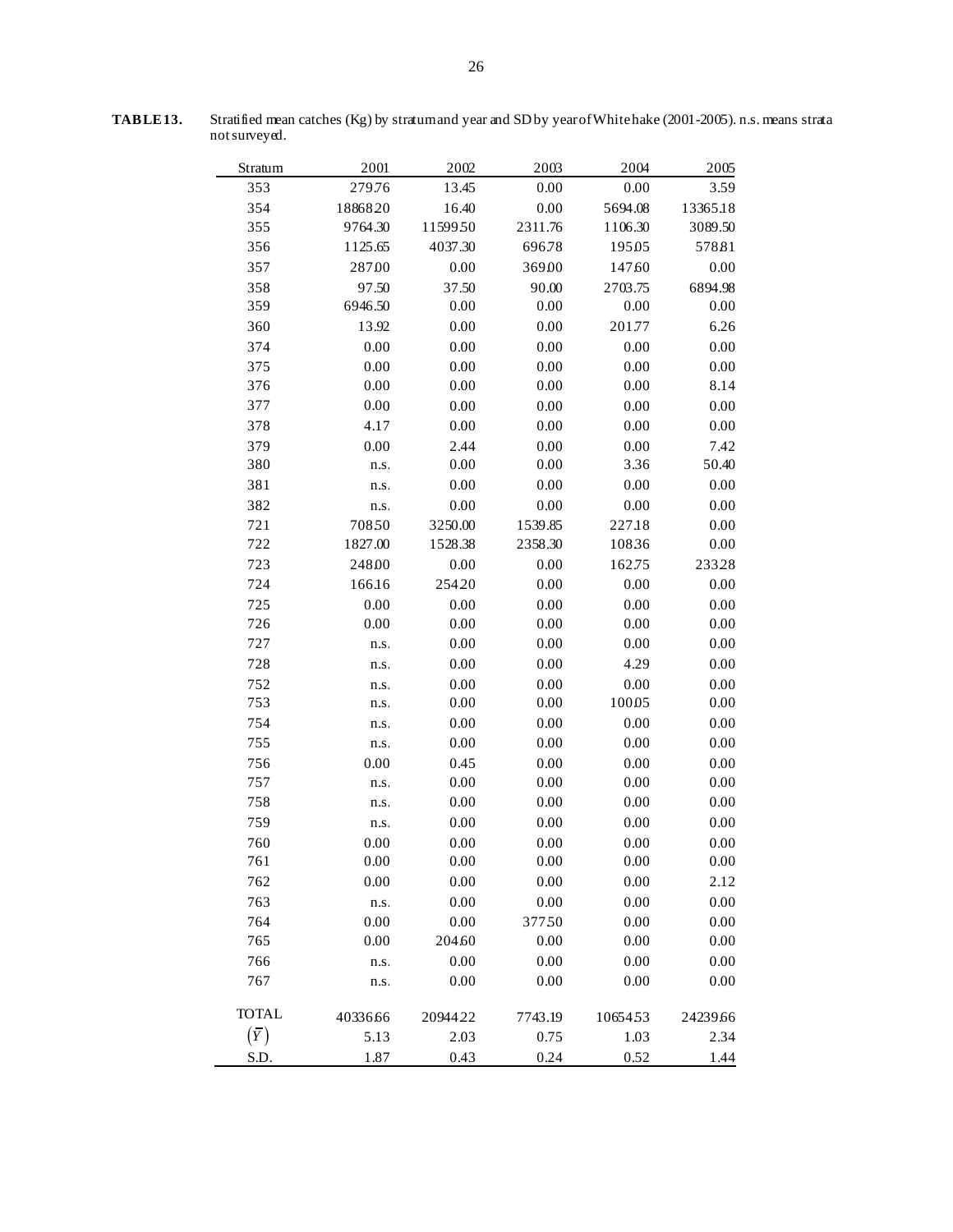| Stratum      | 2001             | 2002             | 2003             | 2004             | 2005             |
|--------------|------------------|------------------|------------------|------------------|------------------|
| 353          | 25               | 1                | $\overline{0}$   | $\overline{0}$   | $\overline{0}$   |
| 354          | 1677             | $\mathbf{1}$     | $\boldsymbol{0}$ | 495              | 1137             |
| 355          | 814              | 982              | 202              | 97               | 275              |
| 356          | 94               | 347              | 62               | 18               | 50               |
| 357          | 24               | $\boldsymbol{0}$ | 32               | 13               | $\boldsymbol{0}$ |
| 358          | 8                | 3                | 8                | 246              | 593              |
| 359          | 606              | $\overline{0}$   | $\boldsymbol{0}$ | $\boldsymbol{0}$ | $\boldsymbol{0}$ |
| 360          | $\mathbf{1}$     | $\boldsymbol{0}$ | $\boldsymbol{0}$ | 17               | $\mathbf{1}$     |
| 374          | $\boldsymbol{0}$ | $\boldsymbol{0}$ | $\boldsymbol{0}$ | $\boldsymbol{0}$ | $\overline{0}$   |
| 375          | $\boldsymbol{0}$ | $\boldsymbol{0}$ | $\boldsymbol{0}$ | $\boldsymbol{0}$ | $\boldsymbol{0}$ |
| 376          | $\overline{0}$   | $\boldsymbol{0}$ | $\boldsymbol{0}$ | $\boldsymbol{0}$ | $\mathbf{1}$     |
| 377          | $\overline{0}$   | $\boldsymbol{0}$ | $\boldsymbol{0}$ | $\boldsymbol{0}$ | $\overline{0}$   |
| 378          | $\overline{0}$   | $\boldsymbol{0}$ | $\boldsymbol{0}$ | $\boldsymbol{0}$ | $\boldsymbol{0}$ |
| 379          | $\boldsymbol{0}$ | 0                | $\overline{0}$   | $\boldsymbol{0}$ | $\mathbf{1}$     |
| 380          | $\boldsymbol{0}$ | 0                | $\boldsymbol{0}$ | $\boldsymbol{0}$ | $\overline{4}$   |
| 381          | $\boldsymbol{0}$ | $\boldsymbol{0}$ | $\boldsymbol{0}$ | $\boldsymbol{0}$ | $\boldsymbol{0}$ |
| 382          | $\boldsymbol{0}$ | $\boldsymbol{0}$ | $\boldsymbol{0}$ | $\boldsymbol{0}$ | $\boldsymbol{0}$ |
| 721          | 57               | 280              | 137              | 21               | $\boldsymbol{0}$ |
| 722          | 157              | 129              | 213              | 10               | $\boldsymbol{0}$ |
| 723          | 21               | $\boldsymbol{0}$ | $\boldsymbol{0}$ | 14               | 20               |
| 724          | 15               | 23               | $\boldsymbol{0}$ | $\boldsymbol{0}$ | $\boldsymbol{0}$ |
| 725          | $\boldsymbol{0}$ | $\boldsymbol{0}$ | $\boldsymbol{0}$ | $\overline{0}$   | $\boldsymbol{0}$ |
| 726          | $\overline{0}$   | $\boldsymbol{0}$ | $\boldsymbol{0}$ | $\overline{0}$   | $\overline{0}$   |
| 727          | $\boldsymbol{0}$ | $\boldsymbol{0}$ | $\boldsymbol{0}$ | $\boldsymbol{0}$ | $\boldsymbol{0}$ |
| 728          | $\overline{0}$   | $\boldsymbol{0}$ | $\boldsymbol{0}$ | $\overline{0}$   | $\boldsymbol{0}$ |
| 752          | $\boldsymbol{0}$ | $\boldsymbol{0}$ | $\boldsymbol{0}$ | $\boldsymbol{0}$ | $\overline{0}$   |
| 753          | $\boldsymbol{0}$ | $\boldsymbol{0}$ | $\boldsymbol{0}$ | 9                | $\boldsymbol{0}$ |
| 754          | $\boldsymbol{0}$ | 0                | $\boldsymbol{0}$ | $\boldsymbol{0}$ | $\boldsymbol{0}$ |
| 755          | $\boldsymbol{0}$ | $\boldsymbol{0}$ | $\boldsymbol{0}$ | $\boldsymbol{0}$ | $\overline{0}$   |
| 756          | $\boldsymbol{0}$ | $\boldsymbol{0}$ | $\boldsymbol{0}$ | $\boldsymbol{0}$ | $\boldsymbol{0}$ |
| 757          | $\boldsymbol{0}$ | $\overline{0}$   | $\boldsymbol{0}$ | $\boldsymbol{0}$ | $\boldsymbol{0}$ |
| 758          | $\boldsymbol{0}$ | $\overline{0}$   | $\overline{0}$   | $\boldsymbol{0}$ | $\boldsymbol{0}$ |
| 759          | $\overline{0}$   | $\boldsymbol{0}$ | $\boldsymbol{0}$ | $\boldsymbol{0}$ | $\boldsymbol{0}$ |
| 760          | $\boldsymbol{0}$ | $\boldsymbol{0}$ | $\boldsymbol{0}$ | $\boldsymbol{0}$ | $\boldsymbol{0}$ |
| 761          | $\boldsymbol{0}$ | $\boldsymbol{0}$ | $\overline{0}$   | $\boldsymbol{0}$ | $\overline{0}$   |
| 762          | $\overline{0}$   | 0                | $\boldsymbol{0}$ | $\boldsymbol{0}$ | $\boldsymbol{0}$ |
| 763          | $\boldsymbol{0}$ | $\boldsymbol{0}$ | $\boldsymbol{0}$ | $\overline{0}$   | $\overline{0}$   |
| 764          | $\boldsymbol{0}$ | $\boldsymbol{0}$ | 34               | $\boldsymbol{0}$ | $\boldsymbol{0}$ |
| 765          | $\boldsymbol{0}$ | 17               | $\boldsymbol{0}$ | $\boldsymbol{0}$ | $\boldsymbol{0}$ |
| 766          | $\overline{0}$   | $\overline{0}$   | $\boldsymbol{0}$ | $\overline{0}$   | $\overline{0}$   |
| 767          | $\overline{0}$   | $\boldsymbol{0}$ | $\boldsymbol{0}$ | $\boldsymbol{0}$ | $\overline{0}$   |
| <b>TOTAL</b> | 3498             | 1784             | 688              | 940              | 2082             |
| S.D.         | 1107             | 389              | 224              | 464              | 1270             |

**TABLE 14.** Survey estimates (by the swept area method) of White hake biomass (t) and SD by stratum and year on NAFO Div. 3NO. n.s. means stratum not surveyed.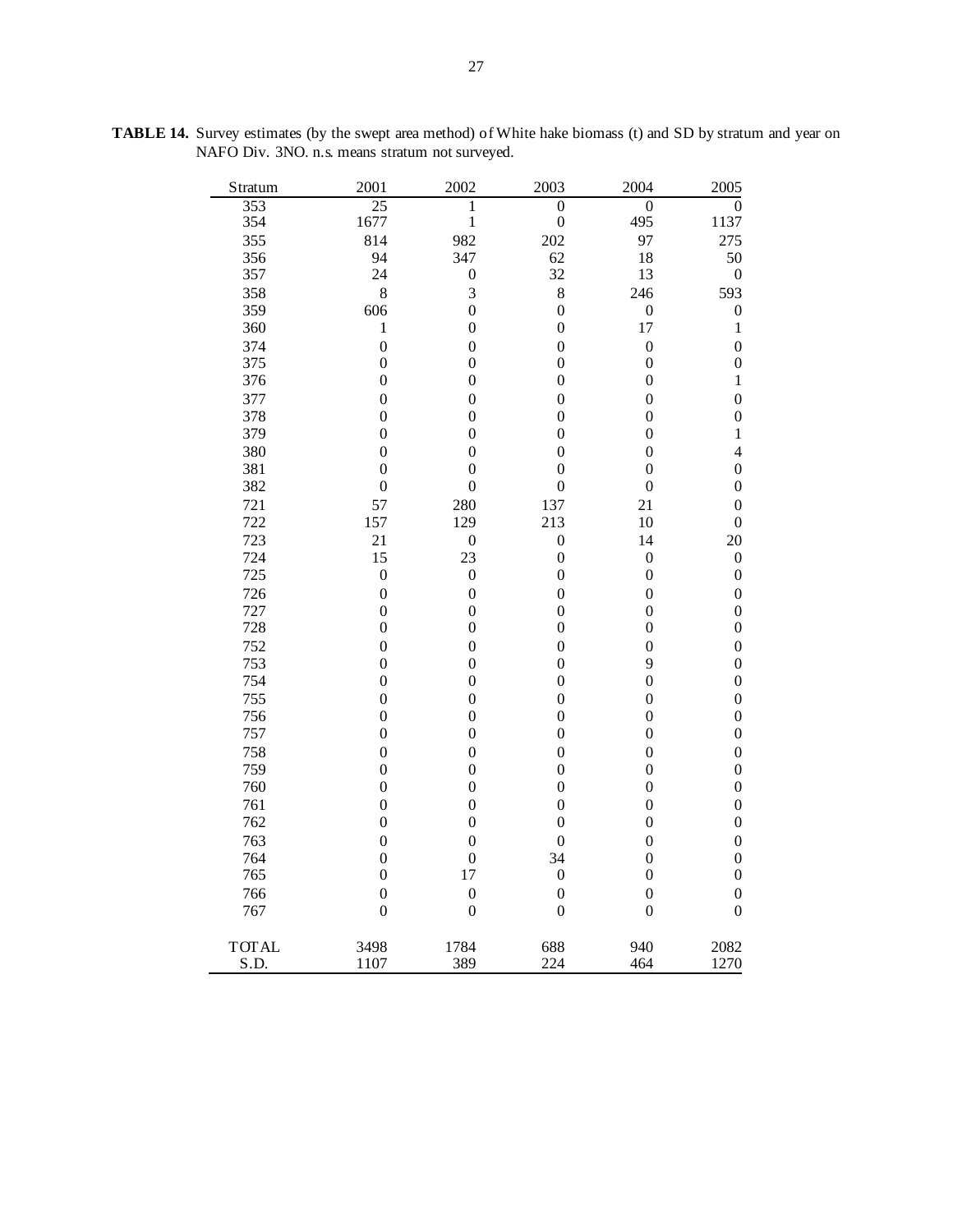**TABLE 15.** Length weight relationships in the calculation of White hake biomass. The equation is Spanish Spring Surveys on NAFO Div. 3NO: 2002-2005. To calculate the parameters for the indeterminate individuals, we used the total data (males + females + indeterminate individuals).  $Weight = a(l+0.5)^b$ 

|         |             | 2002            | 2003            | 2004            | 2005             |  |
|---------|-------------|-----------------|-----------------|-----------------|------------------|--|
| Males   | a           | 0.0018          | 0.0045          | 0.0043          | 0.0034           |  |
|         |             | $Error = 0.234$ | $Error = 0.243$ | $Error = 0.237$ | $Error = 0.1497$ |  |
|         | b           | 3.3586          | 3.1161          | 3.1313          | 3.2086           |  |
|         |             | $Error = 0.060$ | $Error = 0.062$ | $Error = 0.063$ | $Error = 0.0395$ |  |
|         |             | $R2 = 0.991$    | $R2 = 0.992$    | $R2 = 0.992$    | $R2 = 0.995$     |  |
|         |             | $N = 107$       | $N = 73$        | $N = 41$        | $N = 108$        |  |
| Females | a           | 0.0027          | 0.0013          | 0.0037          | 0.0043           |  |
|         |             | $Error = 0.221$ | $Error = 0.465$ | $Error = 0.202$ | $Error = 0.0992$ |  |
|         | $\mathbf b$ | 3.2537          | 3.4264          | 3.1960          | 3.1602           |  |
|         |             | $Error = 0.056$ | $Error = 0.115$ | $Error = 0.056$ | $Error = 0.0253$ |  |
|         |             | $R2 = 0.992$    | $R2 = 0.977$    | $R2 = 0.995$    | $R2 = 0.997$     |  |
|         |             | $N = 61$        | $N = 51$        | $N = 32$        | $N = 80$         |  |
| Indet.  | a           | 0.0025          | 0.0026          | 0.0048          | 0.0036           |  |
|         |             | $Error = 0.152$ | $Error = 0.254$ | $Error = 0.127$ | $Error = 0.1026$ |  |
|         | b           | 3.2731          | 3.2565          | 3.1208          | 3.1961           |  |
|         |             | $Error = 0.039$ | $Error = 0.064$ | $Error = 0.035$ | $Error = 0.0266$ |  |
|         |             | $R2 = 0.995$    | $R2 = 0.989$    | $R2 = 0.997$    | $R2 = 0.997$     |  |
|         |             | $N = 168$       | $N = 125$       | $N = 91$        | $N = 188$        |  |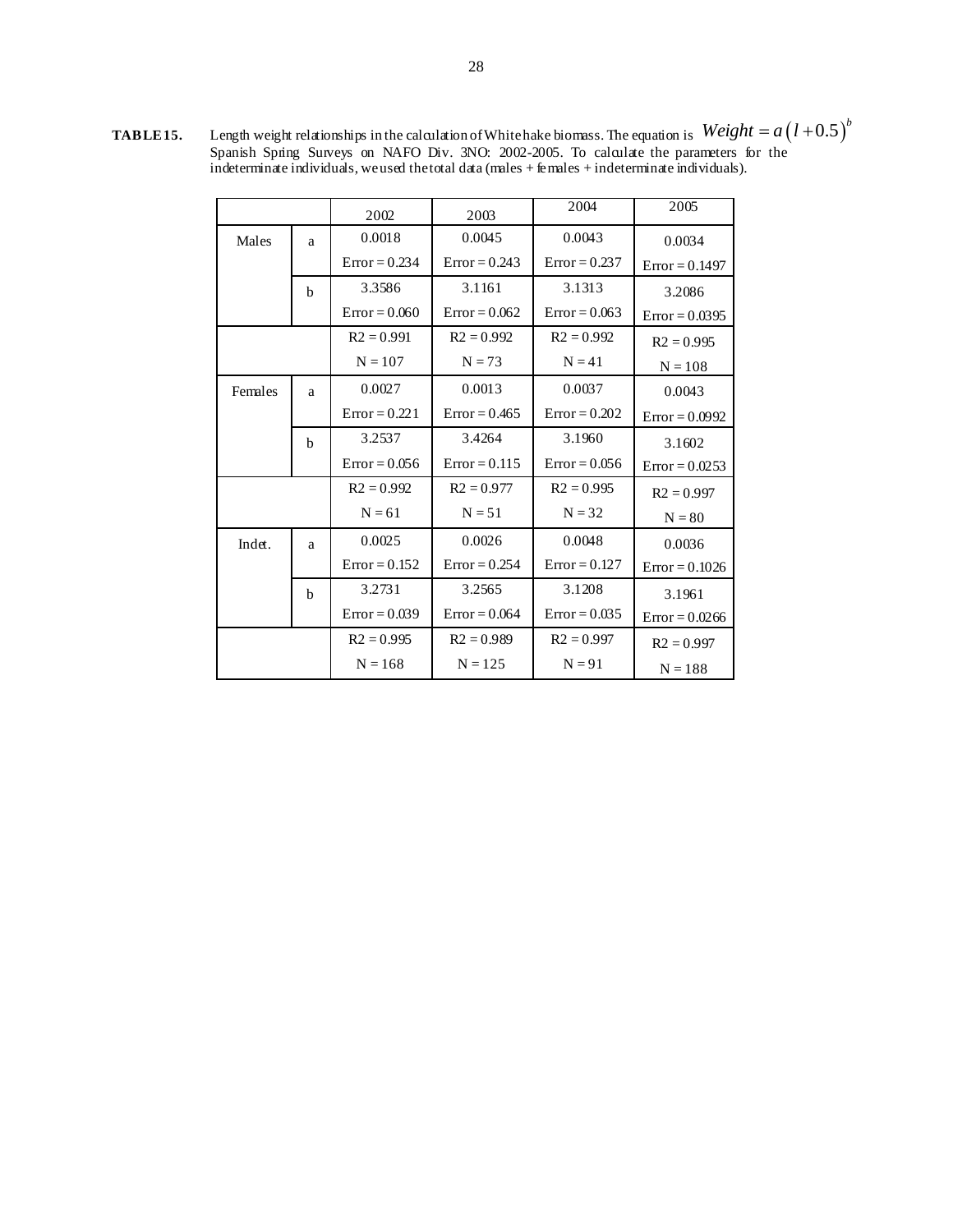2001 2002 2003 Length (cm.) Males Females Indet. Total Males Females Indet. Total Males Females Indet. Total 10 0.000 0.000 0.015 0.015 0.000 0.000 0.000 0.000 0.000 0.000 0.000 0.000 12 0.000 0.000 0.000 0.000 0.007 0.000 0.000 0.007 0.000 0.000 0.000 0.000 14 0.009 0.020 0.000 0.029 0.000 0.000 0.000 0.000 0.000 0.000 0.000 0.000 16 0.034 0.009 0.000 0.043 0.014 0.000 0.000 0.014 0.000 0.000 0.000 0.000 18 0.048 0.024 0.000 0.073 0.014 0.012 0.000 0.026 0.000 0.000 0.000 0.000 20 0.074 0.055 0.000 0.129 0.000 0.000 0.000 0.000 0.000 0.000 0.000 0.000 22 0.075 0.044 0.000 0.120 0.000 0.000 0.000 0.000 0.000 0.004 0.000 0.004 24 0.069 0.058 0.000 0.127 0.000 0.000 0.000 0.000 0.000 0.000 0.000 0.000 26 0.055 0.055 0.000 0.110 0.000 0.000 0.000 0.000 0.011 0.004 0.000 0.015 28 0.229 0.154 0.000 0.383 0.000 0.000 0.000 0.000 0.004 0.004 0.000 0.007 30 0.399 0.188 0.000 0.587 0.000 0.000 0.000 0.000 0.000 0.000 0.000 0.000 32 1.092 0.665 0.000 1.758 0.009 0.000 0.000 0.009 0.004 0.004 0.000 0.007 34 1.019 0.873 0.000 1.892 0.007 0.004 0.000 0.011 0.000 0.004 0.000 0.004 36 0.572 0.768 0.000 1.340 0.035 0.018 0.000 0.053 0.004 0.000 0.000 0.004 38 0.294 0.511 0.000 0.806 0.123 0.017 0.000 0.140 0.000 0.004 0.000 0.004 40 0.101 0.159 0.000 0.260 0.268 0.128 0.000 0.397 0.000 0.000 0.000 0.000 42 0.134 0.131 0.000 0.265 0.340 0.212 0.000 0.553 0.010 0.015 0.000 0.025 44 0.165 0.042 0.000 0.207 0.228 0.192 0.000 0.420 0.033 0.004 0.000 0.037 46 0.098 0.110 0.000 0.208 0.093 0.162 0.000 0.256 0.080 0.012 0.000 0.092 48 0.107 0.069 0.000 0.177 0.055 0.074 0.000 0.128 0.079 0.028 0.000 0.107 50 0.164 0.053 0.000 0.217 0.052 0.077 0.000 0.129 0.041 0.041 0.000 0.082 52 0.203 0.105 0.000 0.308 0.054 0.033 0.000 0.086 0.061 0.028 0.000 0.089 54 0.119 0.047 0.000 0.166 0.051 0.044 0.000 0.095 0.017 0.026 0.000 0.043 56 0.119 0.050 0.000 0.168 0.028 0.025 0.000 0.053 0.014 0.027 0.000 0.041 58 0.051 0.050 0.000 0.101 0.025 0.009 0.000 0.034 0.004 0.029 0.000 0.034 60 0.078 0.063 0.000 0.141 0.048 0.021 0.000 0.070 0.000 0.016 0.000 0.016 62 0.040 0.040 0.000 0.081 0.008 0.010 0.000 0.018 0.004 0.004 0.000 0.008 64 0.034 0.022 0.000 0.056 0.020 0.018 0.000 0.038 0.000 0.013 0.000 0.013 66 0.035 0.019 0.000 0.054 0.010 0.000 0.000 0.010 0.011 0.000 0.000 0.011 68 0.019 0.046 0.000 0.065 0.011 0.016 0.000 0.027 0.004 0.009 0.000 0.013 70 0.026 0.019 0.000 0.045 0.007 0.008 0.000 0.015 0.004 0.004 0.000 0.009 72 0.000 0.000 0.000 0.000 0.004 0.007 0.000 0.011 0.000 0.000 0.000 0.000 74 0.000 0.015 0.000 0.015 0.000 0.000 0.000 0.000 0.000 0.008 0.000 0.008 76 0.000 0.016 0.000 0.016 0.000 0.000 0.000 0.000 0.000 0.000 0.000 0.000 78 0.000 0.015 0.000 0.015 0.000 0.000 0.000 0.000 0.000 0.004 0.000 0.004 80 0.000 0.016 0.000 0.016 0.000 0.003 0.000 0.003 0.000 0.003 0.000 0.003 82 0.000 0.020 0.000 0.020 0.000 0.000 0.000 0.000 0.000 0.000 0.000 0.000 84 0.000 0.006 0.000 0.006 0.000 0.000 0.000 0.000 0.000 0.000 0.000 0.000 86 0.000 0.000 0.000 0.000 0.000 0.000 0.000 0.000 0.000 0.000 0.000 0.000 88 0.000 0.006 0.000 0.006 0.000 0.000 0.000 0.000 0.000 0.000 0.000 0.000 Total 5.462 4.544 0.015 10.022 1.511 1.091 0.000 2.602 0.387 0.295 0.000 0.682  $N^{\circ}$  samples:  $12$  11 9 Nº Ind.: 427 328 1 756 329 222 0 551 102 79 0 181 Sampled catch: 401 401 303 195 Range: 10-89 13-80 22-80 Total catch: 738 630 209 Total hauls: 123 125 118

**TABLE 16.** White hake length distribution per haul mean catches by sex and year. Number per stratified mean catches. Spanish Spring Survey on NAFO 3NO: 2001-2005. Indet. means indeterminate.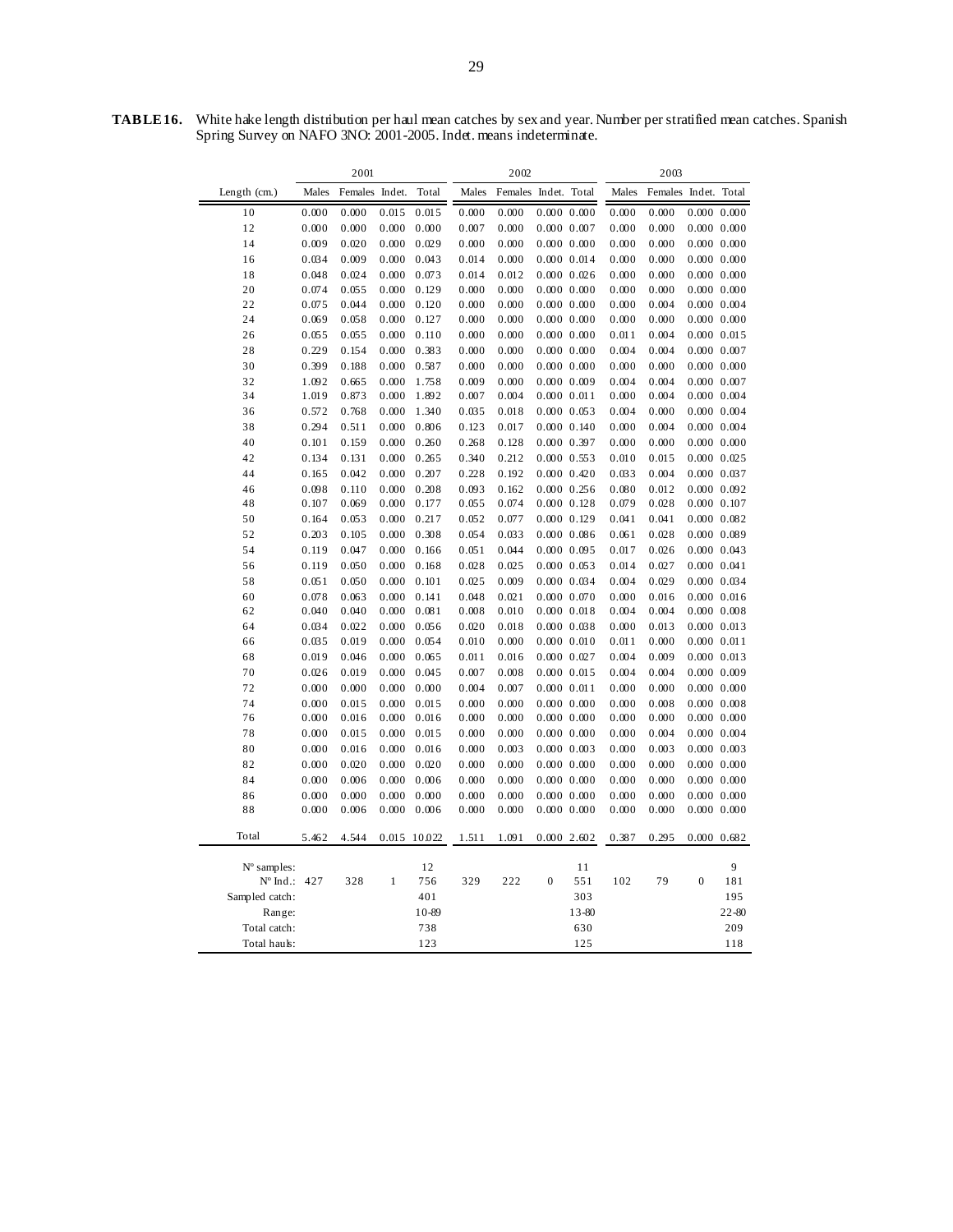**TABLE 16 (cont.).** White hake length distribution per haul mean catches by sex and year. Number per stratified mean catches. Spanish Spring Survey on NAFO 3NO: 2001-2005. Indet. means indeterminate.

|                      | 2004  |         |              |       | 2005  |         |                     |                     |
|----------------------|-------|---------|--------------|-------|-------|---------|---------------------|---------------------|
| Length $(cm.)$       | Males | Females | Indet.       | Total | Males | Females | Indet.              | Total               |
| 10                   | 0.000 | 0.000   | 0.000        | 0.000 | 0.000 | 0.000   | 0.000               | 0.000               |
| 12                   | 0.000 | 0.000   | 0.000        | 0.000 | 0.000 | 0.000   |                     | 0.000 0.000         |
| 14                   | 0.000 | 0.000   | 0.000        | 0.000 | 0.040 | 0.000   |                     | 0.000 0.040         |
| 16                   | 0.000 | 0.025   | 0.000        | 0.025 | 0.009 | 0.000   |                     | 0.000 0.009         |
| 18                   | 0.058 | 0.034   | 0.000        | 0.092 | 0.005 | 0.004   |                     | 0.000 0.009         |
| 20                   | 0.025 | 0.050   | 0.000        | 0.075 | 0.028 | 0.015   |                     | 0.000 0.043         |
| 22                   | 0.050 | 0.042   | 0.000        | 0.091 | 0.008 | 0.000   |                     | 0.000 0.008         |
| 24                   | 0.008 | 0.025   | 0.000        | 0.033 | 0.013 | 0.014   |                     | 0.000 0.027         |
| 26                   | 0.000 | 0.005   | 0.000        | 0.005 | 0.043 | 0.007   |                     | $0.000 \quad 0.051$ |
| 28                   | 0.000 | 0.000   | 0.000        | 0.000 | 0.000 | 0.013   |                     | $0.000 \quad 0.013$ |
| 30                   | 0.000 | 0.000   | 0.000        | 0.000 | 0.013 | 0.005   |                     | 0.000 0.017         |
| 32                   | 0.000 | 0.000   | 0.000        | 0.000 | 0.016 | 0.000   |                     | $0.000$ $0.016$     |
| 34                   | 0.000 | 0.000   | 0.000        | 0.000 | 0.007 | 0.038   |                     | 0.000 0.045         |
| 36                   | 0.000 | 0.008   | 0.000        | 0.008 | 0.015 | 0.023   |                     | 0.000 0.038         |
| 38                   | 0.000 | 0.000   | 0.000        | 0.000 | 0.023 | 0.023   |                     | 0.000 0.046         |
| 40                   | 0.000 | 0.000   | 0.000        | 0.000 | 0.000 | 0.016   |                     | $0.000$ $0.016$     |
| 42                   | 0.000 | 0.000   | 0.000        | 0.000 | 0.008 | 0.019   |                     | $0.000$ $0.027$     |
| 44                   | 0.000 | 0.000   | 0.000        | 0.000 | 0.008 | 0.007   |                     | $0.000$ $0.015$     |
| 46                   | 0.000 | 0.000   | 0.000        | 0.000 | 0.007 | 0.000   |                     | 0.000 0.007         |
| 48                   | 0.046 | 0.000   | 0.000        | 0.046 | 0.008 | 0.000   |                     | 0.000 0.008         |
| 50                   | 0.049 | 0.000   | 0.000        | 0.049 | 0.016 | 0.000   |                     | 0.000 0.016         |
| 52                   | 0.057 | 0.024   | 0.000        | 0.082 | 0.068 | 0.004   |                     | 0.000 0.072         |
| 54                   | 0.030 | 0.016   | 0.000        | 0.047 | 0.122 | 0.018   |                     | 0.000 0.140         |
| 56                   | 0.058 | 0.016   | 0.000        | 0.075 | 0.085 | 0.019   |                     | $0.000$ $0.104$     |
| 58                   | 0.021 | 0.029   | 0.000        | 0.050 | 0.151 | 0.028   |                     | 0.000 0.179         |
| 60                   | 0.017 | 0.028   | 0.000        | 0.045 | 0.098 | 0.010   |                     | 0.000 0.108         |
| 62                   | 0.021 | 0.021   | 0.000        | 0.042 | 0.092 | 0.030   |                     | $0.000$ $0.122$     |
| 64                   | 0.008 | 0.032   | 0.000        | 0.041 | 0.027 | 0.026   |                     | 0.000 0.052         |
| 66                   | 0.008 | 0.062   | 0.000        | 0.070 | 0.027 | 0.052   |                     | 0.000 0.079         |
| 68                   | 0.004 | 0.013   | 0.000        | 0.017 | 0.019 | 0.038   |                     | 0.000 0.057         |
| 70                   | 0.017 | 0.008   | 0.000        | 0.025 | 0.000 | 0.081   | $0.000 \quad 0.081$ |                     |
| 72                   | 0.000 | 0.000   | 0.000        | 0.000 | 0.000 | 0.032   |                     | 0.000 0.032         |
| 74                   | 0.000 | 0.008   | 0.000        | 0.008 | 0.000 | 0.011   |                     | 0.000 0.011         |
| 76                   | 0.000 | 0.000   | 0.000        | 0.000 | 0.000 | 0.015   |                     | 0.000 0.015         |
| 78                   | 0.000 | 0.000   | 0.000        | 0.000 | 0.000 | 0.022   |                     | 0.000 0.022         |
| 80                   | 0.000 | 0.000   | 0.000        | 0.000 | 0.000 | 0.000   |                     | 0.000 0.000         |
| 82                   | 0.000 | 0.000   | 0.000        | 0.000 | 0.000 | 0.000   |                     | $0.000$ $0.000$     |
| 84                   | 0.000 | 0.000   | 0.000        | 0.000 | 0.000 | 0.008   |                     | 0.000 0.008         |
| 86                   | 0.000 | 0.000   | 0.000        | 0.000 | 0.000 | 0.000   |                     | 0.000 0.000         |
| 88                   | 0.000 | 0.000   | 0.000        | 0.000 | 0.000 | 0.000   |                     | $0.000$ $0.000$     |
| Total                | 0.480 | 0.447   | 0.000        | 0.927 | 0.953 | 0.579   | 0.000               | 1.532               |
| $N^{\circ}$ samples: |       |         |              | 11    |       |         |                     | 14                  |
| $N^{\circ}$ Ind.:    | 59    | 59      | $\mathbf{0}$ | 118   | 137   | 91      | $\boldsymbol{0}$    | 228                 |
| Sampled catch:       |       |         |              | 144   |       |         |                     | 367                 |
| Range:               |       |         |              | 16-75 |       |         |                     | 15-85               |
| Total catch:         |       |         |              | 160   |       |         |                     | 367                 |
| Total hauls:         |       |         |              | 120   |       |         |                     | 119                 |
|                      |       |         |              |       |       |         |                     |                     |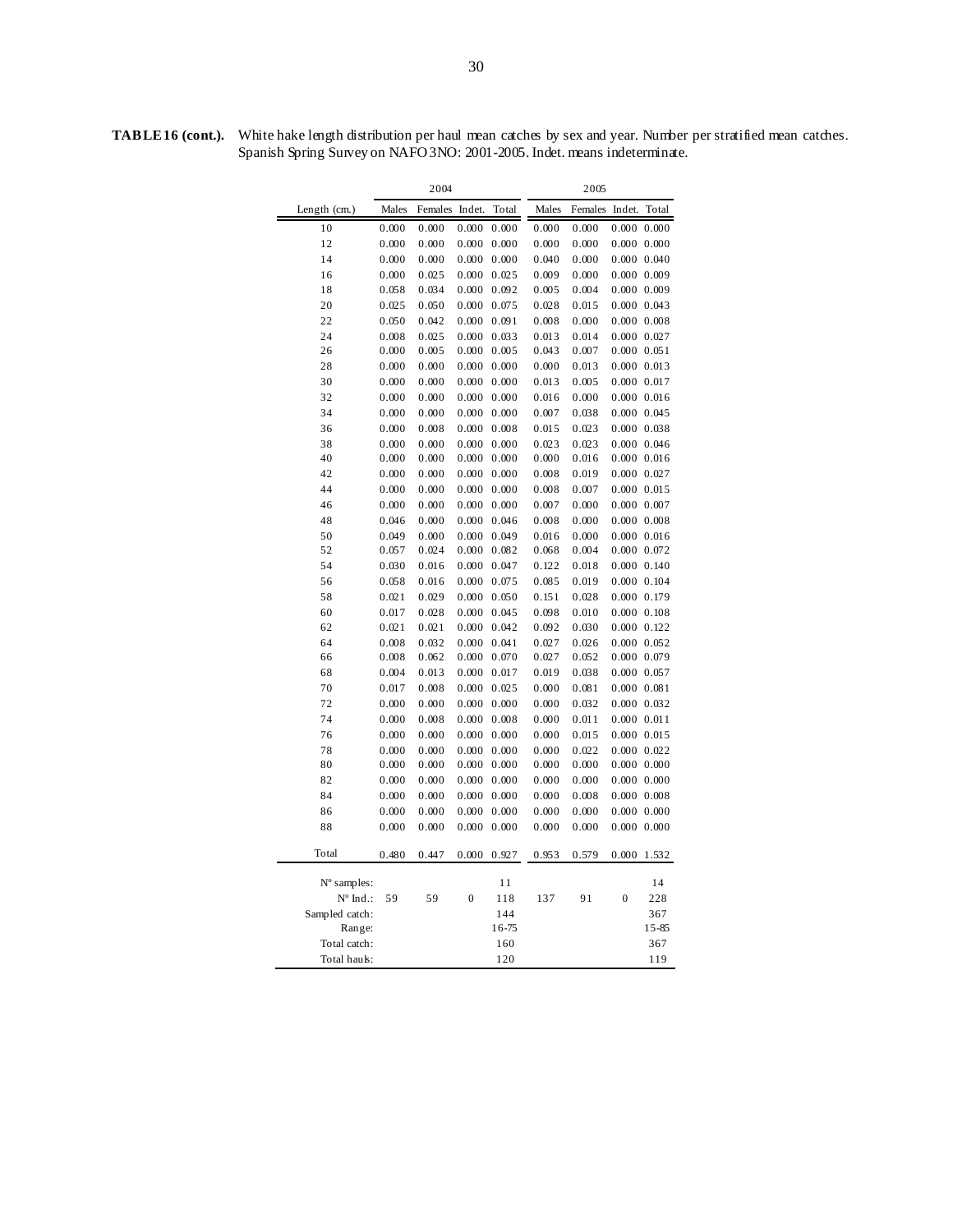

Fig. 1. Roughhead grenadier stratified mean catches in Kg and  $\pm SD$  by year. Spanish Spring surveys on NAFO Div. 3NO: 1997-2005 (1997-2000 transformed data from C/V *Playa de Menduíña*; 2002-2005 original data from R/V *Vizconde de Eza*. In 2001, there are data from the two vessels).



**Fig. 2.** Roughhead grenadier biomass in tons and ±SD by year. Spanish Spring surveys on NAFO Div. 3NO: 1997-2005 (1997-2000 transformed data from C/V *Playa de Menduíña*; 2002-2005 original data from R/V *Vizconde de Eza*. In 2001, there are data from the two vessels).



**Fig. 3.** Ratios of *Campelen* catch to *Pedreira* catch, by length group, of Roughead grenadier, from comparative fishing trials between the two gears on the C/V *Playa de Menduíña* and the R/V *Vizconde de Eza*. The dots are the observed ratios and the curve is the fitted line.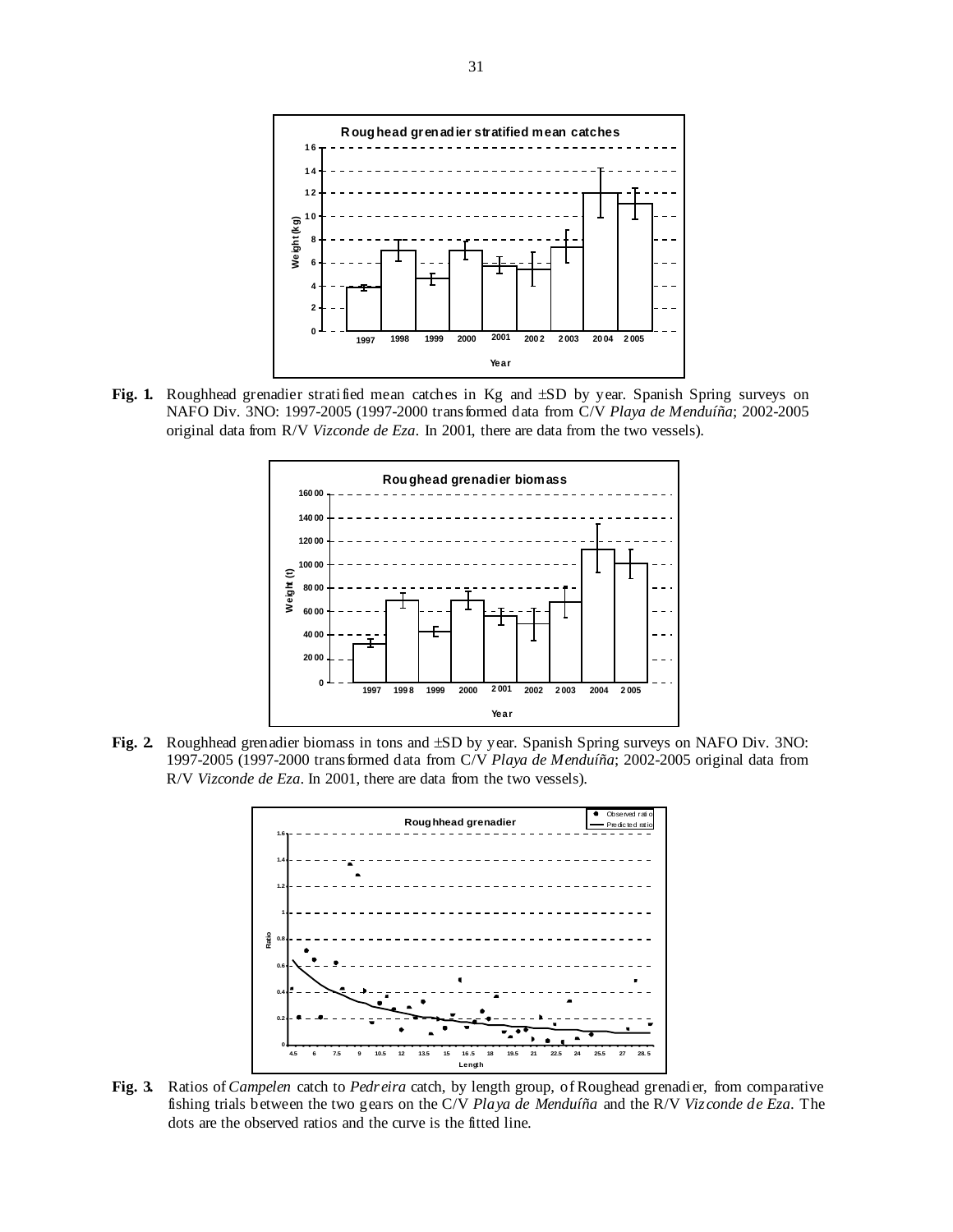

**Fig. 4.** Roughhead grenadier length distribution (cm) on NAFO 3NO: 1997-2005. Estimated numbers per haul stratified mean catches. 1997-2000 data are transformed data from C/V *Playa de Menduíña*, and 2002- 2005 data are original from R/V *Vizconde de Eza*. In 2001, there are data from the two vessels.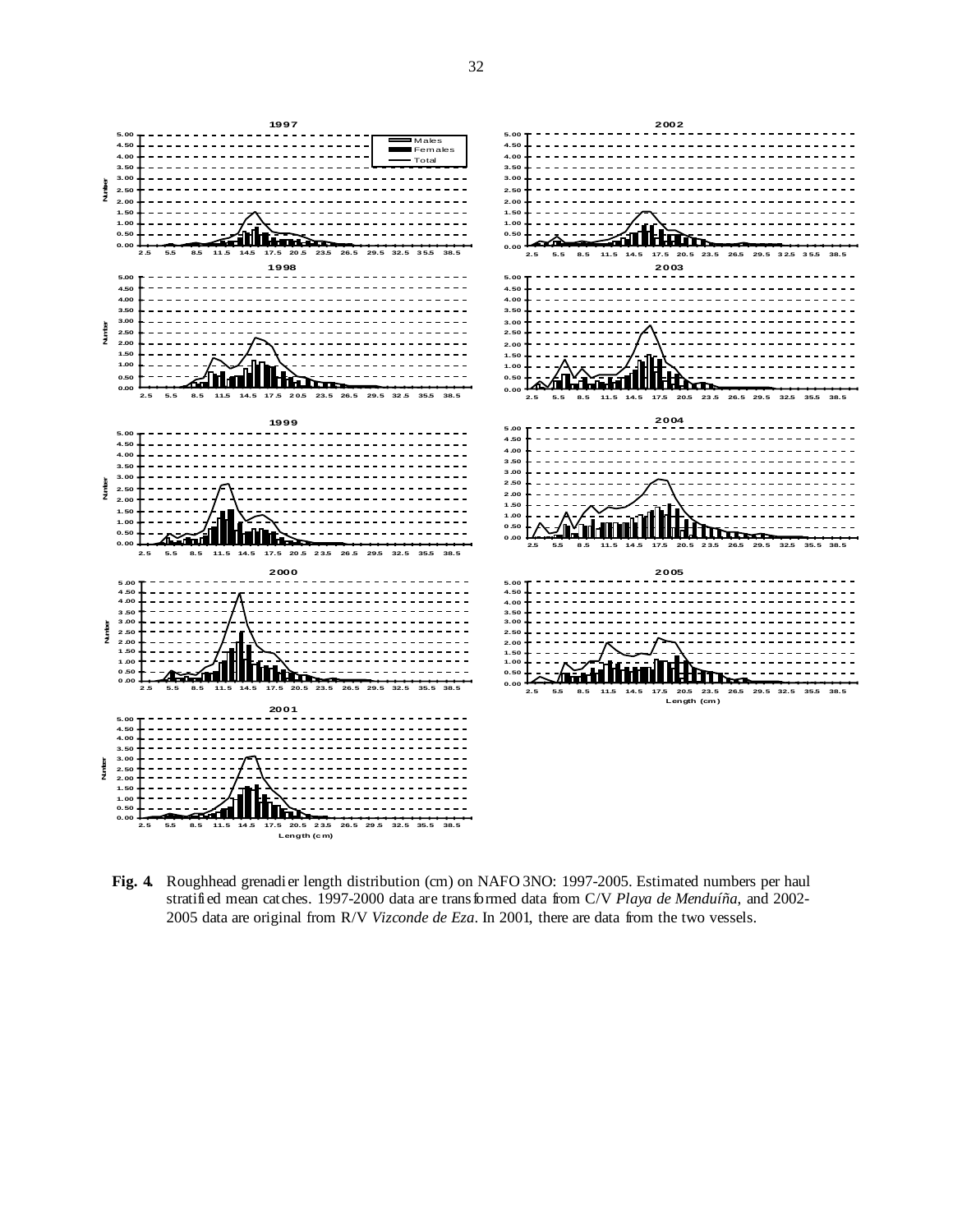

**Fig. 5.** Roughhead grenadier length distribution (cm) on NAFO 3NO: 1997-2005.



Fig. 6. Thorny skate stratified mean catches in Kg and  $\pm SD$  by year. Spanish Spring surveys on NAFO Div. 3NO: 1997-2005 (1997-2000 transformed data from C/V *Playa de Menduíña*; 2002-2005 original data from R/V *Vizconde de Eza*. In 2001, there are data from the two vessels).



**Fig. 7.** Thorny skate biomass in tons and ±SD by year. Spanish Spring surveys on NAFO Div. 3NO: 1997- 2005 (1997-2000 transformed data from C/V *Playa de Menduíña*; 2002-2005 original data from R/V *Vizconde de Eza*. In 2001, there are data from the two vessels).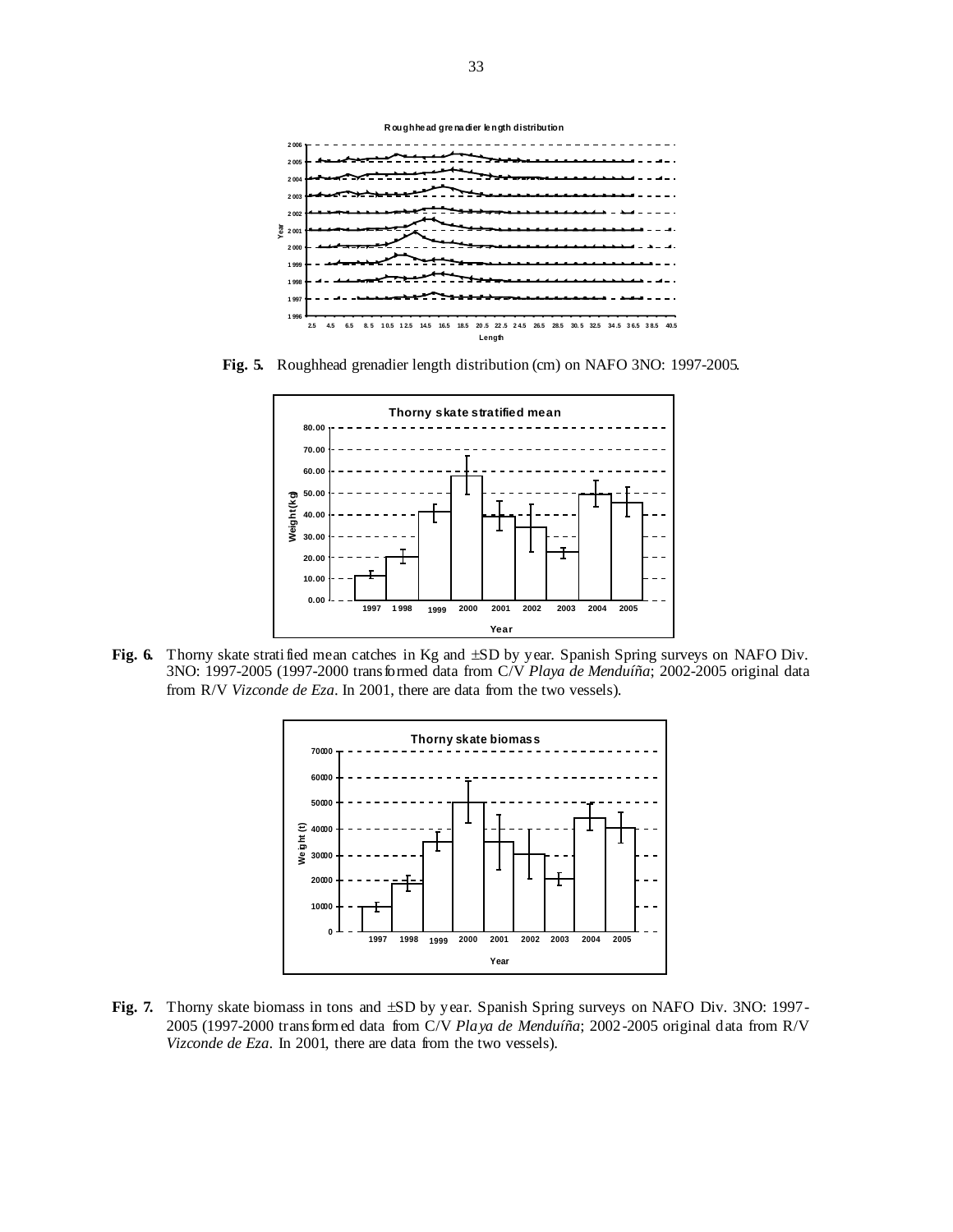

**Fig. 8.** Ratios of *Campelen* catch to *Pedreira* catch, by length group, of Thorny skate, from comparative fishing trials between the two gears on the C/V *Playa de Menduíña* and the R/V *Vizconde de Eza*. The dots are the observed ratios and the curve is the fitted line.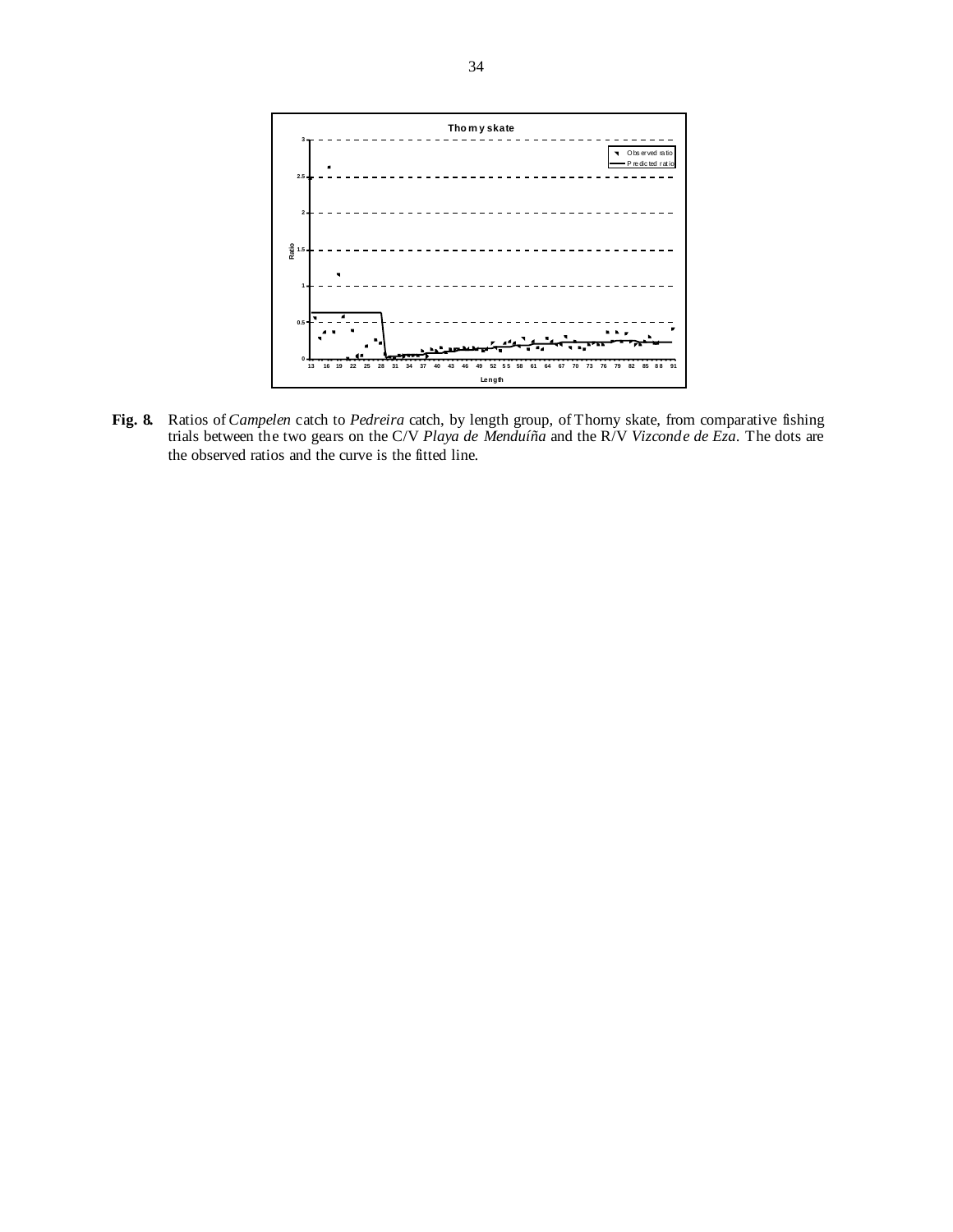

**Fig. 9.** Thorny skate length distribution (cm) on NAFO 3NO: 1997-2005. Estimated numbers per haul stratified mean catches. 1997-2000 data are transformed data from C/V *Playa de Menduíña*, and 2002-2005 data are original from R/V *Vizconde de Eza*. In 2001, there are data from the two vessels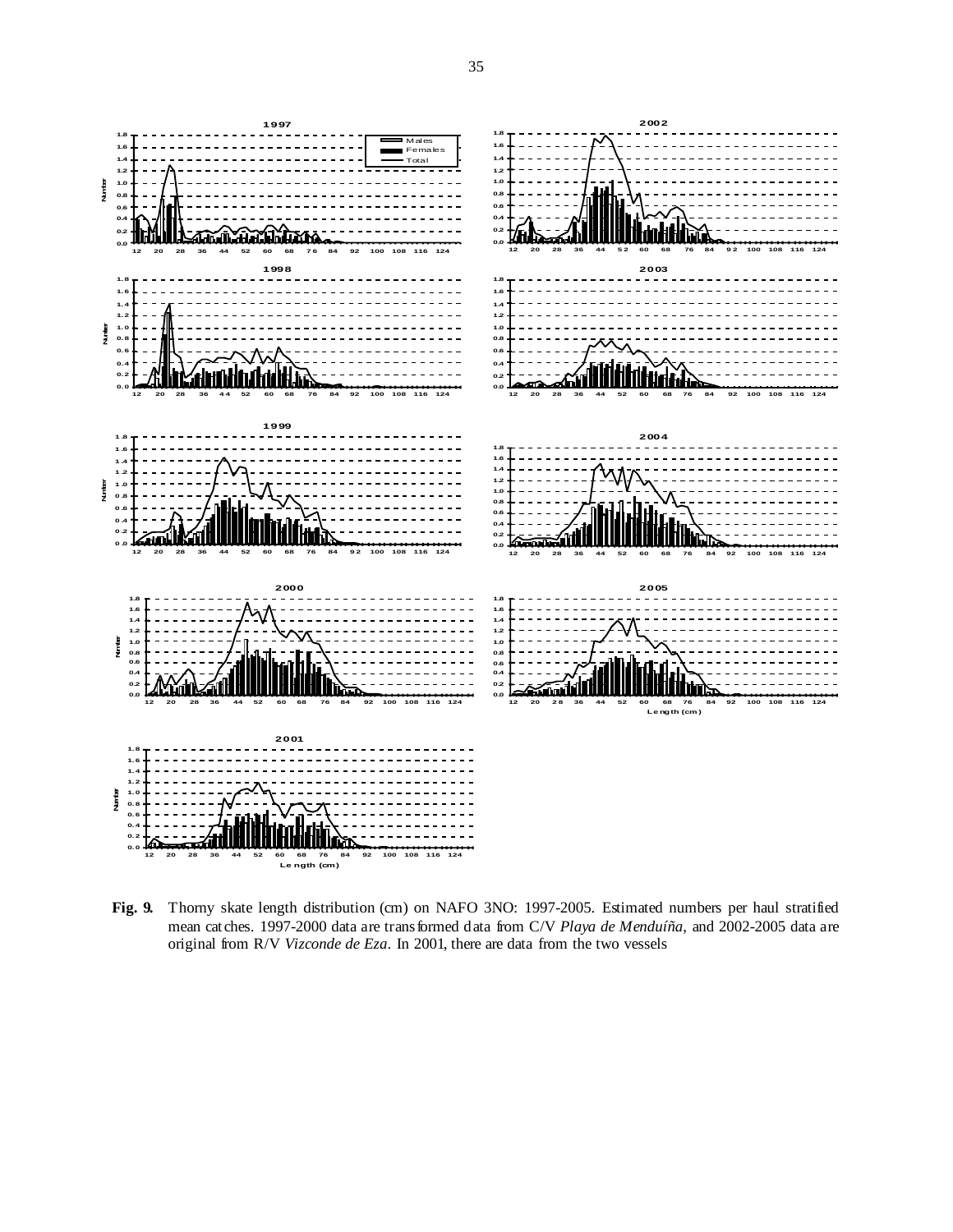

**Fig. 10.** Thorny skate length distribution (cm) on NAFO 3NO: 1997-2005.



Fig. 11. White hake stratified mean catches in Kg and  $\pm SD$  by year. Spanish Spring surveys on NAFO Div. 3NO: 2001-2005



**Fig. 12.** White hake biomass in tons and ±SD by year. Spanish Spring surveys on NAFO Div. 3NO: 2001-2005